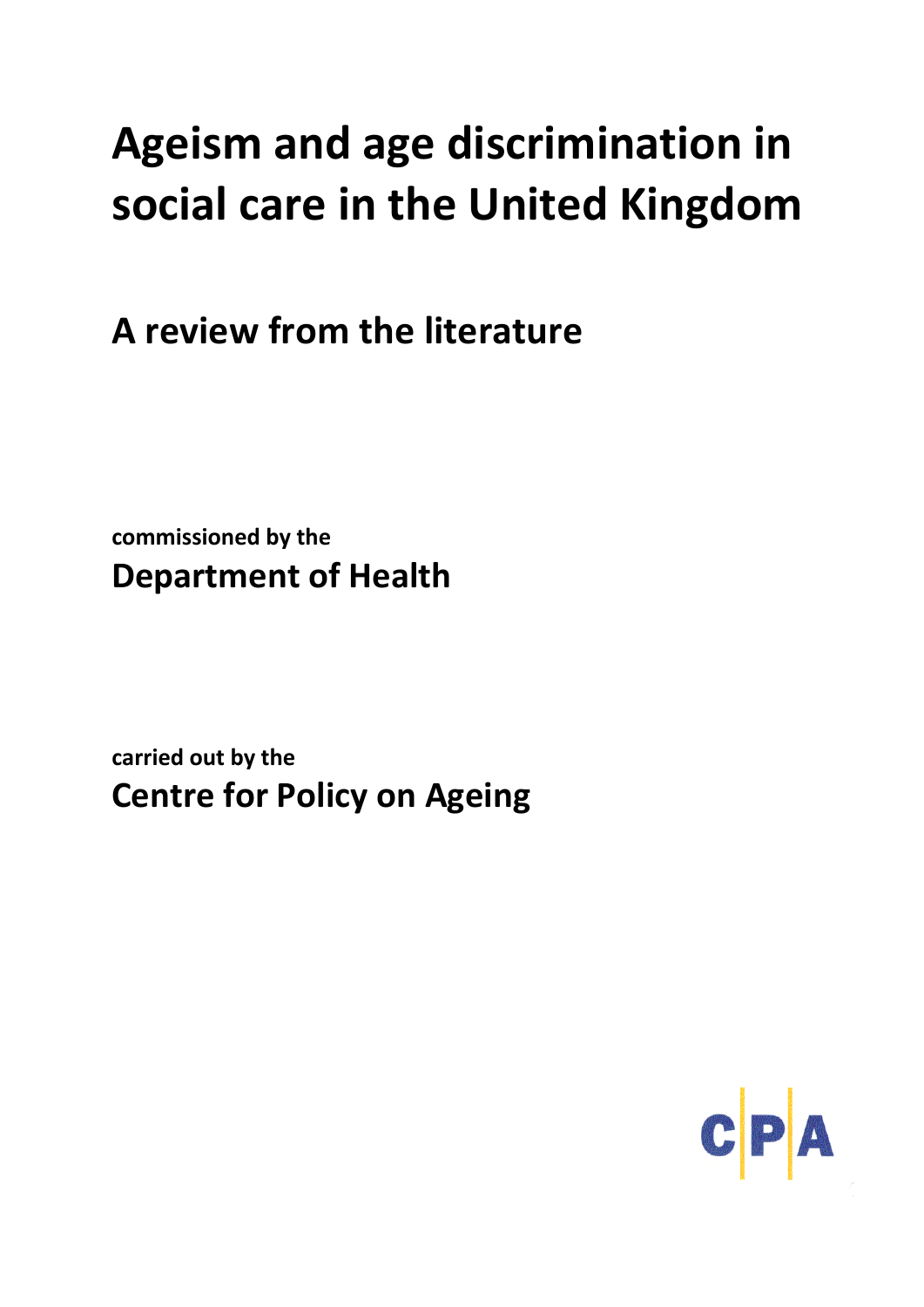Centre for Policy on Ageing December 2009

| Review period:<br>Revised and updated: | July-September 2009<br>October - November 2009   |
|----------------------------------------|--------------------------------------------------|
| Principal author:                      | Angela Clark                                     |
| Review team:                           | <b>Ruth Hayes</b><br>Kate Jones<br>Nat Lievesley |
| Director:                              | Gillian Crosby                                   |

© 2009 Centre for Policy on Ageing

## Disclaimer:

The views in this report are those of the authors and do not necessarily represent the views of the Department of Health.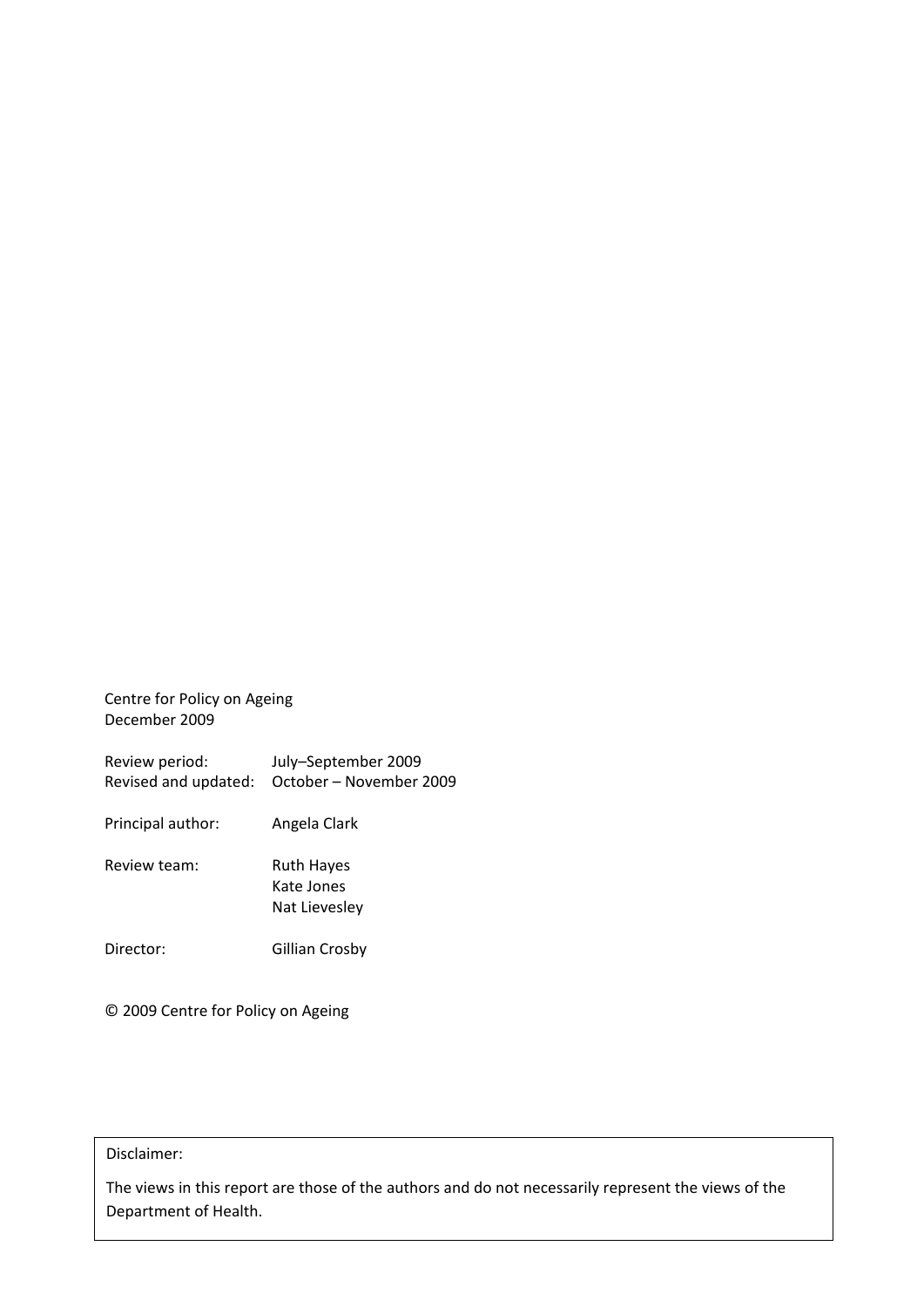## **Contents**

| $\mathbf{1}$ | Introduction                                          | 5  |  |
|--------------|-------------------------------------------------------|----|--|
|              | 1.1 Scope of review of adult social care              | 5  |  |
|              | 1.2 Context of review of adult social care            | 5  |  |
|              | 1.3 Classification of evidence                        | 6  |  |
| 2.           | Government policies to support older people           | 7  |  |
| 3            | Ageism and age discrimination                         |    |  |
|              | 3.1 Definitions                                       | 10 |  |
|              | 3.2 Equality Bill                                     | 11 |  |
|              | 3.3 Identifying age discrimination                    | 12 |  |
| 4            | Ageing population and disability                      |    |  |
| 5            | <b>Ageist attitudes</b>                               | 14 |  |
|              | 5.1 Education and training                            | 15 |  |
| 6            | <b>Adult social care services</b>                     | 15 |  |
|              | 6.1 Services for older people                         | 17 |  |
| 7            | <b>Expectations and aspirations</b>                   | 19 |  |
|              | 7.1 Service providers                                 | 19 |  |
|              | 7.2 Aspirations of older people                       | 20 |  |
|              | 7.3 Hearing the voices of older people                | 21 |  |
| 8            | <b>Assessment and care management</b>                 | 23 |  |
|              | 8.1 Focus of assessment                               | 24 |  |
|              | 8.2 Quality of assessment                             | 25 |  |
| 9            | Eligibility criteria for accessing adult social care  | 27 |  |
| 10           | Age related benefits and grants                       |    |  |
| 11           | Allocation of resources and funding                   | 30 |  |
|              | 11.1 Social care budget                               | 30 |  |
|              | 11.2 Allocation of resources within adult social care | 31 |  |
|              | 13.3 Funding for home care and residential care       | 33 |  |
| 12           | <b>Charging policies</b>                              | 37 |  |
|              | <b>12.1 Non-residential services</b>                  | 37 |  |
|              | <b>12.2 Residential services</b>                      | 37 |  |
| 13           | <b>Quality of residential care</b>                    | 38 |  |
| 14           | <b>Extra care housing</b>                             | 40 |  |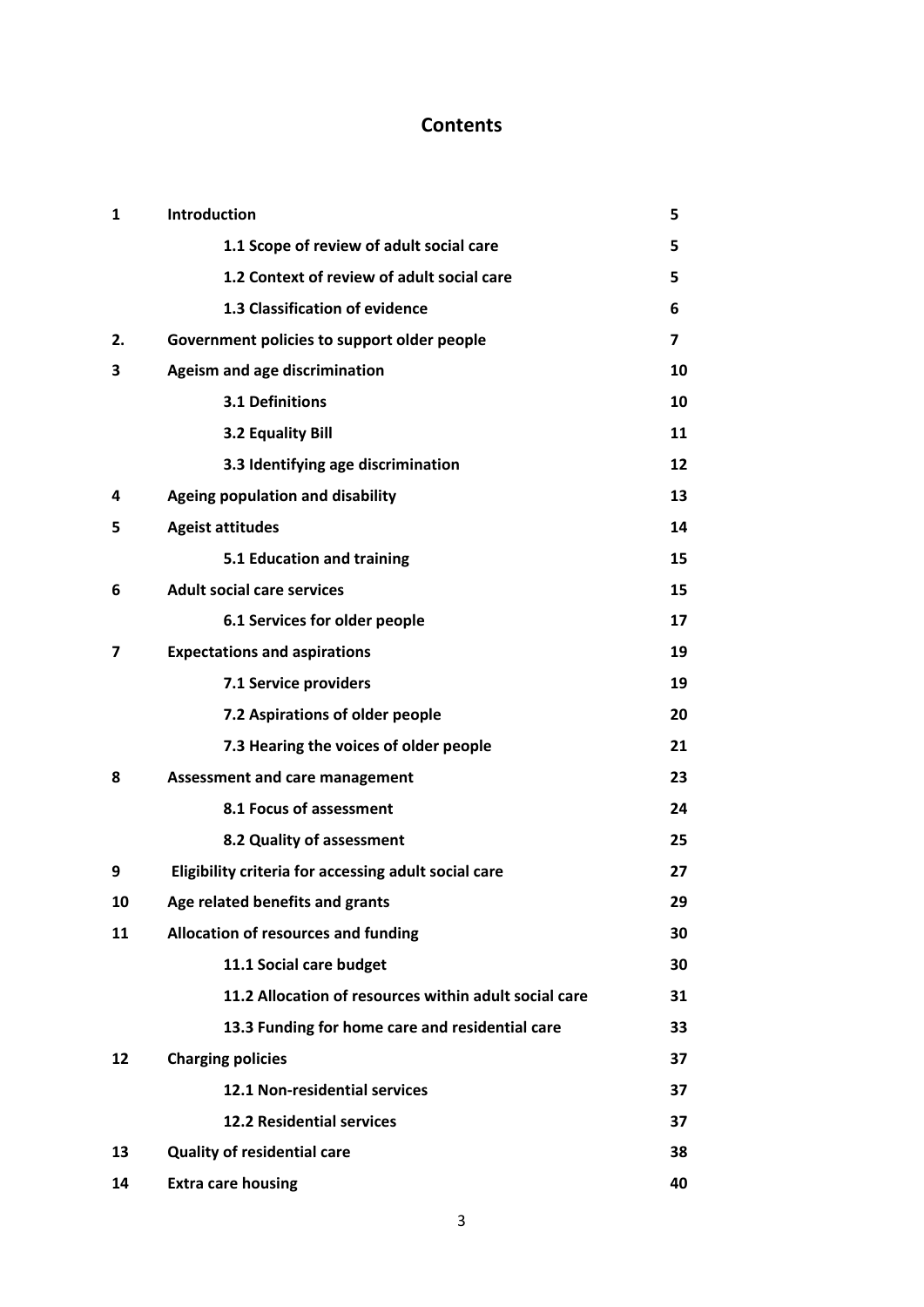| 15                                             | End of life care                                  | 41 |  |  |
|------------------------------------------------|---------------------------------------------------|----|--|--|
| 16                                             | Older people with learning disabilities           |    |  |  |
| 17                                             | <b>Older prisoners</b>                            |    |  |  |
| 19                                             | Conclusion                                        | 44 |  |  |
|                                                | 19.1 Age discrimination in systems and structures | 45 |  |  |
| 19.2 Age discrimination in policy and practice |                                                   |    |  |  |
|                                                | 19.3 Age discrimination in resources and funding  | 47 |  |  |
|                                                | 19.4 Recommendation for further research          | 47 |  |  |
| 20                                             | <b>References</b>                                 | 48 |  |  |

**Appendix 1 – Methods**

**Appendix 2 – Bibliography**

This review is one of four reviews of ageism and age discrimination in health and social care available from http://www.cpa.org.uk/reviews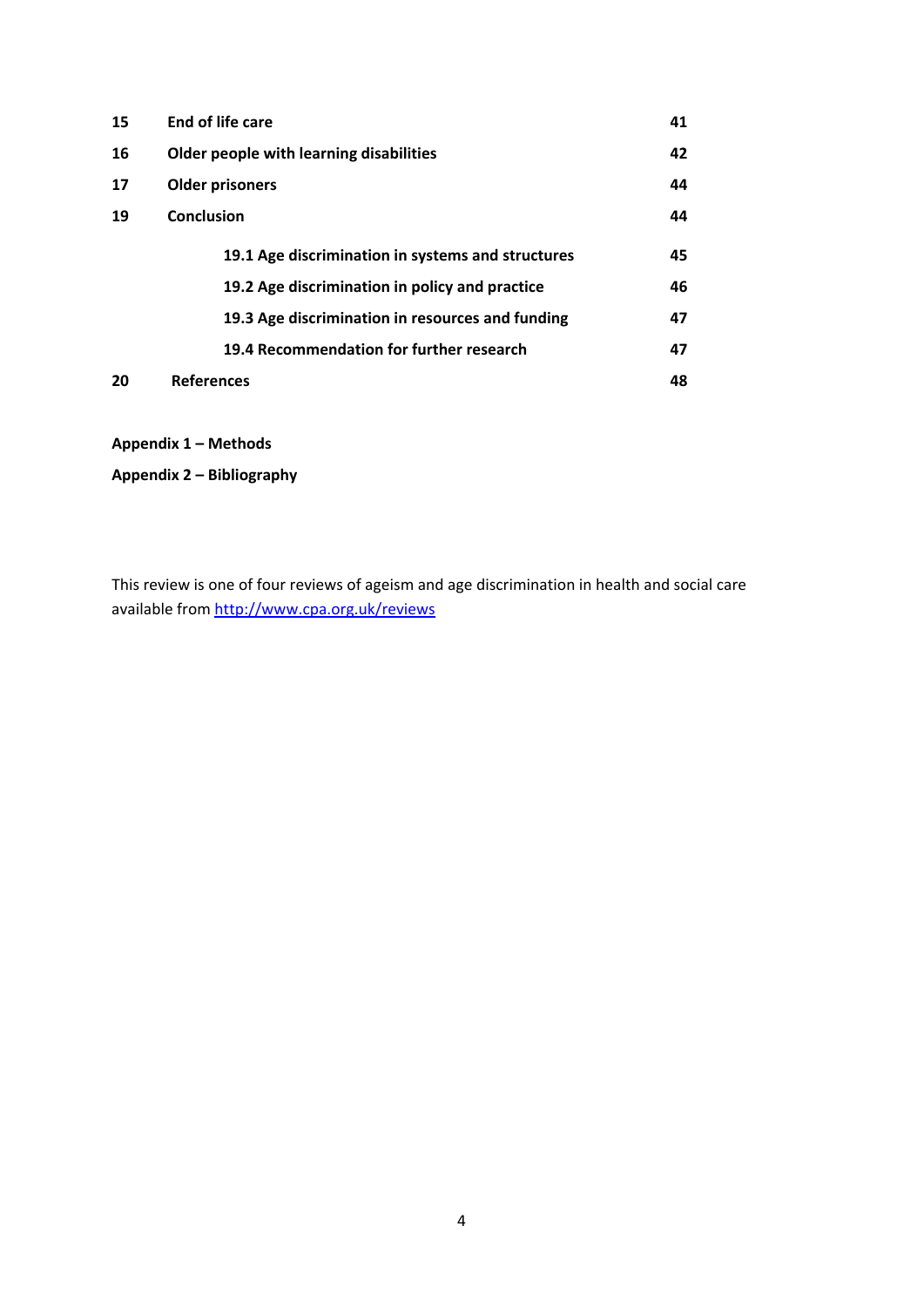## **1. Introduction**

#### *1.1. Scope of review of adult social care*

The Department of Health (DH) commissioned the Centre for Policy on Ageing (CPA) to undertake a review from the literature to determine whether older people in the United Kingdom are treated less favourably than younger users of social care in the way resources are allocated, needs are assessed, care is planned and services are delivered. Younger users are defined, in this context, as working age adults, i.e. 18‐64 years of age and older people are defined as over 65 years of age. This study looks at all aspects of the potential for ageism and age discrimination in adult social care including institutional and individual ageism and age discrimination; quality and level of services; direct and indirect discrimination; differential levels of funding; attitudes of professional staff; and evidence reflected in the attitudes and views of service users.

The DH commissioned CPA to undertake separate reviews from the literature to provide evidence of ageism and age discrimination in primary and community health care, secondary health care and mental health services. The four reviews are rapid semi systematic literature reviews and not systematic reviews. Each review was conducted over a period of ten weeks. While it is acknowledged that discrimination related to age based assumptions can be directed at people of any age, this report on adult social care, and the CPA reviews on health care, focus primarily on the experiences of older people. Issues around multiple discrimination, gender and minority ethnic groups are not singled out for special attention but are discussed within individual studies.

## *1.2. Context of review of adult social care*

The evidence from this study of adult social care will support the Department of Health's activities to root out age discrimination in the context of the European Commission Draft Directive (July 2008) – COM (2008) 426 and the introduction in the UK Parliament of the Equality Bill (April 2009) and related secondary legislation that will set out details of the new age discrimination ban in the provision of goods and services. It informed the national age discrimination review on health and adult social care led from the South West region by Sir Ian Carruthers, Chief Executive of the South West Strategic Health Authority, and Jan Ormondroyd, Chief Executive of Bristol City Council. The national review obtained evidence from a range of sources to examine the extent to which health and social care services are differentiated by age, where people may receive less favourable treatment because of age, and where this may be unlawful and therefore constitute discrimination under the Equality Bill. The report of the national review (Carruthers and Ormondroyd 2009) includes recommendations on the timing of implementation of the ban and on those areas of agebased differentiation that should be maintained under the new law.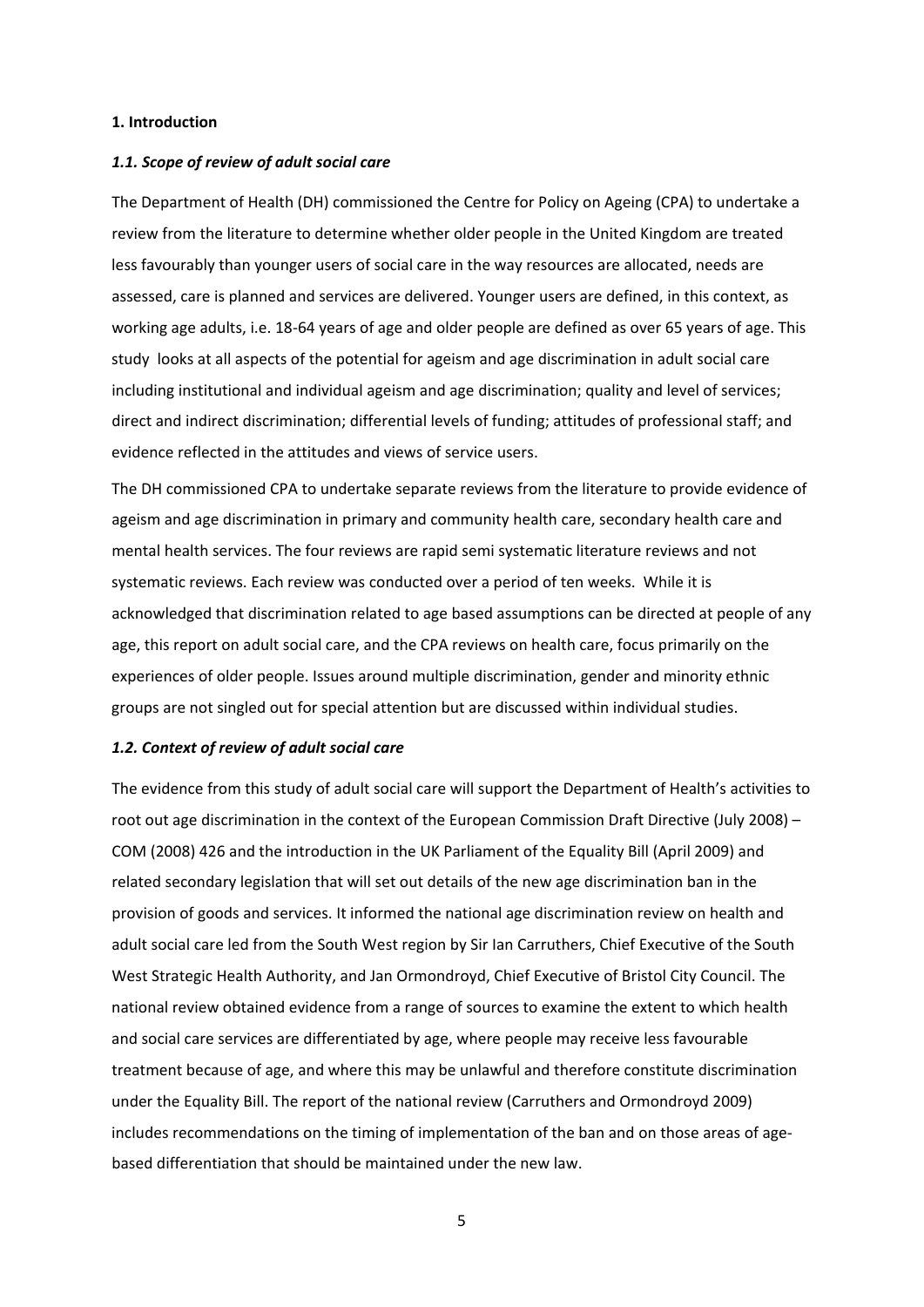The national age discrimination review is informed by a number of key principles including:

- unjustifiable age discrimination and unfair treatment based on age have no place in a fair society, which values all its members;
- personalisation means that meeting individuals' needs for health and social care should be based on their individual condition and circumstances, not assumptions about their age;
- services should be differentiated by age only where this is beneficial and therefore objectively justifiable (see explanation below);
- services should demonstrate value and beneficial outcomes for all people in the use of public funds.

## *1.3. Classification of evidence*

The CPA review of adult social care has considered information from organisations, practitioners, the policy community, research, and user and carer sources to uncover possible evidence of age discrimination in social care. A systematic review of age discrimination in social care has not been located. Although organisations representing the interests of older people have regularly produced reports describing incidents of unfair treatment of older people age discrimination has only fairly recently (compared for instance to race, gender and disability) achieved a higher national profile as the population ages and is the least well researched (Levenson 2003, study; Abrams et al 2009, review). The systematic gathering of evidence of age discrimination has been limited and relates mainly to employment practices and the job market (Ward and Bytheway 2008, review; Macnicol 2006, review). 'One of the key issues is people's unwillingness to acknowledge or to take seriously the nature of age discrimination' (Abrams et al 2009, review).

This review of ageism and age discrimination in social care has been constrained by the studies that have been carried out to date, the ability to search and find evidence in such a disparate and extensive literature within the given time frame and obviously the varied approach of each study. Although search processes have been rigorous, inevitably some relevant literature may have been overlooked. (See Appendix 1 for information on the methodology.)

To make it easier to assess the nature and weight of the evidence presented in this report we have split the sources of the evidence into a small number of simple categories. Category labels have been added to the reference citations in the body of the text to provide an at-a-glance first indication of the weight of the evidence.

Large survey Sample survey of 800+ from a large population Survey Sample survey of 120‐800 from a large population or 50%+ from a small population. We will use the generic term *survey* to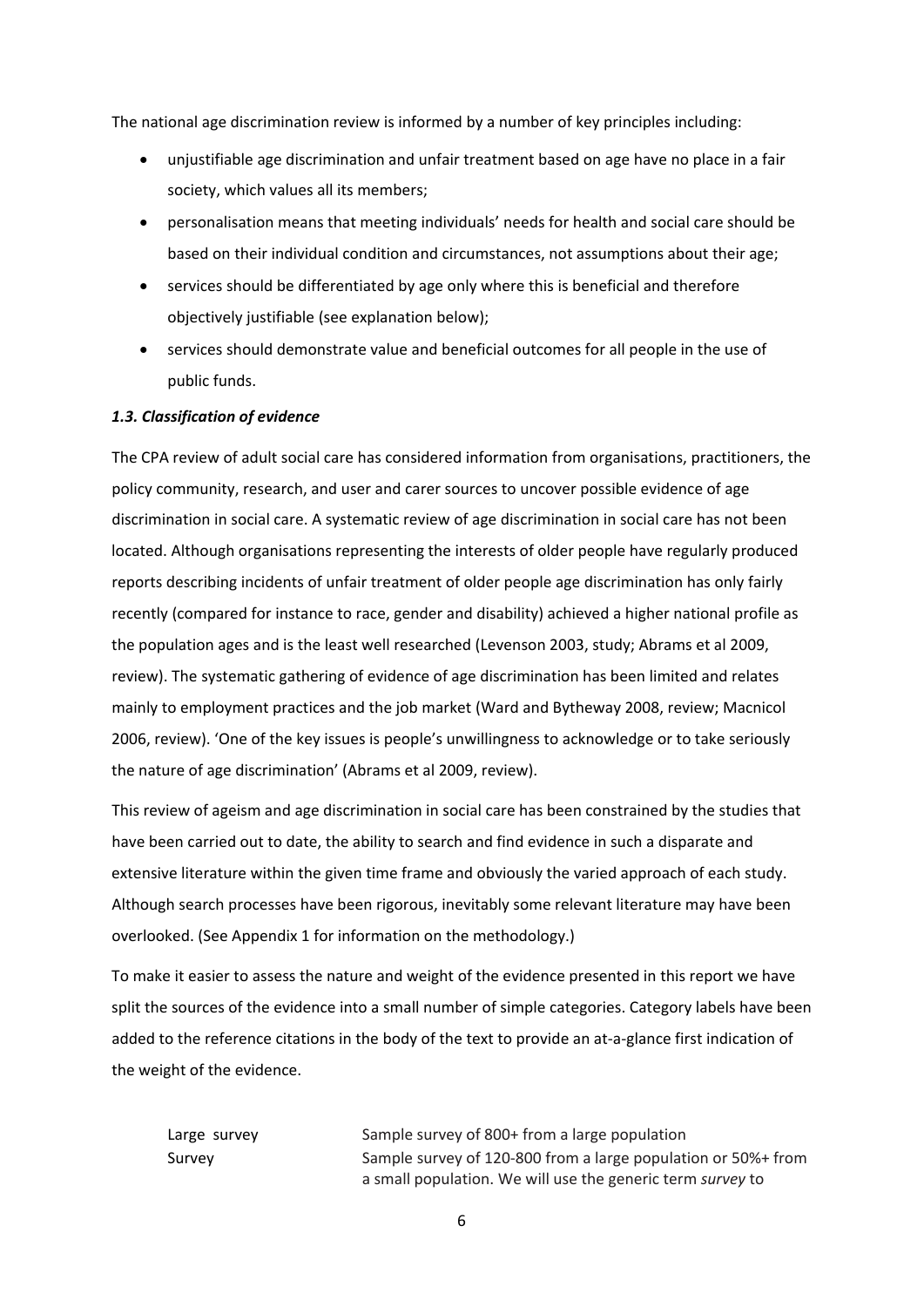|                   | include retrospective case audits.                                                                         |
|-------------------|------------------------------------------------------------------------------------------------------------|
| Small survey      | Sample survey of less than 120 from a large population or less                                             |
|                   | than 50% of a small population                                                                             |
| Group study       | Focus group, panel or equivalent study                                                                     |
| Study             | Individual research project, observational study or analysis not<br>carried out as a group study or survey |
| Opinion           | Opinion of a respected authority, editorial etc.                                                           |
| Systematic review | Systematic review, with or without meta analysis                                                           |
| Review            | Literature and other reviews not structured as a 'systematic<br>review'                                    |
| Policy document   | Government or professional overview                                                                        |
| Campaign document | Document to promote a particular point of view                                                             |
| Guide             | Guide, information pack or toolkit                                                                         |
|                   |                                                                                                            |

## **2. Government policies to support older people**

The Labour government is supporting a continuing process of developmental work comprising research, strategies and initiatives that are designed to improve outcomes for older people and act as levers for tackling inequalities in services. Activities include the National Service Framework for Older People (NSFOP) (DH 2001); the cross government strategies on ageing ‐ Opportunity Age (2005) and Building a Society for All Ages (2009); the Dignity in Care campaign (2006); Public Service Agreement 17 – to Tackle Poverty and Promote Greater Independence and Well‐being in Later Life; the End of Life Care strategy (2008); and the National Dementia Strategy (2009).

Standard 1 of the NSFOP is 'Rooting out age discrimination' to counter infringement of dignity and unfair discrimination in older people's access to care. It states:

NHS services will be provided, regardless of age, on the basis of clinical need alone. Social care services will not use age in their eligibility criteria or policies, to restrict access to available services.

While the Department of Health acknowledged discrimination can be positive, within the NSFOP it used it in the negative sense relating specifically to 'action which adversely affects the older person because of their chronological age alone' (DH 2001, policy document) (see section 3.2).

In developing the NSFOP, the DH suggested that 'Instances of adverse discrimination have usually been inadvertent, a result of the survival of old systems and practices that have failed to keep pace with changing attitudes or advances in the capacity of professionals to intervene successfully.' It used as examples evidence that councils can discriminate against older people where they apply commissioning strategies that are not sufficiently flexible to take account of individual needs; eligibility criteria for non‐residential services mean older people have had to demonstrate higher needs to qualify for services compared with younger adults; considerable variation across the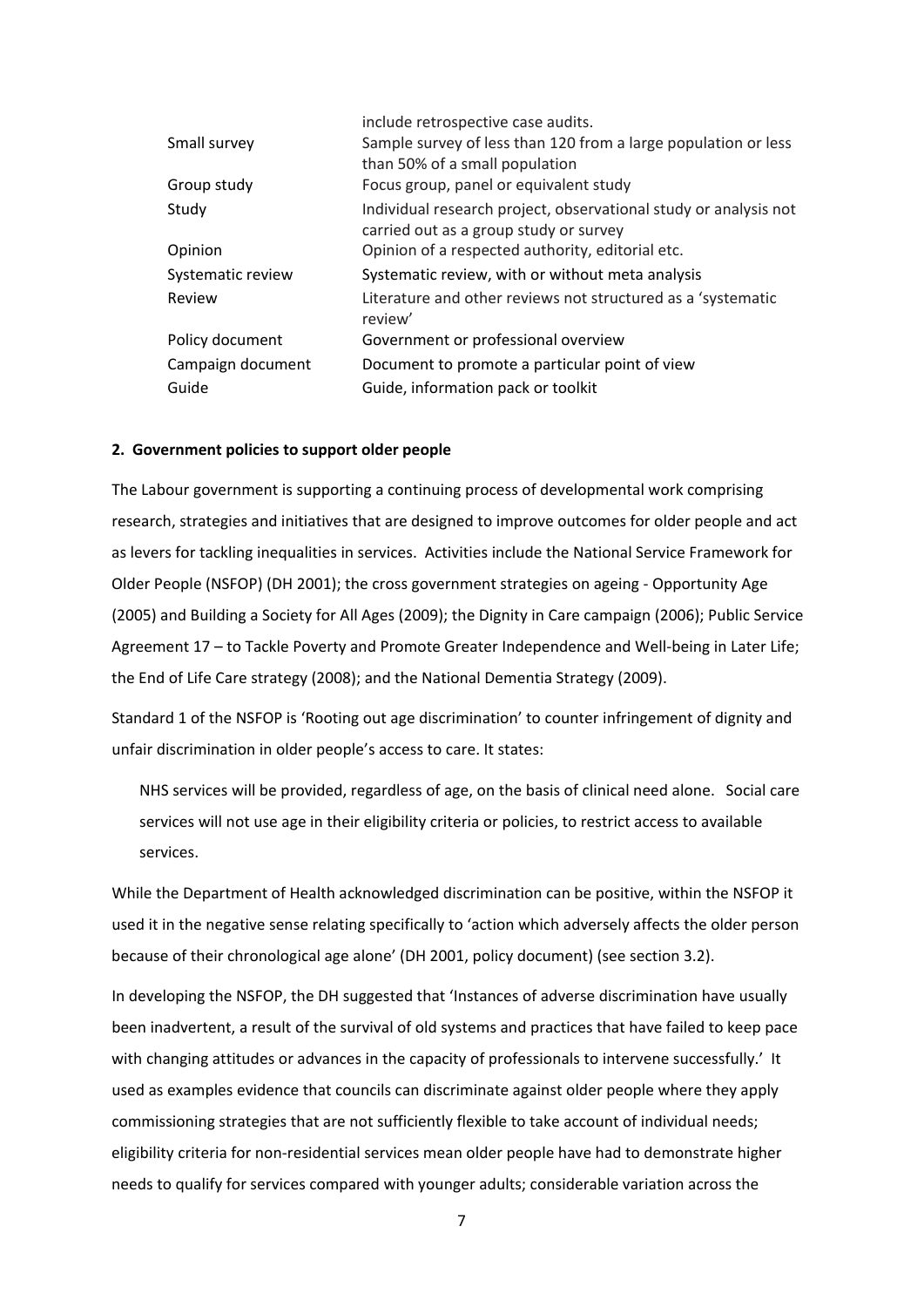country in the range of services available to older people and their families or carers; older people from black and minority ethnic groups can be particularly disadvantaged.

In an interim review of discrimination (DH 2002, study), an audit of council social care policies identified areas that could be age discriminatory in effect: social care eligibility criteria; funding of residential care; funding levels for home care support; charging policies for domiciliary care; housing policy; access to day care. The availability and access to services by older people is affected by implicit or unintended discriminatory practices. Concerns relating to social care include: access to services in the community; access to rehabilitation; misdiagnosis of abuse; levels of home care available.

Independence, Well-being and Choice: our vision for the future of social care for adults in England (DH 2005), *Our Health, Our Care, Our Say: a new direction for community services* (DH 2006), and the *National Service Framework for Long Term Conditions* (DH 2005) set out the government's vision for services to meet people's aspiration for greater control over their lives and to be more responsive to individual needs. The focus is both on 'personalisation' – so that every person who receives support has choice and control over that support in all care settings – and on early intervention and prevention. *Putting People First* (HM Government 2007) establishes a collaborative approach to transform adult social care. Local authorities, in partnership with a wide range of organisations and agencies, are challenged to ensure there is personalised support for people with multiple and complex needs, for people to maintain their independence and for people with emerging needs. The mechanisms to achieve this include individual budgets, joint commissioning between health and social care, and an increase in care outside hospitals. It sets out 'a vision for adult social care of services that are seamless, proactive and person centred' (Clough et al 2007).

The Health Prevention Package (PP) for Older People, launched by DH within the government ageing strategy *Building a Society for All Ages* (July 2009), prioritises better preventive care for older people. It aims to promote and encourage uptake of comprehensive health and social care services for older people to cover falls prevention, footcare services, audiology services and existing NHS entitlements such as free eye tests. A refresh of intermediate care guidance is tackling the issue of inappropriate discharge from acute care into long term residential care without giving people the opportunity to benefit from recuperation and rehabilitation, and allowing for a comprehensive assessment of needs in a supportive environment.

The most recent Green Paper on social care, *Shaping the Future of Care Together* (DH 2009) reiterates previous objectives of prevention services, joined up service, and personalised care and support but also proposes a National Care Service with national assessment criteria, information and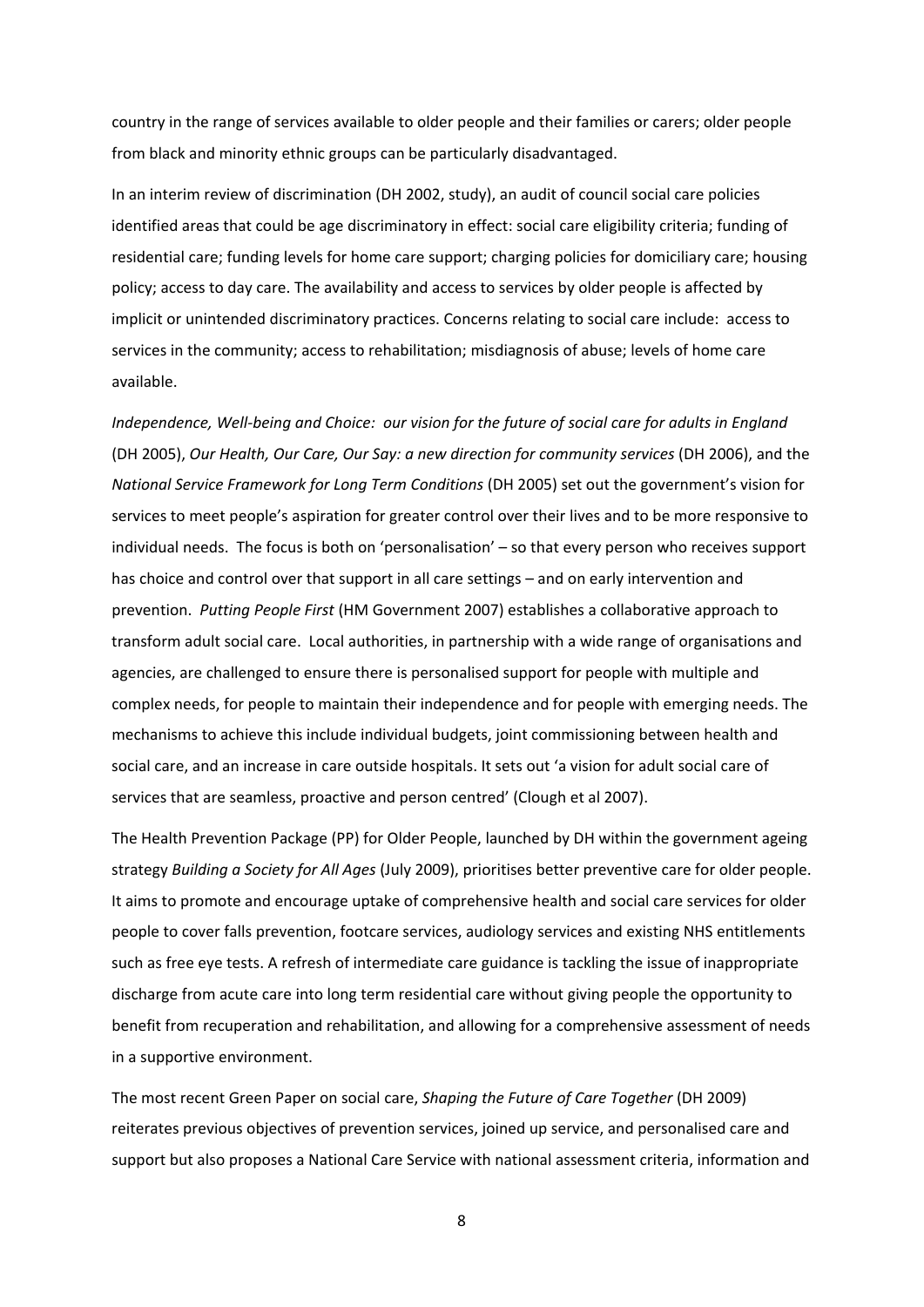advice. However, the Green Paper's primary focus is on funding a new system of social care to support the care of older people, with the suggestion that older people should bear most of the cost themselves. Voluntary sector organisations working on behalf of younger adults have criticised the lack of a comprehensive approach, 'The government's green paper was focused on the elderly. We all know that's a big issue, but equally there's a whole question of how the social care system looks after people with learning disabilities' ‐ Heather Honour, director of the Learning Disability Coalition (*GuardianSociety* 2009, opinion). Niall Dickson, chief executive of the King's Fund, commented 'It suggests with some justification that different approaches can be taken for different groups but it does raise issues of age discrimination and questions over the affordability of a free system for those of working age that does not impact on current benefits' (Dickson 2009, opinion). The government launched the Big Care Debate (ended November 2009) (http://careandsupport.direct.gov.uk) to engage the general public in the reform of adult care and support in England.

Interim reports evaluating the Partnerships for Older People projects (POPPs) have provided some evidence that care initiatives that focus on early interventions can have a positive impact on people's health. Examples of pilot schemes include home from hospital, which offers flexible, short‐ term person-centred practical assistance and support (not personal care) to older people leaving hospital, handyperson schemes, falls prevention schemes, and projects to improving the health and wellbeing of carers by supporting carers in their role with older people. The underlying aim of the 29 pilot sites is to create a sustainable shift in resources and culture away from the focus on institutional and hospital‐based crisis care toward earlier and better targeted interventions for older people within community settings. 'In the longer term, the findings from the NE will contribute to the evidence on effectiveness of initiatives aimed at promoting independence, prevention and early intervention' (Windle et al 2008, study).

Joint Strategic Needs Assessment (JSNA), introduced in 2008, requires primary care trusts and local authorities to jointly assess the needs of their local population. In a *Report on Disability Equality* (2008, policy document) the DH states that commissioners are required to consider services for older adults as an integral element of their overall service provision, noting that they constitute the majority of disabled people within the community. Services include access to occupational therapy to help achieve maximum autonomy and independence and access to community equipment as a gateway to independent living.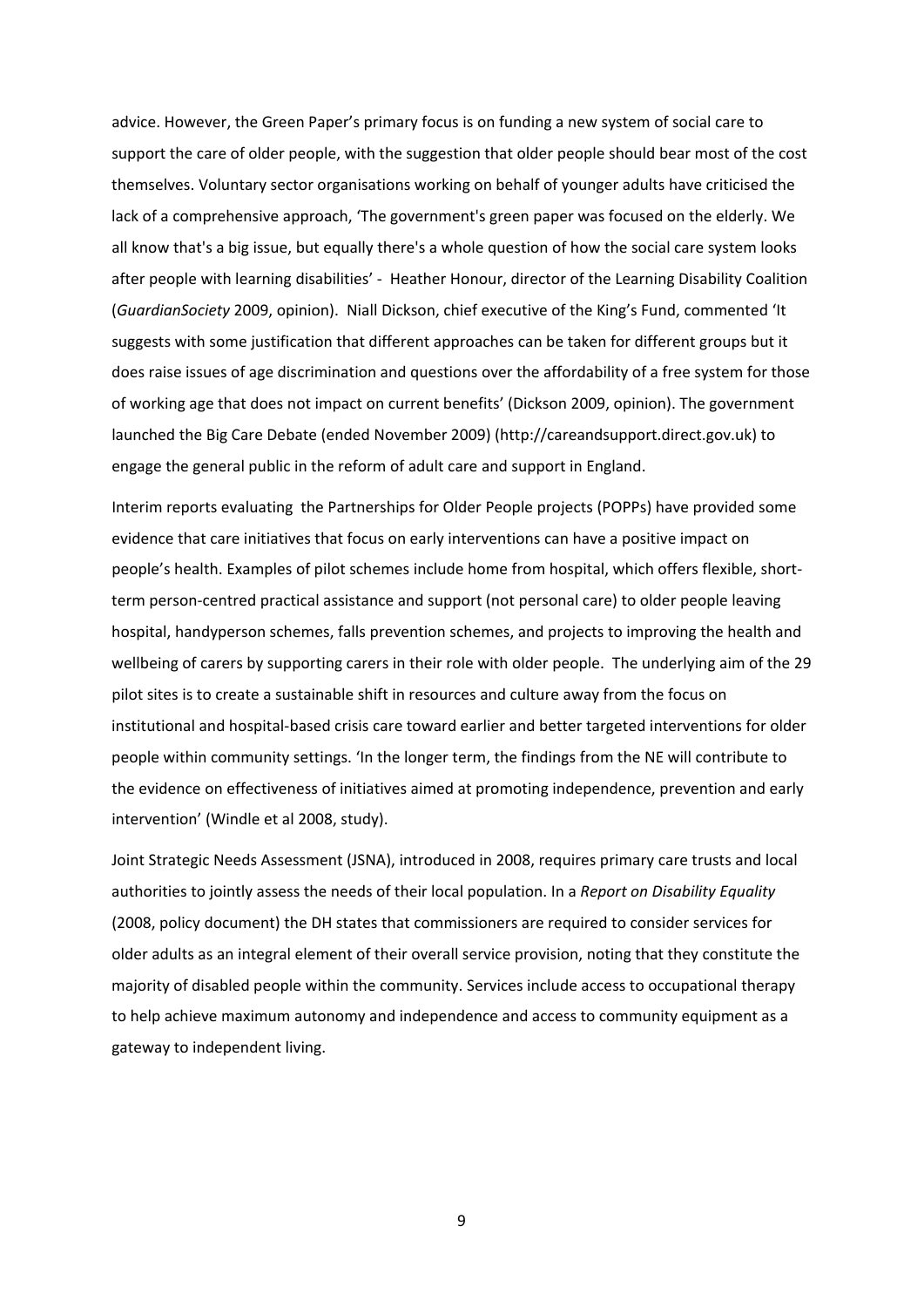## **3. Ageism and age discrimination**

## *3.1. Definitions*

Robert Butler (1969) introduced the term 'ageism' which he described as having three distinguishable but interconnected aspects (1) prejudicial attitudes towards older people, old age and the ageing process, which includes attitudes held by older adults themselves; (2) discriminatory practices against older people; and (3) institutional practices and policies that perpetuate stereotypes about older adults, reduce their opportunity for life satisfaction and undermine their personal dignity (Nelson 2002, review).

'Ageism is a set of beliefs … relating to the ageing process. Ageism generates and reinforces a fear and denigration of the ageing process, and stereotyping presumptions regarding competence and the need for protection. In particular, ageism legitimates the use of chronological age to mark out classes of people who are systematically denied resources and opportunities that others enjoy, and who suffer the consequences of such denigration, ranging from well-meaning patronage to unambiguous vilification' (Bytheway and Johnson 1990 in Bytheway 1995)

Prejudice refers to an attitude of mind which may lead to discrimination, while discrimination focuses on behaviour with outcomes that may be measured, assessed and compared.

'Ageism is used to describe stereotypes and prejudices held about older people on the grounds of their age. Age discrimination is used to describe behaviour where older people are treated unequally (directly or indirectly) on grounds of their age' (Ray, Sharp and Abrams 2006). Ray et al identify three different types of discrimination:

- under representative passive/indirect discrimination by omission
- positive/protective special treatment to benefit group
- negative/overtly harmful direct discrimination.

'Ageism is broader than age discrimination. It refers to deeply rooted negative beliefs about older people and the ageing process, which may then give rise to age discrimination. Such beliefs are socially created and reinforced, embedded as they are in functions, institutions, rules and everyday social life (Hewstone 1989, in McGlone and Fitzgerald 2005).

Essed (1991) has developed a theoretical account of everyday discrimination relating to racism. It sets out an argument for the scrutiny of familiar and mundane encounters, rather than exceptional experiences where evidence of discrimination appears indisputable. Essed concludes that systemic racism is reproduced through routine and taken-for-granted practices and procedures in everyday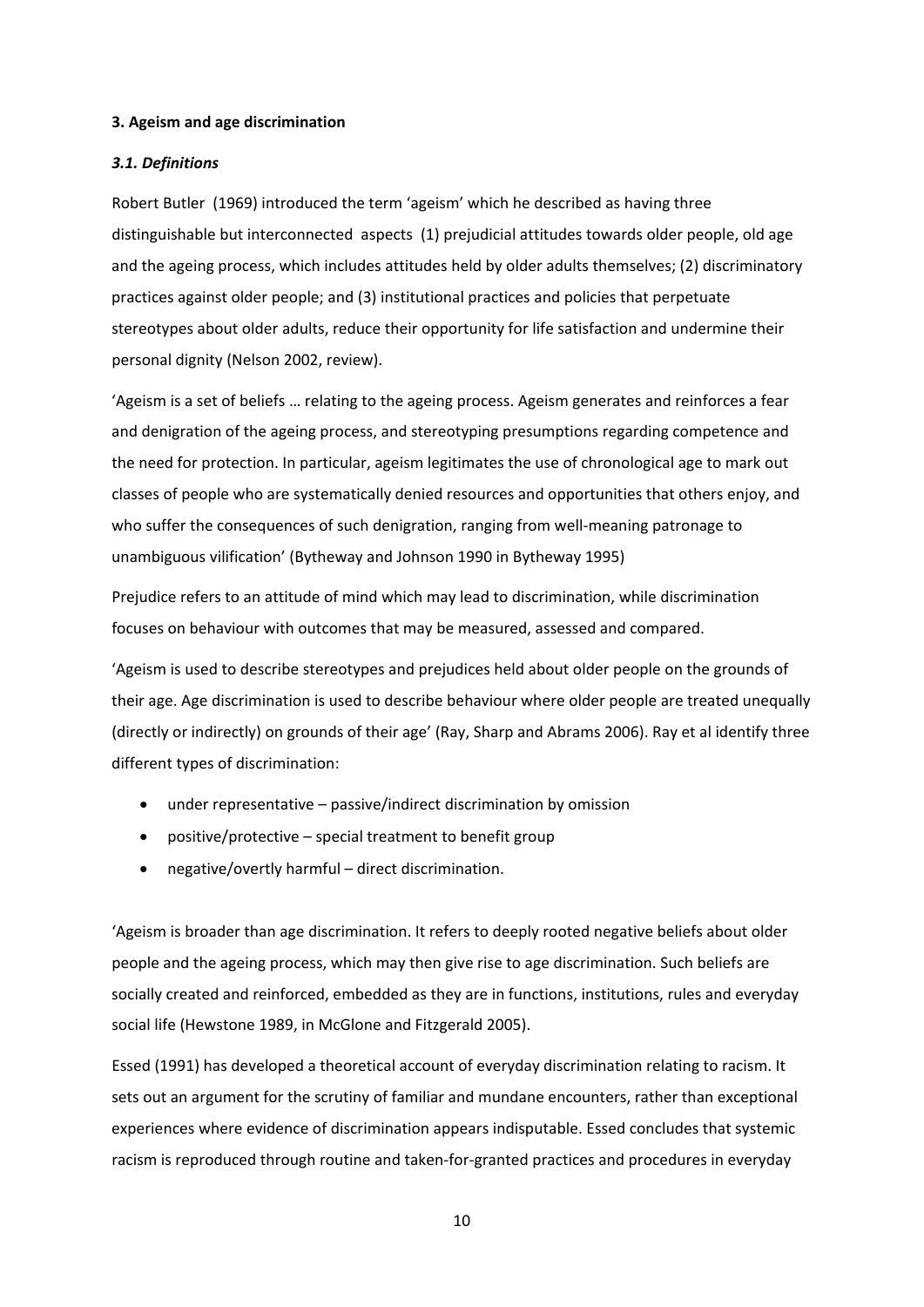life, and that is often hard to pinpoint and thus to challenge (Ward and Bytheway 2008). Drawing on Essed's work, Bytheway et al (2007) have developed a definition of everyday ageism:

'Everyday ageism does not exist as single events but as a complex of cumulative practices. Specific instances acquire meaning only in relation to the accumulating total of other experiences of everyday ageism. It involves ageist practices that infiltrate everyday life and are part of what is popularly seen as "normal".'

Some age related practices are based on evidence of actual age related changes that may require differential treatment.

'Ageist behaviour grows out of stereotypes, prejudices and stigmatization. Age‐differentiated behaviours are, however, an appropriate function of the age of the target person, based on an understanding of development and thoughtful recognition of age differences' (Hagestad and Uhlenberg 2005).

Distinguishing between age differential and ageist behaviour can be difficult. 'In evaluating whether behaviour is age differentiated or ageist important considerations include the assumed and actual attributes of the older adult recipient of differential behaviour, including their age. ... In many cases differential treatment of older adults reflects negative and unfounded assumptions about their competence' (Nelson 2002, review).

Age discrimination may be direct or indirect in form. Direct age discrimination will occur if people with comparable needs are treated differently or denied access to services purely on the basis of their age. Indirect age discrimination will occur when people are 'treated differently or denied access to services because of a factor other than chronological age, but where that factor may particularly affect older people or where older people may be disproportionately affected' (Levenson 2003).

Ageism or age discrimination that follows directly from the policies, structures and systems is described as institutional. Institutional age discrimination may occur in policy at the political, national or overall level (societal) or at the level of individual institutions (systemic) (Levenson 2003). Institutional or societal /systemic age discrimination includes the imposition of explicit age limits for the provision of services or access to facilities.

## *3.2. Equality Bill*

The Equality Bill creates a single public sector equality duty, covering eight protected characteristics: age, disability, gender reassignment, pregnancy or maternity, race, religion or belief, sex, and sexual orientation. It establishes that discrimination is about relative rather than absolute standards.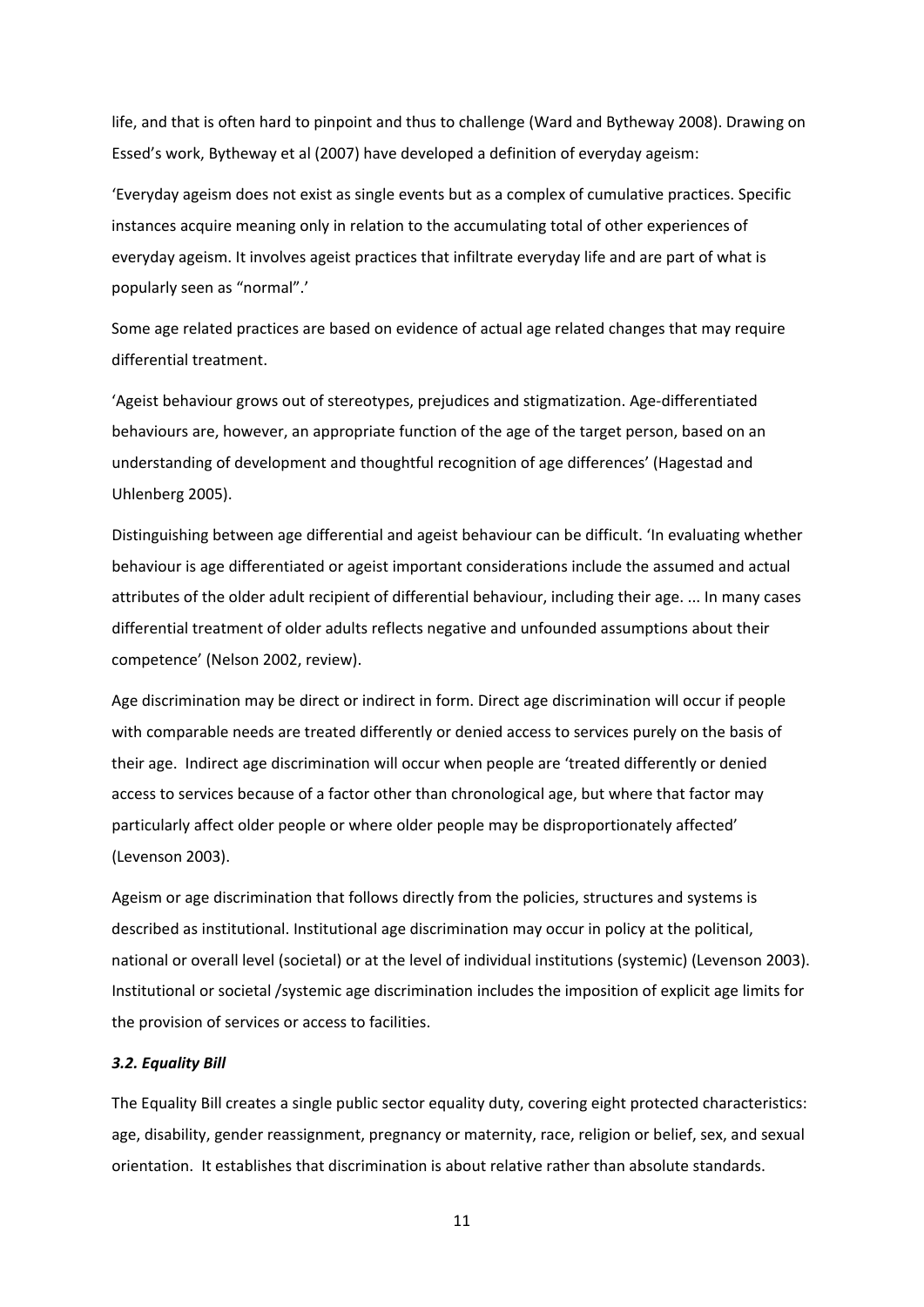'Discrimination law is about a person's treatment relative to that of a comparator (except pregnancy and maternity) including a hypothetical comparator (except equal pay), not about absolute standards.' Direct discrimination is treating someone *less favourably because of a protected characteristic*. This does not have to be the victim's own characteristic: association and perception are also covered. Indirect discrimination is applying to someone a provision, criterion or practice which puts them, and persons with whom they share a protected characteristic, *at a particular disadvantage*. When assessing evidence of discrimination it is important to be clear that disadvantageous discrimination that would otherwise be indirect discrimination (for any protected characteristic), and less favourable treatment that would otherwise be direct discrimination (for age only) is not discrimination if the person applying it can show it to be a proportionate means of achieving a legitimate aim (also referred to as 'objective justification') (national age discrimination review health and social care 2009).

## *3.3. Identifying age discrimination*

The Department of Health has developed benchmarking tools to measure and monitor age discrimination in social care, acute hospital and primary care. The DH benchmarking tool for social care (DH 2002) compares services and assessments for different age groups across different local authorities by comparing the ratios of the rates of assessment, and of service provision, for older and younger adults. It also looks at ratios between advanced old age and earlier older. Age discrimination is a possible factor if there are differences in local authority activity for a given amount of need across age groups. However, there may be other local reasons for variations in activity. As Levenson (2003, study) notes there are many factors that make it difficult to identify discrimination including the subtle nature of discrimination, difficulty of assessing whether a decision made by professionals is evidence based, innate ageism of practitioners, older people accepting discriminatory practices as the 'norm', and shortcomings in services that may not be related to age discrimination but are an issue of quality for all groups.

#### *Summary*

Discrimination law is about a person's treatment relative to that of a comparator not about absolute standards. In the context of age discrimination, direct discrimination occurs if a person is treated less favourably because of their age. Indirect discrimination occurs if a provision, criterion or practice is applied which puts a person, and others who share a protected characteristic, i.e. age, at a particular disadvantage. It is not considered discrimination if a particular policy or practice applied can be shown to be a proportionate means of achieving a legitimate aim (known as objective justification).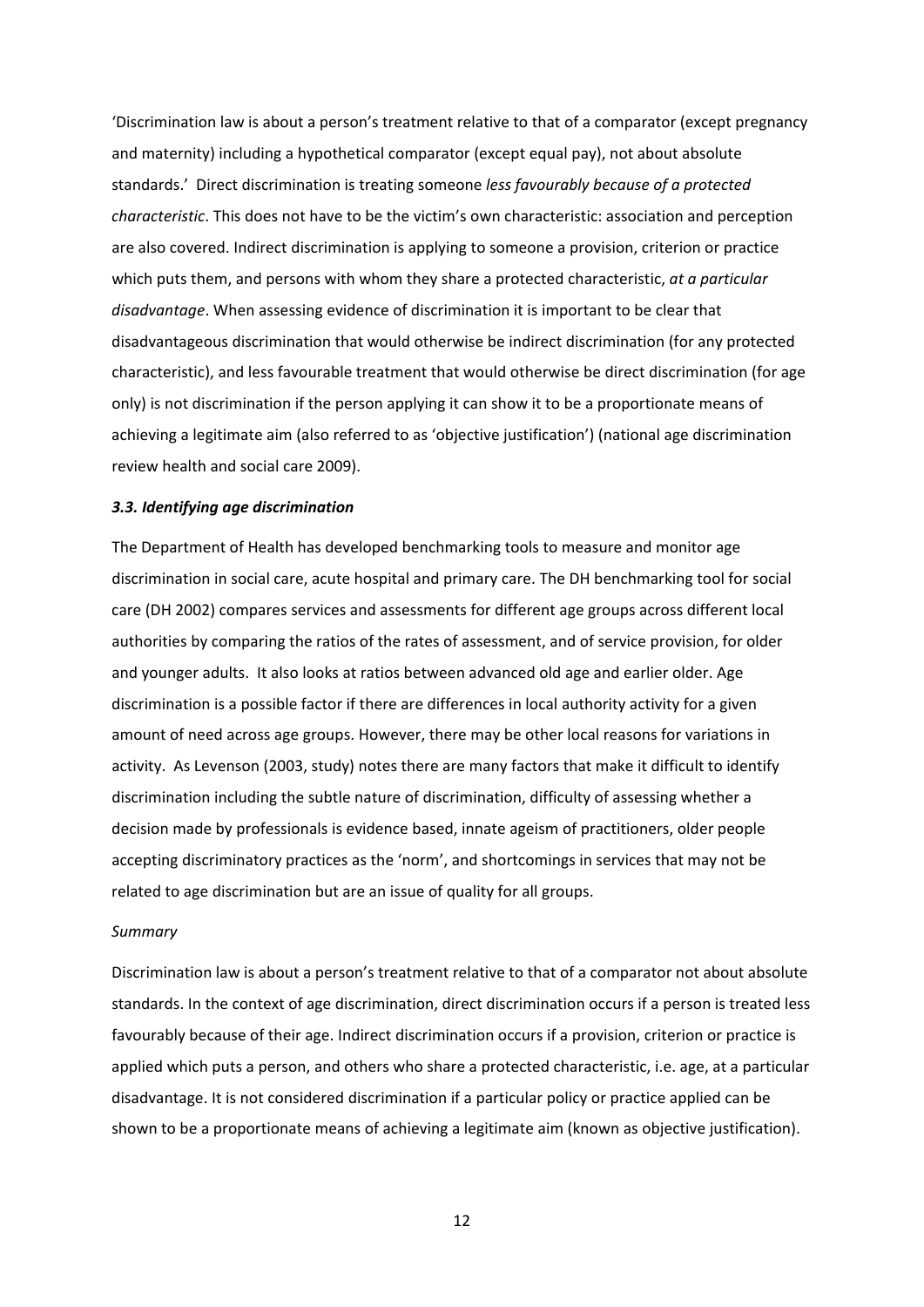## **4. Ageing population and disability**

Over a third of the total population in the UK, 21 million, are over 50 years of age; nearly 10 million are aged over 65; over 1.3 million are aged 85 and over. About 3.7 million older people live alone (ONS 2009). Older women outnumber older men, with life expectancy at birth in the UK being 77.3 years for men and 81.5 years (ONS 2008). The majority of older people with disabilities are women. Sixty-nine per cent of people aged 85 and over, 56% of those aged 75-85 and 40% of those aged 65-74 in the UK have a disability or limiting long standing illness (DWP 2009). The most prevalent difficulties for older people are those of mobility and sensory impairments (hearing and sight).

The ability or difficulty experienced in performing Activities of Daily Living (ADLs) are widely used as a measure of disability for older people covering personal care such as being able to bathe, dress, mobility and toileting. Instrumental Activities of Daily Living (IADL) relate to domestic tasks such as shopping, cooking and housework, and in some cases using the telephone and managing money. Many different scales have been developed to measure ADLs and have been used in surveys, reflecting different approaches to defining and measuring disability (Jagger et al 2009, study). They share a focus on risk and deficit rather than aspirations and desired outcomes (CSCI 2008, study).

The term 'older people' covers a hugely diverse population from the young old to very old. The National Service Framework for Older People (DH 2001) identifies three groups of older people that may require different types of care:

- *Entering old age* This is a socially‐constructed definition of old age, which, according to different interpretations, includes people as young as 50, or from the official retirement ages of 60 for women and 65 for men. These people are active and independent and many remain so into late old age.
- *Transitional phase* This group of older people are in transition between healthy, active life and frailty. This transition often occurs in the seventh or eighth decades but can occur at any stage of older age.
- *Frail older people* These people are vulnerable as a result of health problems such as stroke or dementia, social care needs or a combination of both. Frailty is often experienced only in late old age.

#### *Summary*

There are an increasing number of people living into older age who require support to live their lives as a result of disabilities and ill health that restrict their ability to do everything for themselves. Older people should not be viewed as a 'single group' as they are a heterogeneous population with varying needs and resources, although they share experiences associated with ageing. Tools commonly used to measure disability focus on risk and deficit.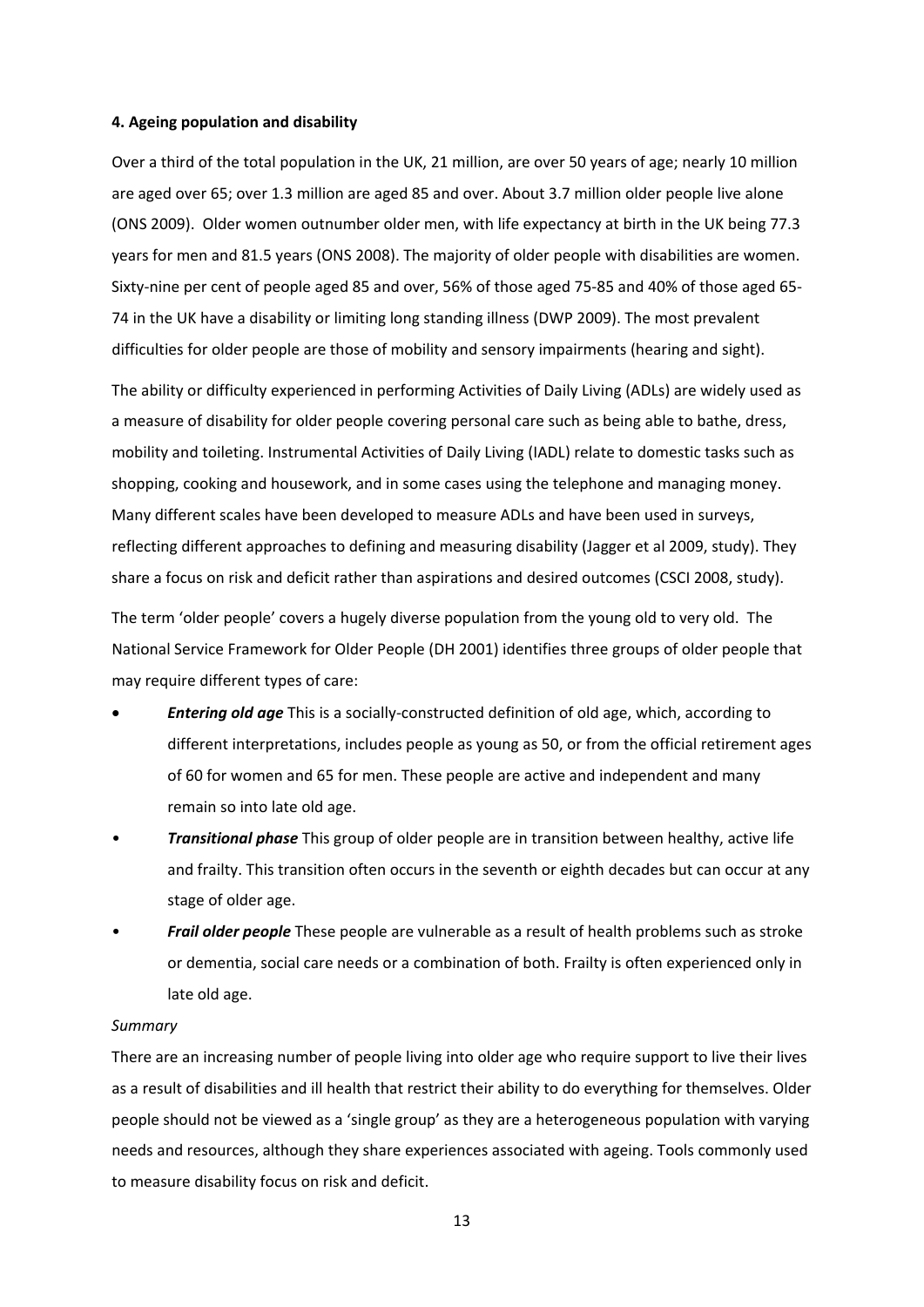## **5. Ageist attitudes**

There is an extensive body of research that indicates ageist attitudes are common in health and social care professionals. The two main reasons given are that professionals are part of a society that constantly demonstrates ageist attitudes and that professionals would therefore be subject to ageist messages and discourses; the other is that for some professionals 'older people represent obstacles to successful practice'. Older people who are frail or have multiple conditions that require complex and long term responses do not fit into the performance indicators of many institutions and organisations (Reed et al 2004, review). Practitioners may not recognise ageist attitudes in themselves. Levy (2001) argued that 'every person who has internalised the age stereotypes of their culture is likely to engage in implicit ageism, and it is for this reason that much ageism is hidden' (referenced in Adams et al 2006).

Billings (2003, group study) undertook a focus group study of 'staff perceptions of ageist practice in the clinical setting' covering both acute and community sectors. There was a consensus that older people were more likely to experience insensitive treatment such as excluding them from conversations, shouting at them and being patronising. 'The general issue of communicating inappropriately to them was a common experience across all groups.' Assumptions were also made about the needs and capabilities of older people that were perceived as 'small but significant examples of ageist practice'.

In a survey of health and social care managers (Roberts et al 2002, survey), many believed that ageism was endemic and affected the services provided to older people.

*'[Professionals] don't do enough of assessing need, they see the age first'* (Joint commissioning manager, health authority/social services)

The convention continues of seeing older people as 'vulnerable' and needing protection, as problematic and burdensome, a group denied the ordinary things in life because of the process of ageing, although new developments are beginning to move towards a more holistic view of older people's lives (JRF 2004, study).

Townsend (2006, review) argues that during the final decades of the 20th century, older people were perceived and treated, according to accumulating research evidence, as more dependent than they really were or needed to be. This had been fostered by the emerging institutions of retirement, income maintenance, and residential and domiciliary care leading to what he terms 'structured dependency' that has reinforced negative assumptions about older people.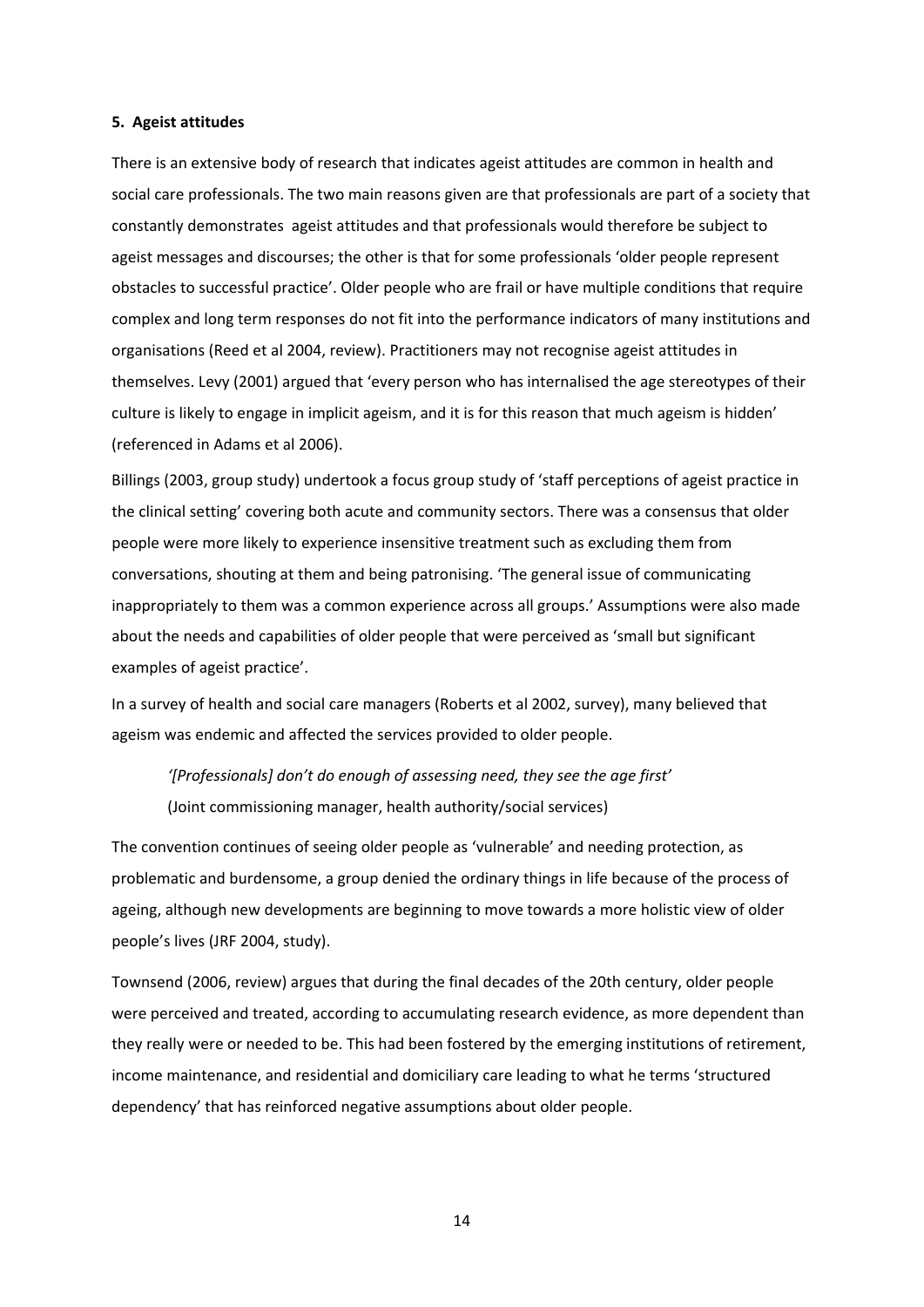#### *5.1. Education and training*

Educational objectives can include attempts to change thinking, feeling or behaviour with the objective of improving social care for older people (Tadd and Dieppe 2005, study). Many social care professionals who work with older people may not have the specialised knowledge and skills required to meet their needs effectively through a lack of specific education and training. A gerontological curriculum module in social work practice proved successful in increasing knowledge about assessment and intervention with older people and enhancing positive attitudes towards them especially by undergraduate students (Olson 2002, study). Askham (2005, study) considers how education can promote the dignity of older people and argues that there are a number of challenges in the promotion of dignity within professional education, for example, inconsistencies in development of professional values, curriculum contradictions such as those between education and management and for direct care of older people, the balance between theory and practice, and education for practice changing real‐world conditions. 'Much of the curricular of social or health care students is not about how to work with people but how to manage work or how to categorise clinical or care situations. Such topics will not help students to see their patients or clients as individuals.'

#### *Summary*

Ageist attitudes have contributed to a culture that perceives older people as a 'burden' who are dependent and a nuisance. People working with older people may make inappropriate assumptions about them because of their age leading to covert discriminatory practices. Education and training can help to change negative attitudes towards older people and promote a better understanding of their needs.

## **6. Adult social care services**

Adult social care covers a wide range of services for people who need support with daily living. This includes people with physical, sensory and learning disabilities, mental health needs, HIV/Aids, older people, and people who misuse drugs or alcohol.

Local authorities have the lead role in providing social care which is allocated on the basis of need through the process of assessment and care management. Services are either provided directly by the local council or purchased on their behalf from private and voluntary organisations and include residential and nursing home care; home care; community day centres; aids, equipment and adaptations; sheltered/extra care housing; direct payment schemes; community alarms; respite care; rehabilitation; advice, support and assistance to locate appropriate services; mobile meals; travel schemes; and protection of vulnerable adults. The social care sector includes staff in both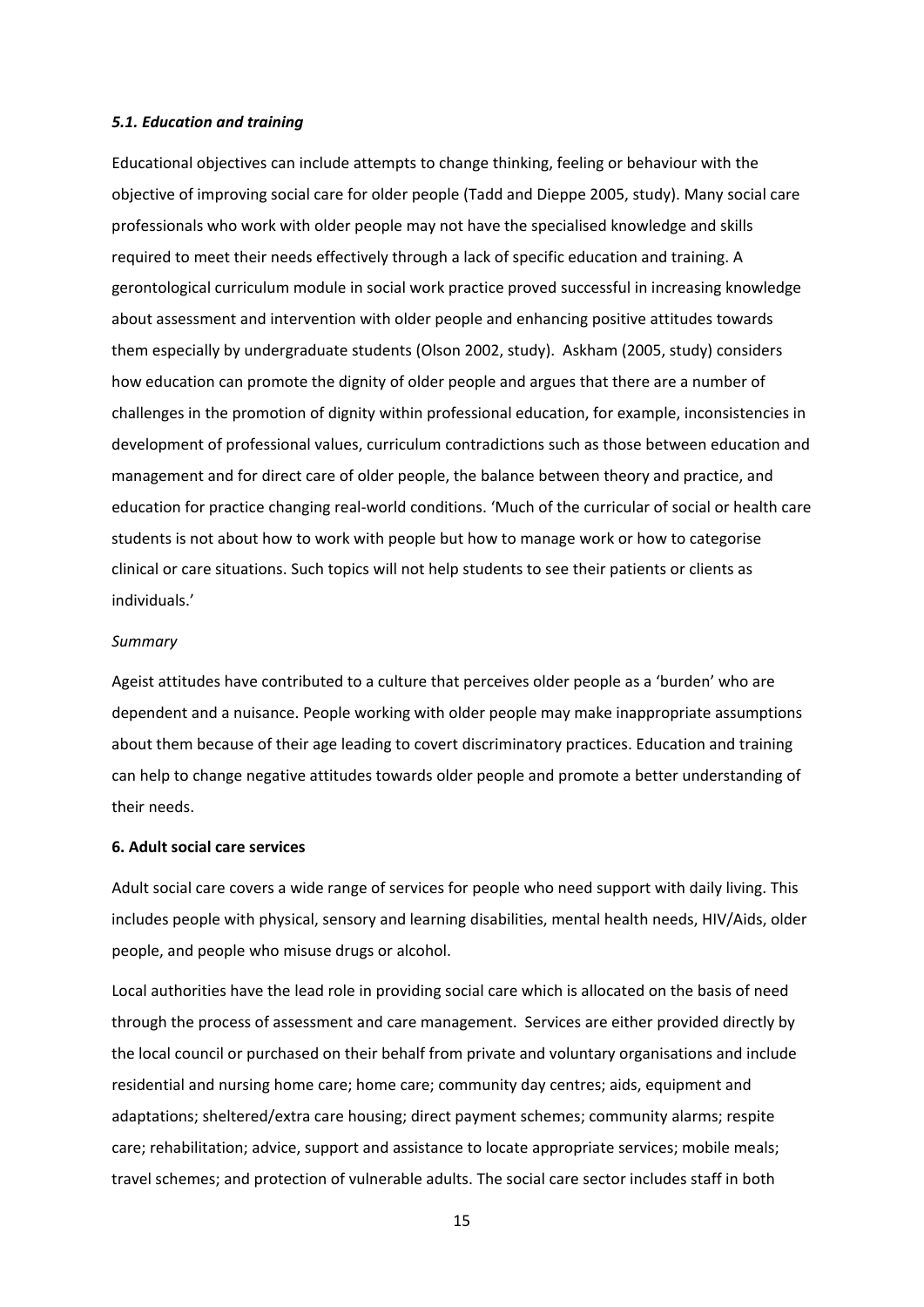professional and non‐professional roles that support vulnerable people living in the community and in residential care.

Publicly funded social care is means tested and subject to eligibility criteria based on Fair Access to Care Services (FACS) guidance. As the table below indicates, older people are the main users of social care services.

| <b>England</b><br>Thousands                          |                 |       |                |                 |       |                |                 |        |                |
|------------------------------------------------------|-----------------|-------|----------------|-----------------|-------|----------------|-----------------|--------|----------------|
|                                                      | 2005-06         |       |                | 2006-07         |       |                | 2007-08         |        |                |
| <b>Service</b>                                       | <b>All Ages</b> | 18-64 | 65 and<br>over | <b>All Ages</b> | 18-64 | 65 and<br>over | <b>All Ages</b> | 18-64  | 65 and<br>over |
| <b>Total number of clients receiving</b><br>services | 1,748           | 518   | 1.231          | 1,774           | 543   | 1.231          | 1,774           | 553    | 1,221          |
| <b>Community-based services</b>                      | 1,494           | 472   | 1,022          | 1,522           | 497   | 1,025          | 1,535           | 510    | 1,025          |
| Day Care                                             | 244             | 108   | 136            | 237             | 107   | 131            | 227             | 103    | 124            |
| Meals                                                | 165             | 10    | 155            | 150             | 10    | 140            | 135             | 9      | 126            |
| Home Care                                            | 596             | 105   | 491            | 586             | 106   | 480            | 577             | 106    | 471            |
| Overnight respite - not clients home                 | 68              | 19    | 49             | 57              | 16    | 41             | $\sim$          | $\sim$ | $\mathbf{a}$   |
| Short term residential - not respite                 | 64              | 12    | 51             | 62              | 13    | 49             | 77              | 16     | 61             |
| Direct payments                                      | 37              | 25    | 13             | 49              | 31    | 18             | 67              | 40     | 27             |
| Professional Support                                 | 444             | 216   | 228            | 503             | 248   | 254            | 506             | 255    | 251            |
| Equipment and adaptations                            | 499             | 112   | 387            | 491             | 109   | 382            | 520             | 119    | 400            |
| Other                                                | 120             | 46    | 74             | 126             | 51    | 75             | 129             | 54     | 75             |
| <b>Residential Care</b>                              |                 |       |                |                 |       |                |                 |        |                |
| Independent sector residential care                  | 207             | 50    | 157            | 203             | 49    | 154            | 199             | 47     | 152            |
| LA staffed residential care                          | 32              | 4     | 27             | 28              | 3     | 24             | 25              | 3      | 22             |
| Nursing care                                         | 108             | 11    | 97             | 105             | 10    | 94             | 102             | 10     | 92             |

*Estimated number of clients receiving services during the year by service type and age*

Source: From Table 3, *Community Care Statistics 2007/08: Referrals, Assessments and Packages of Care for Adults, England,* NHS Information Centre

Although social care is a widely used term it is not precisely defined and can be interpreted in varying ways. How it is defined or understood in practice may influence the type and levels of service provided for different groups of clients. Percival (2003, review) broadly describes social care as 'delivery or facilitation of appropriate support to people in their own homes and in the wider community by statutory agencies, in particular the social services department as well as specialist voluntary organisations'. *Putting People First* (HM Government 2007, policy document) officially introduced the concept of a personalised adult social care system where people will have maximum choice and control over the services they receive. Social care services should respond to the individual instead of the person having to fit the service. 'Personalisation reinforces the idea that the individual is best placed to know what they need and how these needs can be best met' (SCIE 2008, guide). This means people who are eligible for social care get support that is tailored to their needs, and through this produce better outcomes for themselves and thus have more control over their lives (Henwood and Hudson 2007, study).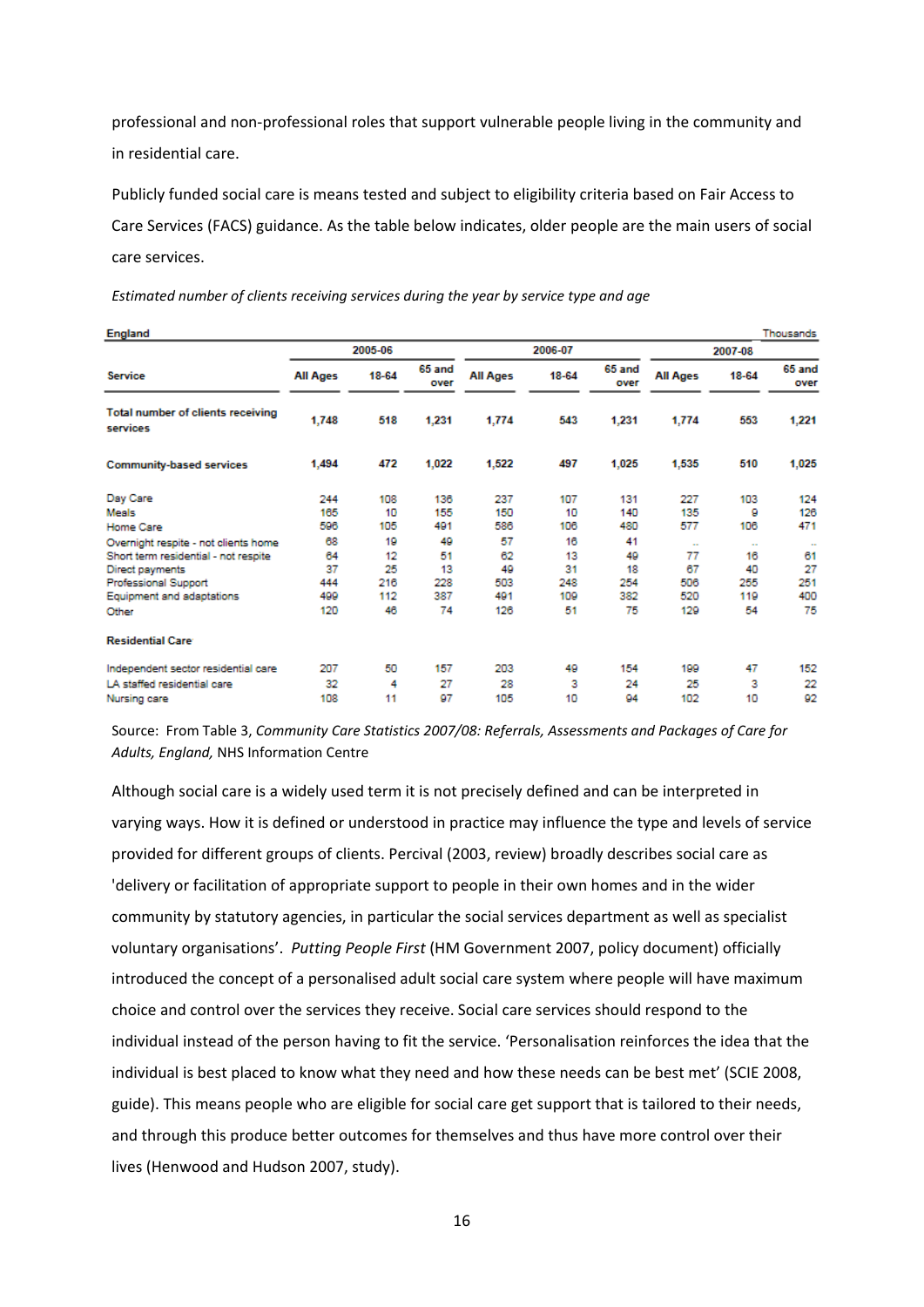## *6.1 Services for older people*

People over 65 years of age requiring social care are referred to generic services for older people. People aged between 18 and 64 requiring social care generally are referred to services to support their particular needs, such as mental health, learning disability, physical disability or sensory impairment. Transition between services can be triggered by age rather than need (see section 16 and CPA's companion review of ageism and age discrimination in mental health services).

The CSCI's *State of Social Care Report* (2009, study) found local authorities identified the question of equity between different groups of people using services and whether some people are supported to achieve greater independence and to exercise more choice than others. These questions arose most frequently in relation to support for older people. Concepts of independence and social care are often interpreted differently and more restrictively for older people than for other adult client groups (Help the Aged 2002, study; Levenson 2003, study; Henwood and Harding 2002; Oldman 2002, review). Older people 'continue to be perceived as passive recipients of care first and foremost' (Bowers et al 2009, study) and have to submit to a medical model of later life if they receive health or social care services (Oldman 2002, review).

The disability movement has strongly influenced the ethos of support for younger people with disabilities rejecting the concept of 'care' with its notions of people as passive and dependent recipients, 'Care as a concept has symbolised a century‐long confinement of disabled people into institutions and of lives controlled and colonised by others' (Kroger 2009, review). Disability is conceptualised taking a 'social model' approach which treats the disability as residing in the disabling social treatment of the person with the impairment compared with the 'medical model' approach that treats the individual's impairment as the locus of the problem (Swain et al. 2004, review). The concept of 'independence' means having choice and control over one's life, rather than doing things for oneself or living on your own.

'Independent living' as the basis of access to individual, family and social life has only relatively recently been extended to older disabled people in the *Independent Living Strategy* produced by the Office for Disability Issues (ODI) in 2008. The *Strategy* defines independent living as: 'having choice and control over the assistance and/or equipment needed to go about your daily life'; and as 'having equal access to housing, transport and mobility, health, employment and education and training opportunities'.

The independent living model centres on the notion of citizenship and self‐determination, which is about being able to make personal choices and having support to carry them through (Henwood and Hudson 2007, study). The strategy recognises that anyone, whatever their level of impairment, can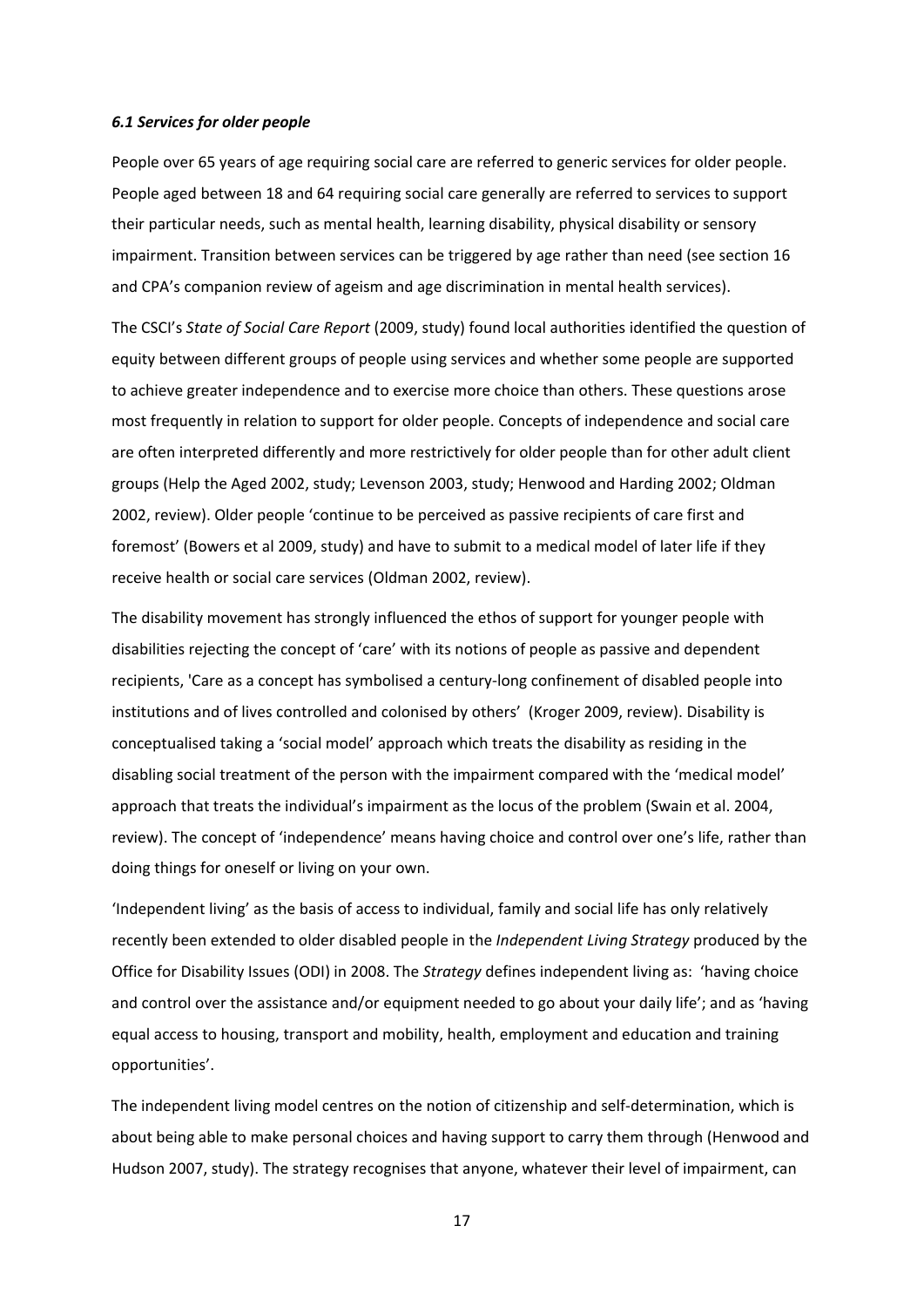express preferences and therefore express choices about how their needs should be met. 'Disability studies have pointed out many serious problems that are built into the structures and ideologies of current care service systems and policies... Many of the physical and social barriers experienced by disabled people are shared by older people' (Kroger 2009, review). Services for older people have been slow in adopting the philosophy of independent living and user-led practices (Bowers et al 2009, study).

The disability movement has promoted the use of direct payments and Individual Budgets (IB) to give people choice and control over their lives. The process of trialling Individual Budgets raised 'questions about the role and legitimate boundaries of publicly‐funded adult social care provision ... Both conventional assessment and the (often mediated) self assessment processes developed during the IB pilots focused on risk and need, a focus that has arguably been sharpened by the recent history of tight funding constraints. Thus, both social care staff and users may have become accustomed to social care provision that prioritises meeting personal care needs and avoiding crisis. In contrast, the IB pilots encouraged resources to be used in new and creative ways that focus on goals, outcomes and inclusion' (Glendinning et al 2008, study).

In the process of establishing IBs a number of sites found older people under assessed their own needs and this was put down to a consequence of older people having low expectations. In contrast people with learning disabilities and physical disabilities were likely to over assess their needs. This was attributed to a longer history of campaigning for their rights and greater sense of entitlement (Glendinning et al 2008).

Age Concern England (2007, campaign) in their report *Age of equality?* state that '... age discrimination remains part of the fabric of a social care system in which services for older people and younger adults have been managed separately, with very different standards and expectations. Older people have to make do with poorer services and a system that neglects their social needs and wellbeing. Community services such as shopping, cleaning and social activities may be all that is needed, but funding for this support has been systematically eroded.'

#### *Summary*

Concepts of independence and social care are often interpreted differently and more restrictively for older people than for other adult client groups. Younger adults with disabilities are supported to achieve greater independence and to exercise more choice than older people. The disability movement has strongly influenced the ethos of support for younger people with the concept of independent living that has only recently been extended to older disabled people.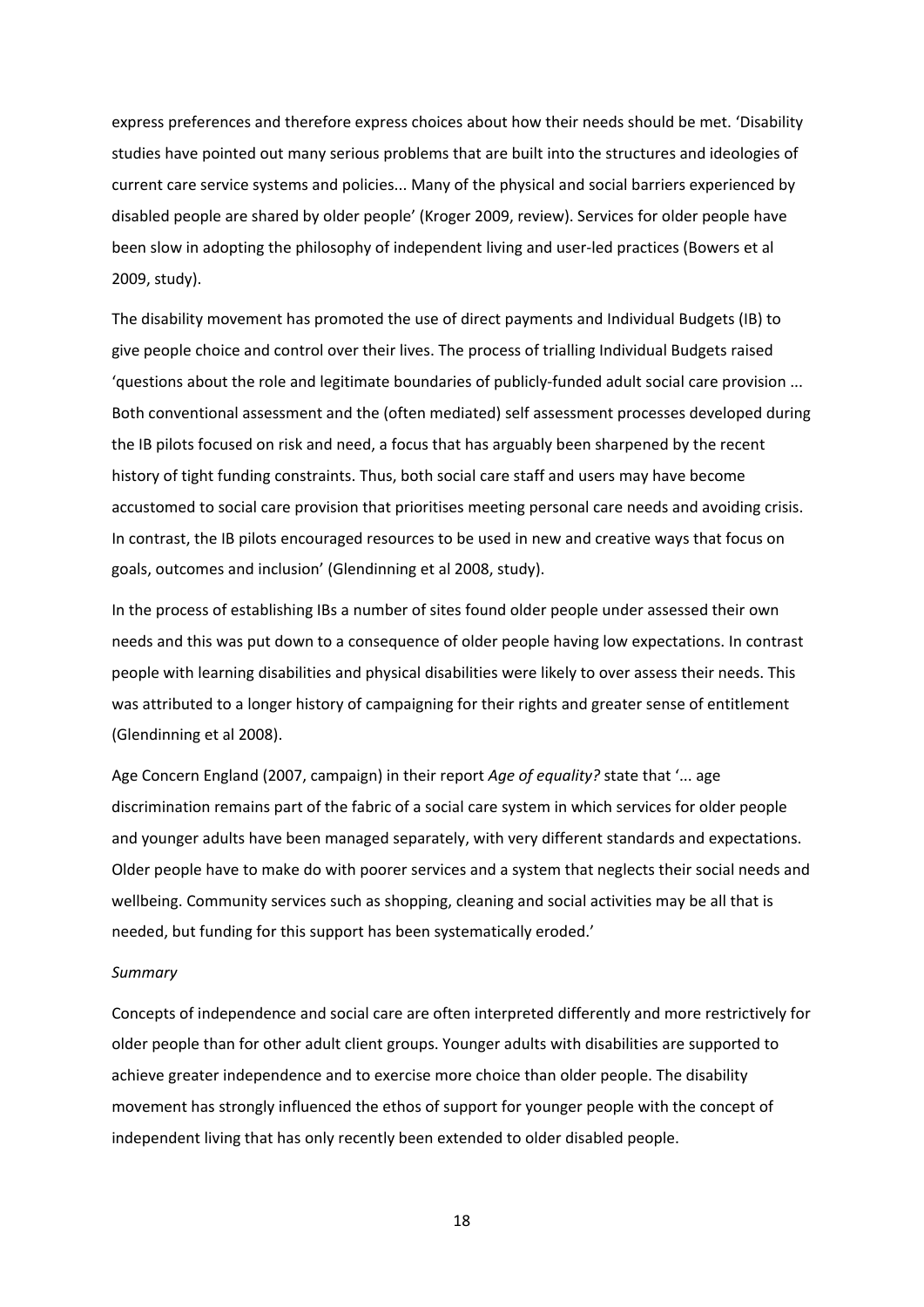## **7. Expectations and aspirations**

An overarching theme is the low level of expectation by older people of what they will receive from services and providers of services limited views of what is acceptable to older people in terms of quality and choice compared to the population as a whole (JRF 2004, study; Bowers et al 2009, study).

## *7.1. Service providers*

There is a tension between older age viewed as a period of decline and a more positive view taking an active approach to meeting the needs of older people ‐ 'some service providers continue to see older people in nihilistic or stereotyped ways' (Askham 2008, review). Older people's services are based on chronological age, 65+ years, associated with retirement, withdrawing from the workforce (as retirement age currently set) and possibly by implication from society. 'The institutionalisation of retirement has encouraged the view that, past a certain age, an individual's economic and social worth is diminished' (Breda and Schoenmaekers 2006, review).

'A 65 or so cut-off is arbitrary ... The biggest client group is 80 plus - very few people under this age are getting older people's services... The over-75 or over-80 age group [needs] a special *focus rather than a simple age cut‐off.' [Director, Social Services]* (Roberts et al 2002).

Ageist attitudes might lead care managers to assume that a more restricted kind of life was suitable for anyone over 65 (JRF 2004, study; Walker and Walker 1998, study). The final State of Social Care report (CSCI 2008, study) suggested institutional ageism identified within research 'raises questions about wider cultural norms and mores' leading to an expectation that older people were expected to accept a different and inferior quality of life. An example given is that it is accepted that older people can move into a home with thirty or forty other people, but 'Forty people with a learning disability living in a hostel has long been regarded as outrageous.'

From a survey (Roberts et al 2002, survey) of 100 managers in health and social care, respondents in social services were the most consistent in indentifying 'institutional' discrimination, i.e. discrimination inherent in the service design promoting dependency and limited choice, partly due to lack of resources and a legacy of historical ageism whereby previous patterns of service become the 'norm'.

*We expect to pay significantly higher amounts for residential care for younger adults. It's historical, based on lower expectations ... Some of that will be realistic and some is 'that's the way we've always done it.' [Director, Social Services]* (Roberts et al 2002).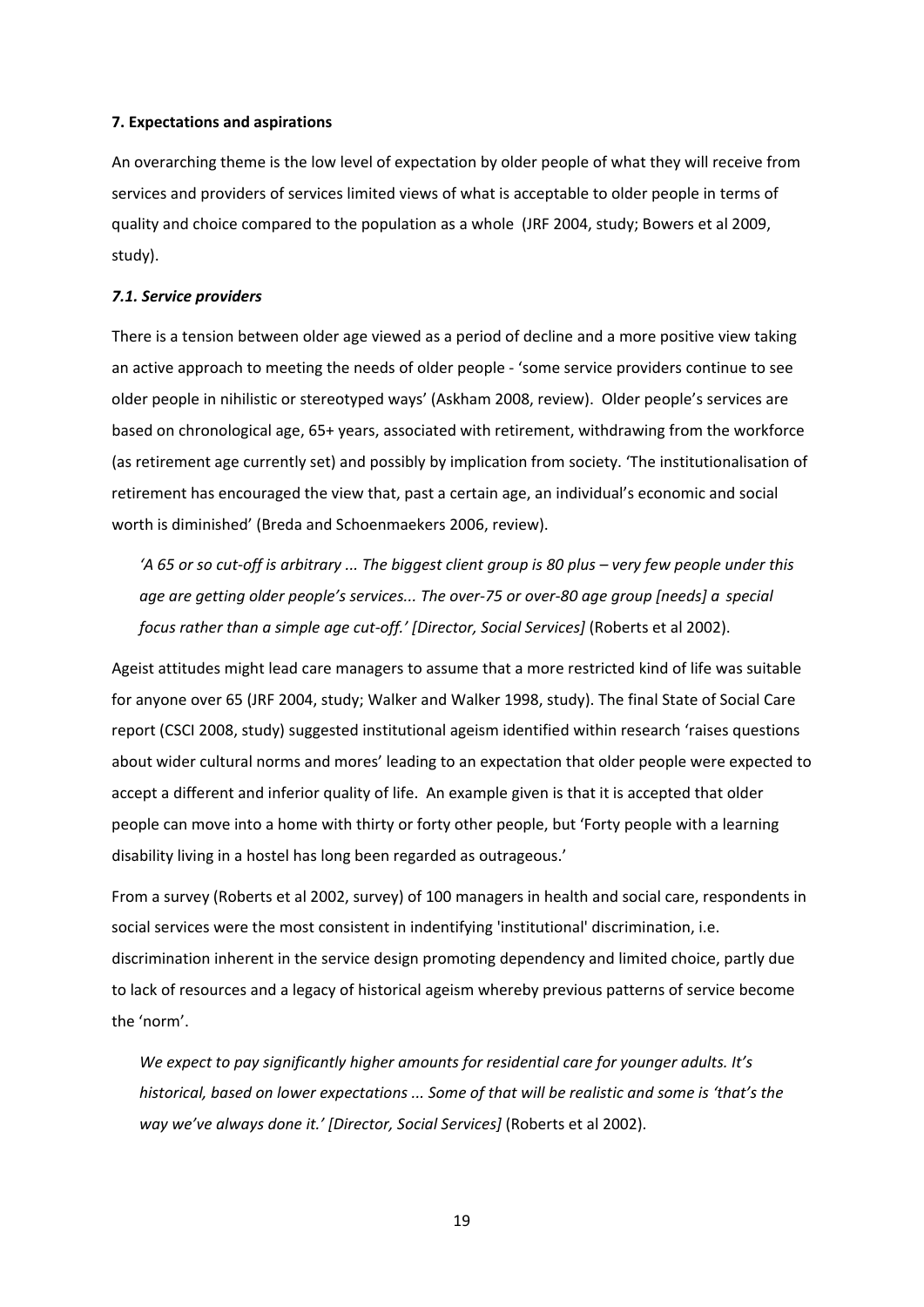A review of progress against the National Service Framework for Older People (Healthcare Commission et al 2006, review) concludes that discrimination arising from ageist attitudes continues to have a negative impact on older people's experiences of public services. Older people reported a change in attitude and availability of services when they reached 65. An example given is older people in a day centre received less funding for activities and a less varied programme than people with physical disabilities.

In their review of the literature on social exclusion among older people, Phillipson and Scharf (2004, review) identify age based discrimination as a factor limiting people's 'life chances'.

'Age based discrimination refers to the impact of ageism within economic and social policies that contributes to various forms of social exclusion in old age. The debate around ageism has challenged the link with age as a form of dependency. It emphasises instead various different forms of positive engagement that can be maintained throughout the latter half of the life course.'

Phillipson and Scharf draw attention to the literature that argues 'the case for shifting the focus of community care to that of "enhancing quality of life rather than the narrower one of reducing individually‐defined risk"' (quoting Tanner 2003).

## *7.2. Aspirations of older people*

There is evidence that older people do have aspirations for a good life based on their own ideas of what constitutes a life worth living. This involves ongoing negotiation between losses and gains (JRF 2004, study) 'fears for a future of limited resources, decline and dependency can exist alongside not only the desire to live longer but also the positive anticipation of forthcoming events and strong inter‐generational relations' (Clarke and Warren 2007, study).

In a study of what older people say they want from services they 'stressed that they are individuals, with different histories, different hopes and dreams, and different priorities in the management of their lives' (Clough et al 2007, study). Clarke and Warren (2007, study) undertook a series of biographical interviews with 23 people aged 60‐96 years to illuminate the concept of active ageing. Older people revealed future hopes and concerns, focusing on ordinary everyday activities around needs, deeds and relationships showing the need to offer choices for life to be lived at all stages.

Aspirations relating to a broader concept of quality of life for older people include retaining independence and autonomy, being in control, having choices about how you live, and having your priorities respected (Harding 1997, study; Henwood and Waddington 1998, study).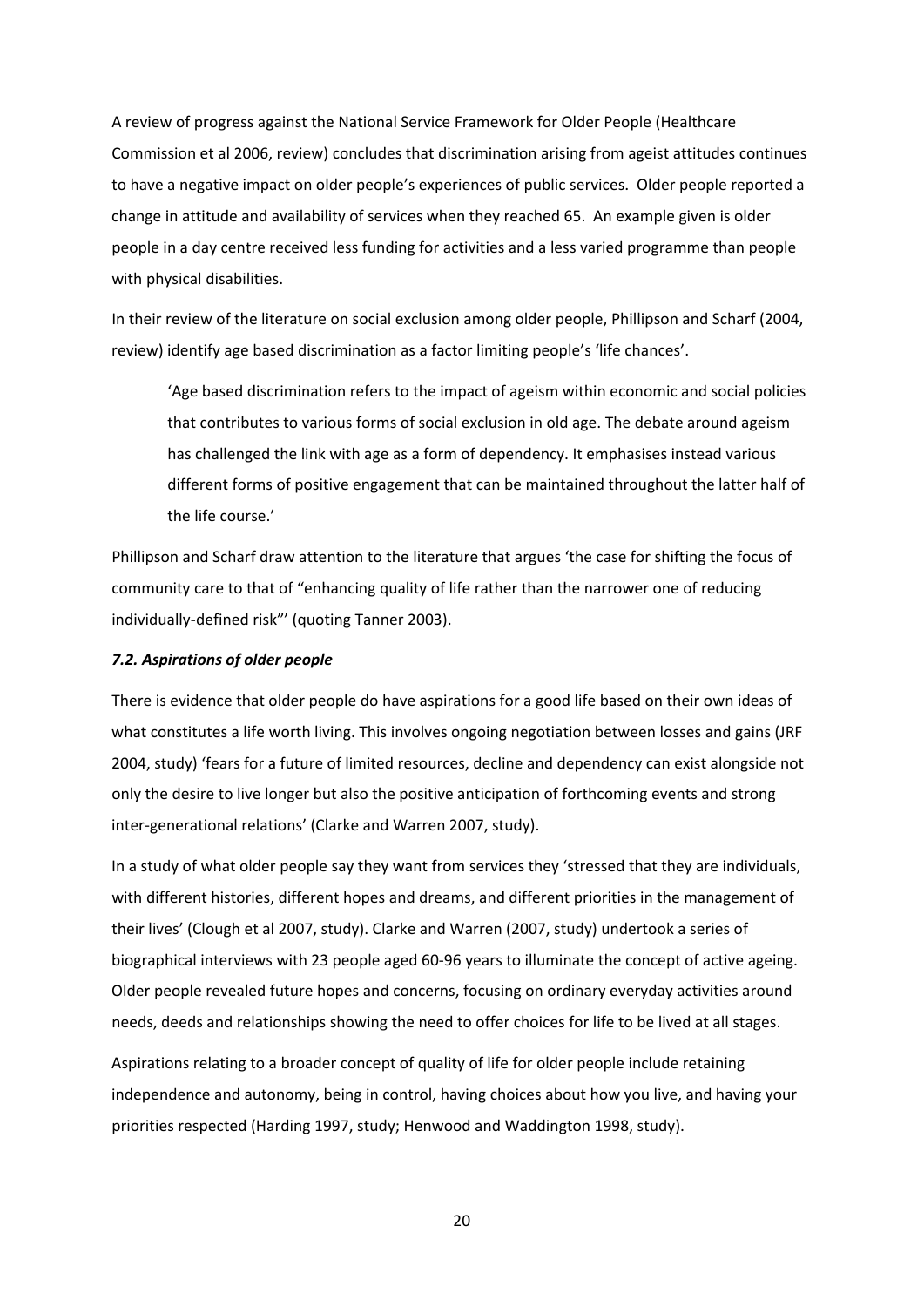these aspirations are common to all older people, not just those who are relatively active and healthy ... the evidence from older people themselves is that inclusion and quality of life are just as important to those whose health or mobility are impaired as it is to more active older people. (Harding 1999, study).

Service responses need to be defined and driven more by older people to remove barriers created by other's expectations of how their lives should be lived. Older people report 'frustration both about the services provided for them and about the fact that society constantly frames their lives in terms of loss and 'risk management' (JRF 2004, study).

#### *7.3. Hearing the voices of older people*

The Labour government introduced a 'modernising agenda', with initiatives to transform services and engage in a collective debate on planning for an ageing society. An important element of the agenda for change is 'listening' to people and involving service users and their representatives in service design. 'As well as being listened to in decisions that affect individuals, older people's voices need to be head in the wider debate about the ageing society' (Housing 21 and Counsel & Care 2009, study).

As Peter Beresford (Beresford and Davis 2008) acknowledges, service users, and groups who work to make their voices heard, still too often complain of tokenism. Although older people make up the largest section of social care service users, participatory arrangements frequently pass many by, offering them little real voice. He goes on to say 'Imaginative approaches need to be developed to encourage everyone to engage. This concerns those service user groups facing particular barriers. Involvement has to mean more than meetings, committees, surveys and conventional public speaking skills.'

Parry et al (2004, review) found older people's forums provided an important mechanism for mobilising the voices of older people and drawing attention to service needs and gaps. Harpenden Seniors Forum (HSF), for example, runs a Household Assessment Team which offers to contact agencies, charities and helpers in the town to ensure older people can get the services they require. However, as Parry et al note, there is a broader issue of how to enable more older people to engage with and make use of the forums that have good connections with statutory and voluntary service providers. 'Too often, older people find themselves isolated rather than linked into local community networks' (Housing 21 and Counsel & Care 2009, study). Support to access the internet can be one way of enabling older people to communicate within local networks and share information.

Scourfield (2007, study) in discussing citizenship and older people in residential care finds that 'a close examination of the membership of the various fora, panels, survey groups, focus groups,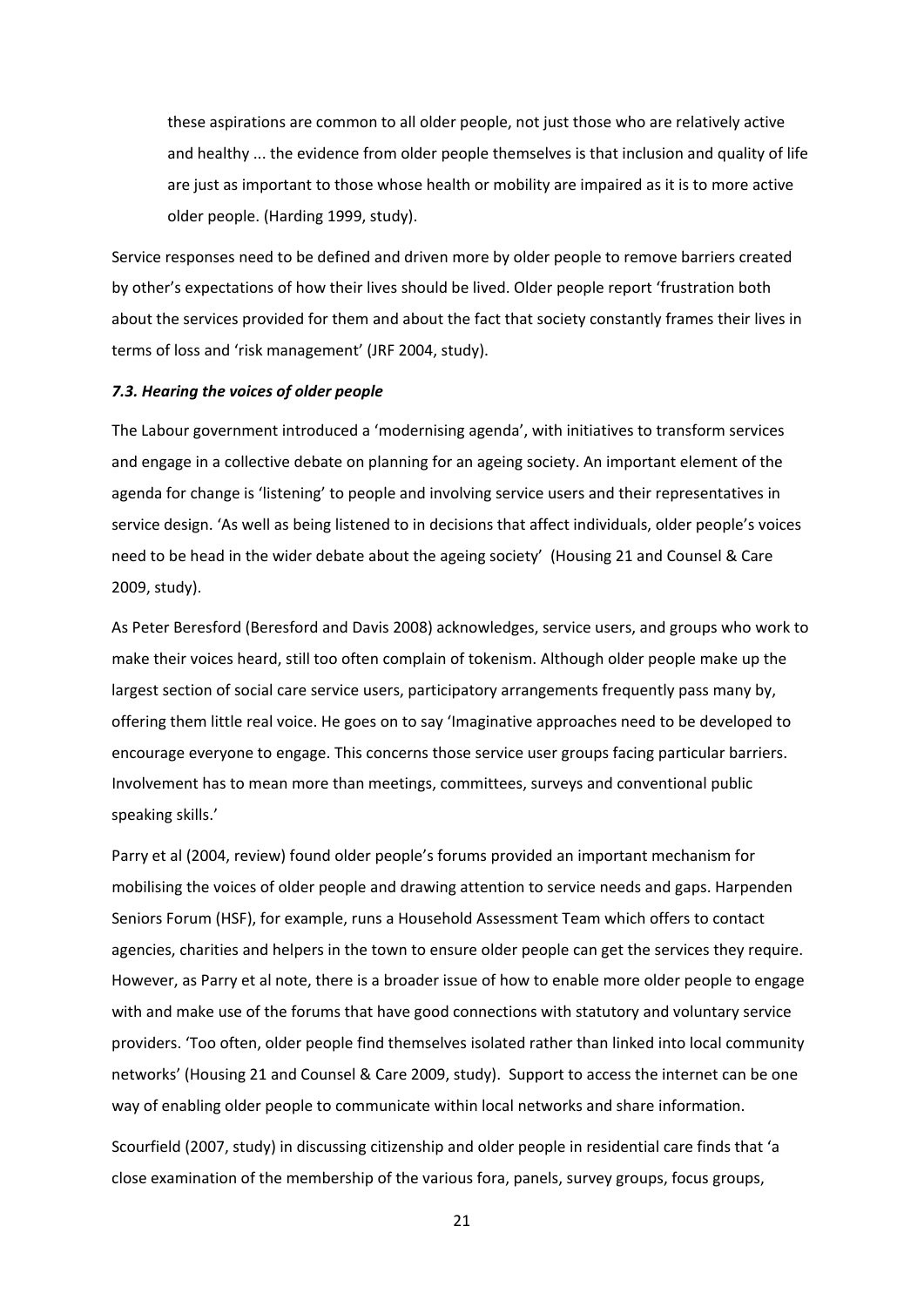reference groups and steering groups reveals that the voices of older people in residential care have not been captured adequately'. They have tended to focus on those older people in their 'third age' who are living in the community. He questions, therefore, whether these 'listening' initiatives have proved to be inclusive and representative of all older people.

In terms of policy on long term care and service delivery, Bowers et al (2009, study) found that the voices of older people with high support needs are 'so quiet as to be practically silent, or indistinguishable from the other people who speak on their behalf (professionals, relatives, commissioners, policy makers and politicians)'.

Advocacy and information are critical structures in enabling older people to access services. In a broader context, advocacy can empower and 'enable older people to find and use their own voice wherever possible', as well as being about having someone speaking up on their behalf if needed (Dunning 2005, study). Advocacy also supports citizenship as 'older people may need to be informed, advised or represented in order to secure and exercise their rights and entitlements as citizens. This relates both to basic human rights and to consumer rights and entitlements to particular goods and services' (Dunning 2005, study).

Parry et al (2004, review) examine the range of support needs that older people have and look at how these are or are not met relating to health services, transport, home‐based care services and other forms of support. The authors found that in many cases older people would have benefited from an advocate who could act as a channel to communicate on their behalf as they had problems gaining access to desired services, were put off by previous bad experiences or were reluctant to bother people. They therefore missed out on receiving support that would improve their lives and could help to prevent further deterioration of their circumstances. The authors conclude that a general lack and inaccessibility of advocates increased the pressure on a vulnerable group of people and 'while they would like to receive a particular service, they felt uncomfortable, unconfident, or simply not entitled to receive them'.

## *Summary*

Institutional ageism leads to an expectation by service providers that older people, i.e. anyone over 65 referred to older people's services, will accept a different and inferior quality of life compared to the rest of the population. This is partly due to lack of resources and a legacy of historical ageism whereby previous patterns of service become the 'norm'. There is clear evidence that older people have aspirations to lead a good life based on their own ideas of what constitutes a life worth living, although the voices of older people are still not being heard at all levels. Advocacy and advocacy schemes can practically support older people to shape their own lives and futures.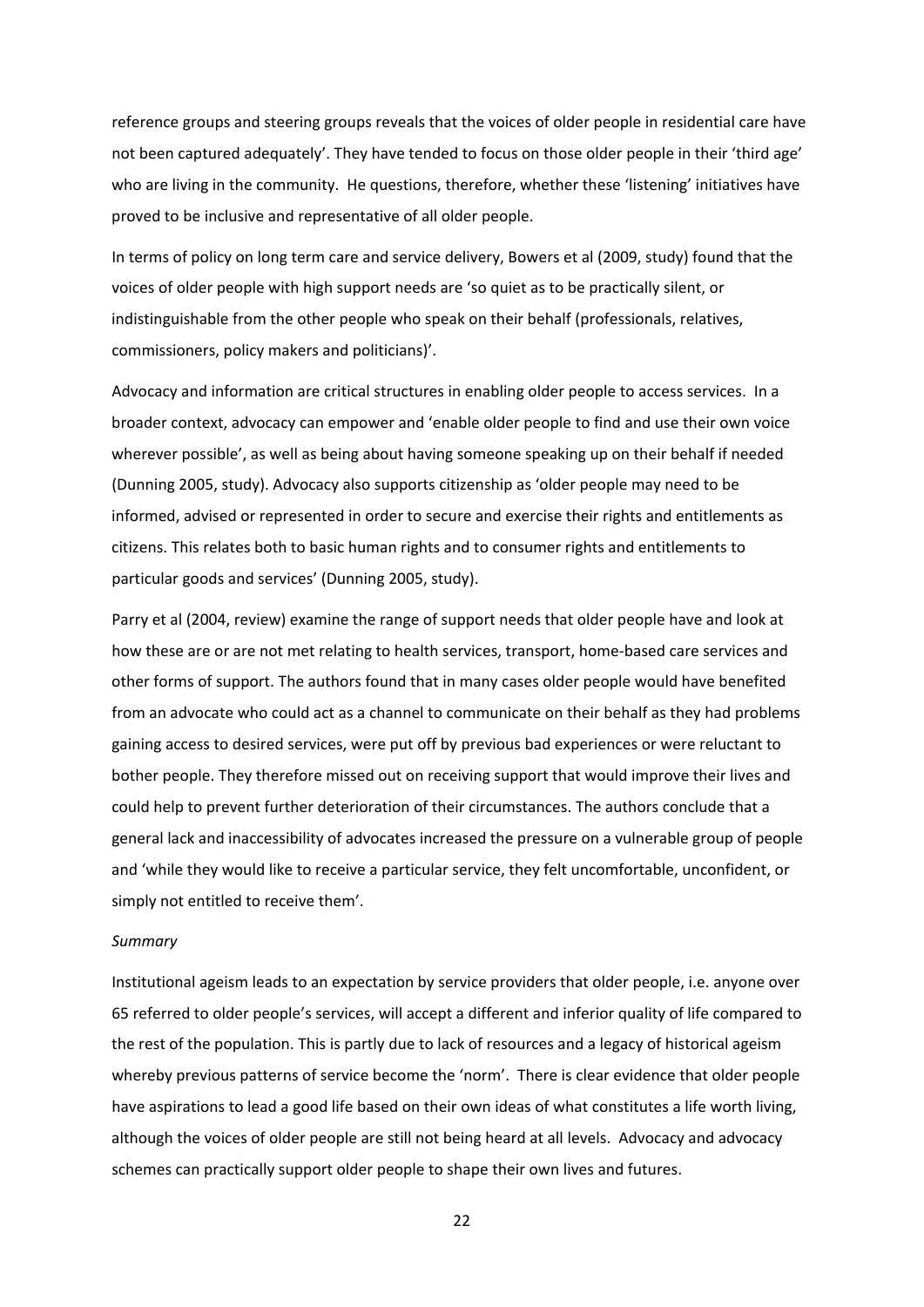#### **8. Assessment and care management**

Under Section 47 of the Community Care Act 1990, a local authority is required to assess the needs of any person who appears to them to be in need of community care services. Assessment is the gateway for people accessing adult social care services. Assessment and care management covers the process of receiving referrals, assessing need, defining eligibility, arranging for packages of care to be provided and reviewing the quality of and continued relevance of that care, including field social work costs.' (NHS Information Centre 2009). The principles of holistic assessment and the social model of disability are embedded in the government policy of personalisation with a focus on outcomes.

There is some evidence older people may not experience holistic/personalised assessments in practice leading to less favourable outcomes than other adult client groups because of ageist and discriminatory practices. The focus and quality of assessments are different for older people compared with adults under 65 years. Social care services for older people are typically more concerned with physical needs and issues of safety than with enabling participation or inclusion and is therefore more restricted than for younger disabled people in similar circumstances (Help the Aged 2002, study; SPAIN, 2005 as quoted in Age Reference Group on Equality and Human Rights, 2005).

In a speech at the 'Practicalities and Possibilities Conference' (9 July 2007), Dame Denise Platt, at that time chair of CSCI drew attention to the culture change required to embrace personalised care 'Rather than focusing on what people lack, social care assessments should concentrate instead on what people can be helped to do – what things are important to them. ... It's all about a change in mind‐set and culture.' People who use care services should be at the centre of all decisions about the care and support services they use.

Glendinning et al (2006, review) in their study of outcomes‐focused service for older people found that while 'research into experiences of personalising services is as yet very limited', the importance of having a say in how services are delivered is an important 'process outcome' for older people. They define outcomes‐focused services as 'those that aim to achieve the goals, aspirations or priorities of individual service users'.

The pressure on resources and professional assessment of risk can inhibit the development of person centred assessments for older people:

Assessment, which was seen as the cornerstone of good quality community care and responsive service commissioning, has become a rationing device. Some people do not even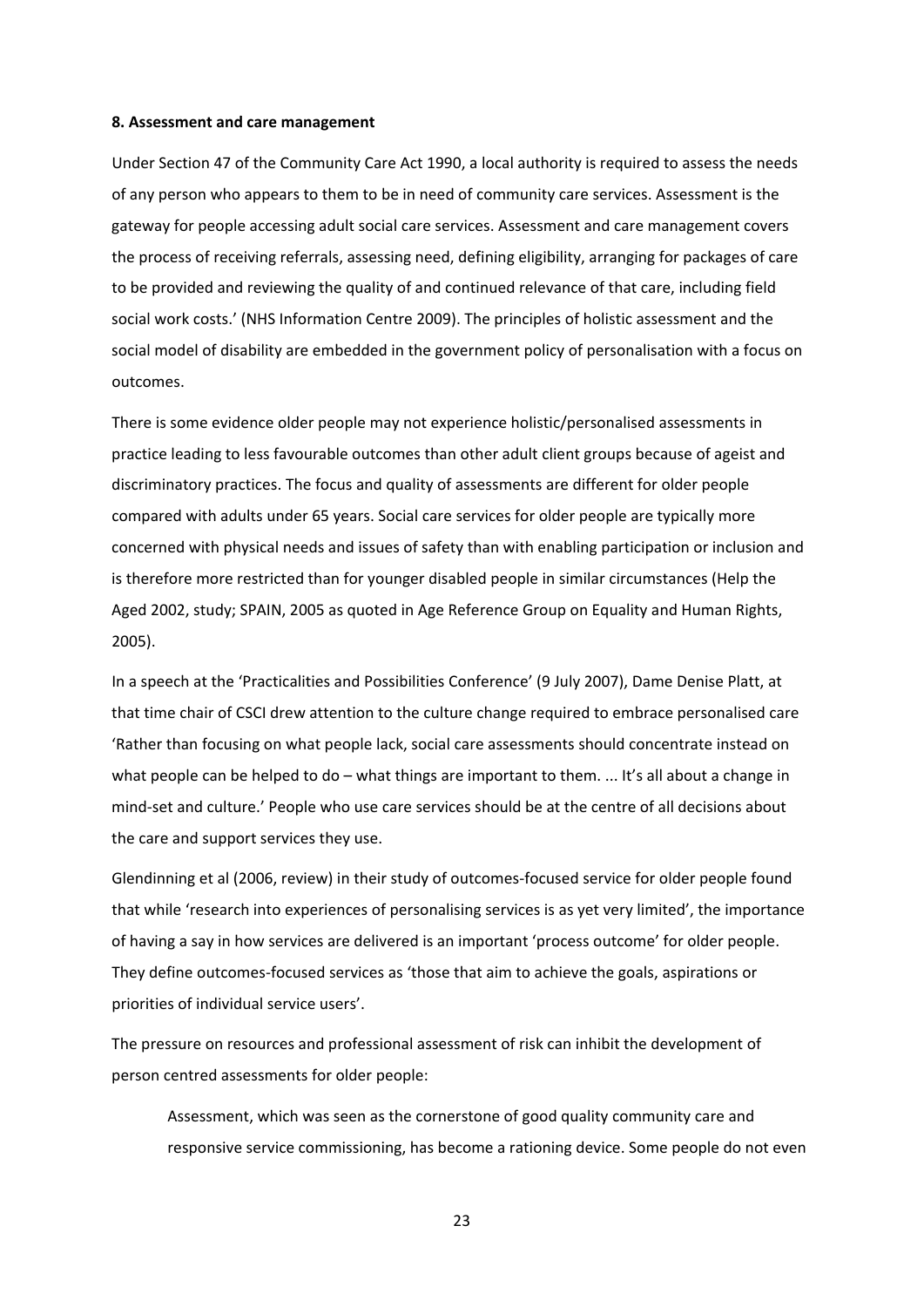manage to gain access to an assessment, never mind the services that might follow from it' (Parker 2000, review).

Ware et al's (2003, study) study of local authority practices found 'a prime focus on financial controls and the routinisation of tasks' in assessment and care management for older people.

#### *8.1. Focus of assessment*

The focus on social care for older people tends to be on maintenance with task based activities such as assisting with washing, dressing and eating, rather than enabling people to participate in social and community life.

*'We ask about their daily living tasks. Whether they're independent on getting up. Whether they can do their meals. What benefits they receive. Is anyone helping them with shopping? How do they do all that?'* (Hay 2004, quoted in Clough et al 2004, study)

*'If you are asking, do we go out and do some totally objective assessment completely free of any kind of decisions and then kind of match services to the assessment after, the no we don't ... we concentrate our energies on the risks and if we deal with anything other than the highest risks then it's in a very inconsistent and ad hoc way'.* (Hay 2004, quoted in Clough et al 2004, study)

Younger adults with disabilities receive an additional aspect of help to enhance their quality of life and remain active within society (Help the Aged 2002, case study seven local authorities).

*'Its [age discrimination] very noticeable when assessing the needs of younger persons ...'Do they have a social life?' and so on. For older people we take a much more basic view.' [Director, Social Services]* (Roberts et al 2002, survey)

Older people also benefit from social participation. A study of differentials in mortality among older people in East London and Essex revealed social participation was 'associated with lower risks of death, particularly among those aged 65 to <85, and that life satisfaction is also protective, particularly among females and people aged 85+, even when health status and socio‐demographic circumstances are controlled'(Bowling & Grundy 2009, study). This is supported by findings from nine focus groups with older people to discuss what they want from community health and social care services. Two priorities identified are 'focusing on the wishes and aspirations of the individual rather than a series of tasks' and 'recognising the impact of isolation and the role that social care can play in combating this, and in improving wellbeing'. One respondent summed it up 'Social care needs to include the "social" aspects as well as the "care" aspect' (Age Concern 2006, group study).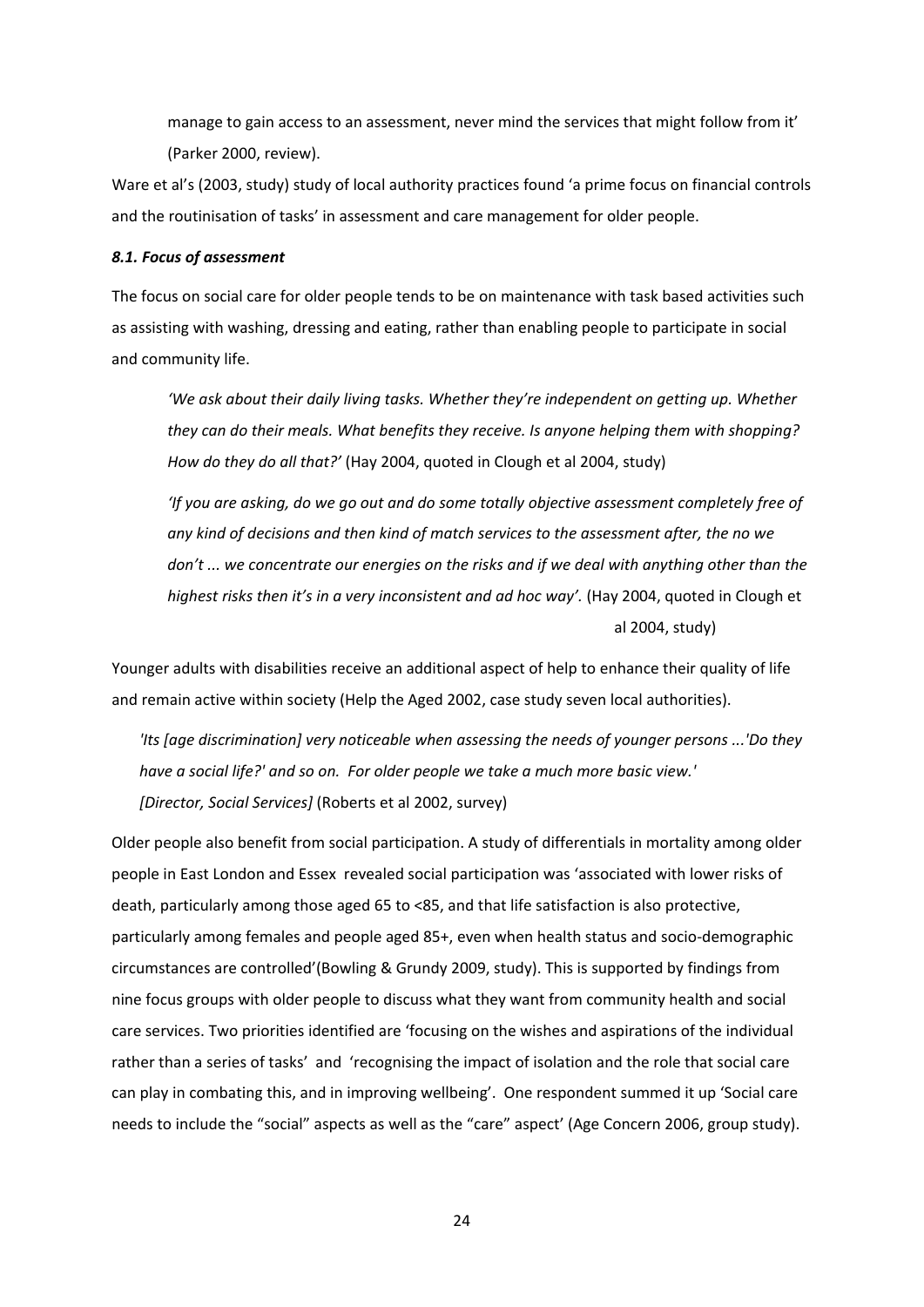An analysis of two qualitative data sets of 100 in‐depth interviews of older people in receipt of formal care service at home and in residential care found both groups had emotional, social and practical needs which were not being met. 'Of importance to all the older people in the study was the quality of everyday life. Having enough to do and social relationships were more salient than the technical language of quality assurance, care plans, care reviews '(Oldman and Quilgars 1999, study).

The scoping review of person centred planning in social care by Dowling et al (2006, review) covers all service user groups, with greater attention on services for people with learning difficulties. It becomes clear through study of the literature that there is a strong bias towards the voices of practitioners and academics i.e. the perspective of service users is not being represented. While the voices of people with learning difficulties are becoming more audible the voices of older people are not being heard. Person centred planning/care takes on different meanings within the lives of different service users. Most of the evidence to date focuses on people using services for people with learning difficulties.

#### *8.2. Quality of assessment*

The CSCI (2008) report on the state of social care in England 2006‐07 found differentiated approaches to various groups of people evident throughout the process of assessment, with 'less comprehensive information collected about older people'. Inadequate assessment may fail to address individual needs and it concluded 'older people were likely to be disadvantaged compared to other people' seeking social care. One reason for the difference in approaches may be the greater volume of older people requiring assessments. In 2007‐08, of 661,000 new clients with completed first assessments, 79% were classified as having a physical disability, frailty and sensory impairment, 16% mental health client, 3% vulnerable people, 1% learning disability, and 1% substance misuse. The 75 and over group age group constituted 90% of the physical disability, frailty and sensory impairment group and 3% of the vulnerable group (NHS Information Centre 2009). The response times for assessments, designed to ensure people receive timely assessment and subsequent services, may have the unintended effect of reducing the amount of time spent doing the assessment with older people. From December 2004 the DH targets for waiting times and take up of care packages for all assessments of older people are that assessments will begin within 48 hours of first contact and will be completed within 4 weeks (with 70% within 2 weeks).

Little's report, *Improving Older People's Services* (2002), noted that:

Overall assessments were of good standard, but with some important shortfalls such as the lack of personal information. Care plans were often too service led. This was linked to the volume of work, the need to complete it within reasonable timescales and to shortages of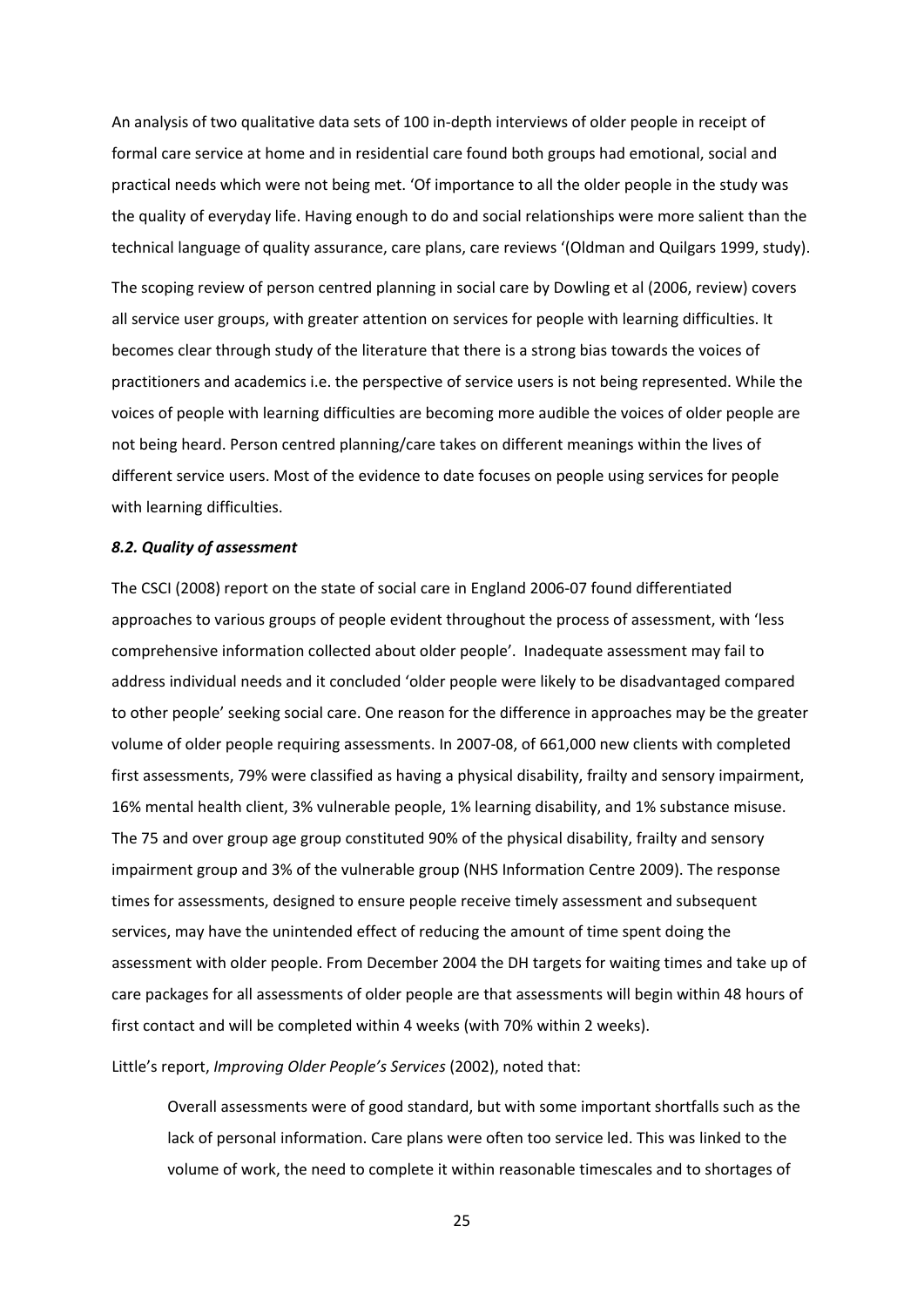local resources. There was also a lack of creative thinking about how best to devise a personalised plan for older people, drawing on their strengths as well as their needs.

Older people may not be able to access the necessary specialist care assessments or specialist advice and information because of their age. For example, older people with sensory impairment may experience indirect discrimination as failing eye sight increases with age and it affects proportionately higher numbers of older people. There is evidence that social services departments are failing to assess properly needs arising from older people's sight impairment leading to social exclusion 'poor quality social care, which inadequately addresses or ignores important needs, may exacerbate difficulties and lead to social withdrawal or a sense of alienation' (Percival 2003, review). The findings from a major survey of 588 blind and partially sighted adults in England, Scotland and Wales suggest that services for people in Britain who have lost their sight are not sufficient and do not reach most of the people in need of help. It highlights the sparse nature of support for a growing older population encountering sight problems in later years (Vale 2004, survey).

Age discrimination is a factor in both identification of visual impairment in older people and provision of services and support ‐ the suitability of low‐vision aids and assistive technology, mobility and rehabilitation training, emotional support and information in accessible formats ‐ to meet the needs of older people with sight problems (Smith 2006, study).

There is evidence that depression in older people may be overlooked in assessments. Qualitative interviews were conducted with 20 social care practitioners working in generic services for older adults in south London to elicit the perceptions and conceptualisations of this condition among social care staff, and views on how the response of social care and other agencies might be improved. Depression was perceived to be remarkably common among clients, a phenomenon largely attributed to the adverse circumstances of old age, particularly social isolation. A key message from participants was that social causes indicate a need for social interventions and the expansion of social, recreational and psychological interventions was advocated (McCrae 2005, study).

The quality of assessments is a particular issue for older people being discharged from hospital – 'Rapid discharge was only achieved at the expense of proper planning with the older person concerned' (Healthcare Commission et al 2006, review). 'They assessed whether you could dress or get tea. If you can do that you are fit and well' (Help the Aged 2002, study). A national report on rehabilitation and remedial services for older people (Audit Commission 2000, review) stressed the importance of comprehensive assessment for older people who may require additional support to regain their best possible functional independence and confidence compared to younger adults to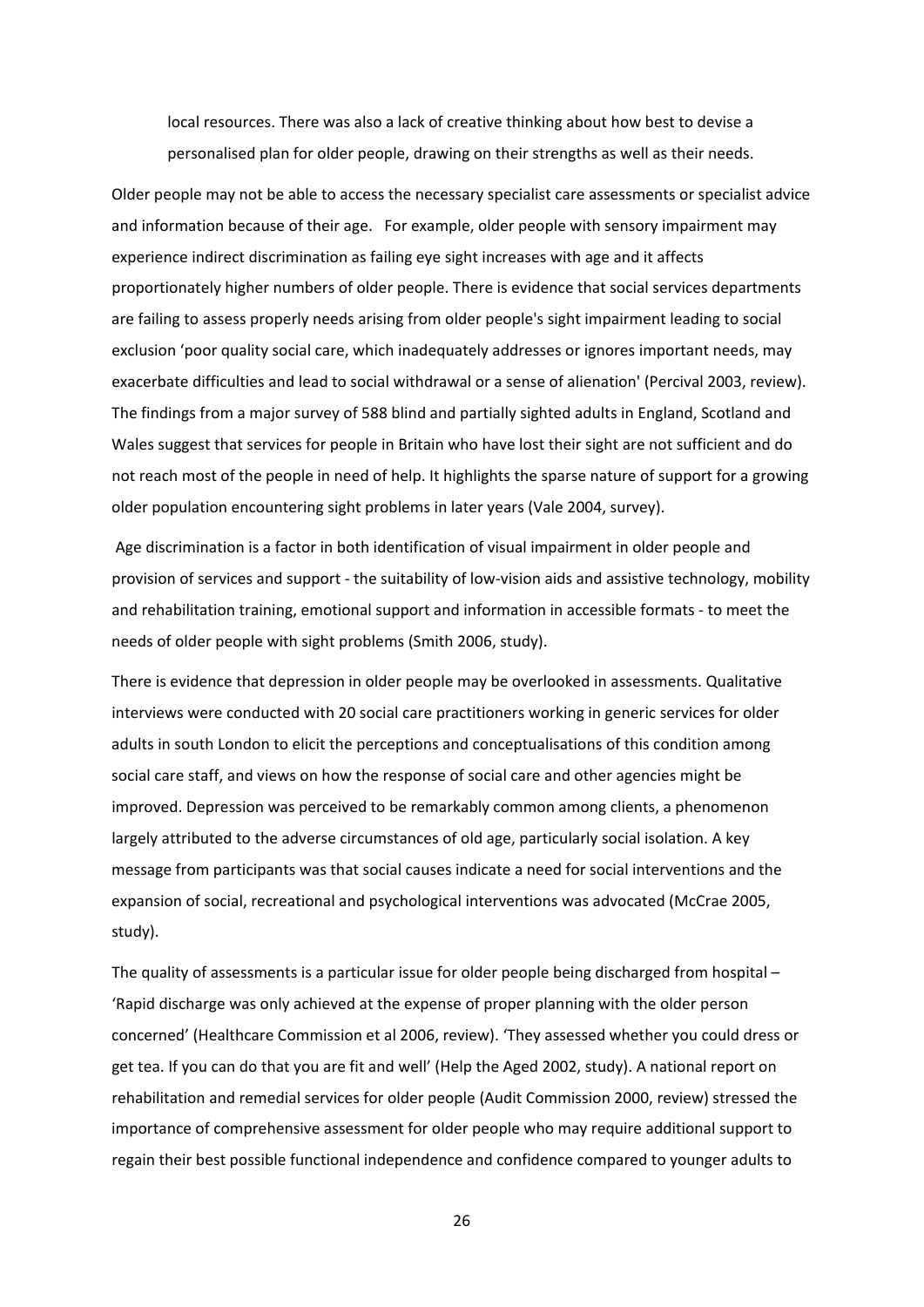reduce the risk of readmission to hospital or being 'misplaced' in long term care. An audit of nursing home placements in England and Wales found 90% of records contained no physiotherapy or occupational therapy reports of pre‐admission assessments 'if the lack of documentation reflects a lack of formal therapy assessment, this would indicate a national failure of multidisciplinary assessment prior to the referral and placement of older people in nursing homes'. (p. 48)

A study of hospital discharge from the older person's perspective concluded that participants 'felt disempowered in terms of exercising any real choice in decisions about their transfer to the community'. Older people in the study actively or passively relinquished their involvement in the processes of discharge planning because of the perceived expertise of others and feelings of disempowerment (Swinkel and Mitchell 2008, study). A qualitative synthesis of research on older people's views of hospital discharge (Fisher et al 2006, review) found that risk management and safety are priorities within assessment for staff planning discharge with plans matched to existing services, but they fail to take into account longer term life planning issues of importance to older people. Older people's lack of participation in discharge planning – often attributed to passivity on the part of older people but disguising a host of reasons – was a consistent theme.

## *Summary*

The quality of a person's assessment is at the centre of receiving appropriate support. There is evidence that older people's assessment of needs in practice leads to less favourable outcomes than other adult client groups because of ageist and discriminatory practices. Assessments and care packages for older people are more mechanistic focusing on personal needs and risk, which are obviously important, but other spheres relating to quality of life such as emotional, psychological, social and spiritual needs are not as well supported. The assessment continues to be service led rather than needs led.

## **9. Eligibility criteria for accessing adult social care**

The Department of Health published Fair Access to Care Services (FACS) in June 2002, which provides councils with a national framework for setting eligibility criteria for adult social care. The eligibility framework is based on risks that arise from needs associated with various forms of disability, impairment and difficulty. The guidance prioritises the risks faced by individuals into four bands ‐ critical, substantial, moderate and low ‐ and requires councils to adopt these bands in determining their criteria. FACS was introduced principally to standardise decision-making processes across local authorities and minimise the post code lottery of social care allocation. However, the way local authorities are using eligibility criteria to ration services and allocate limited resources has particular implications for older people.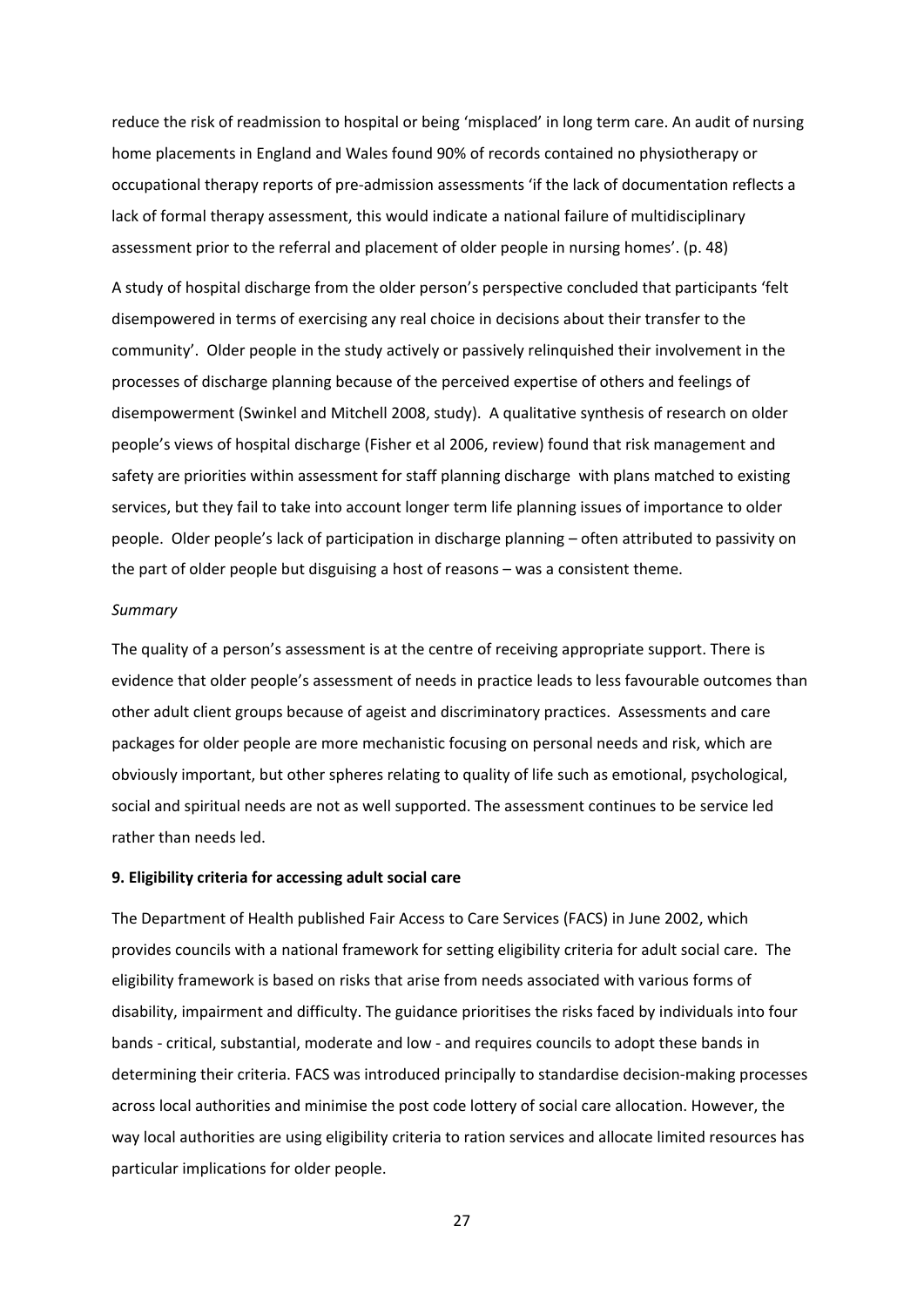For the 2008‐2009 financial year, 73% of authorities set Fair Access to Care bands at substantial, with the remainder at moderate (27%) (LGA). In 2005-06, 58% of councils operated just at the highest two levels (DH 2008 disability equality report). As a result of elevated thresholds an increasing number of people with 'lower' level needs receive no support, there is an increasing concentration of resources at those with the highest level of need, and people excluded from the system have difficulty finding any sort of support (CSCI 2008; Hudson and Henwood 2008, study; Counsel & Care 2007, survey).

The CSCI (2008) review of eligibility criteria in practice, *Cutting the Cake Fairly,* draws attention to the differing interpretations placed on the Fair Access to Care Services guidance by local councils. It suggests that some practices are contrary to the intention of the guidance, and has concerns that additional rules introduced by councils may exclude certain groups of users. It is argued that younger people receive more substantial care packages to remain within the community, while older people who would most benefit from 'low level' and preventive support are excluded from receiving it through tightening of eligibility criteria and can be obliged to go into residential care as a result (Raynes et al 2006, study).

Low level support has become equated with less effective or worthwhile support, but for older people it can be particularly important in maintaining independence and control. 'Failure to provide this not only discriminates against older people, but increases the risks they face in the home.' (Help the Aged 2002, study; Levenson 2003, study; Henwood and Harding 2002; Clough et al 2007, study; LGA 2008, 2009, policy document; Raynes et al 2006, study)

*'Resources targeted towards the most in need and not towards lesser priorities discriminates against younger old people [so that] more people are at greater risk of breakdown. There is no satisfactory formula [to quantify the effectiveness of more preventive approaches]. [Director, Social Services]* (Roberts et al 2002)

In a study examining the commissioning of care services in seven local authorities (Ware et al 2003), care managers expressed concerns that users' emotional and other broad quality of life needs were not met under increasingly strict eligibility criteria which attended to direct physical needs only. The authors suggest that because older people have less control over their lives through physical disability 'it is even more important to meet their psychological, emotional, social and spiritual needs'.

In a response to the CSCI review, Age Concern suggests 'the current problems stem from lack of resources rather than any inherent failings of FACS guidance' (ACE/Lowe 2008, study). It goes on to say that FACS 'combats age discrimination by excluding age as a basis for rationing services and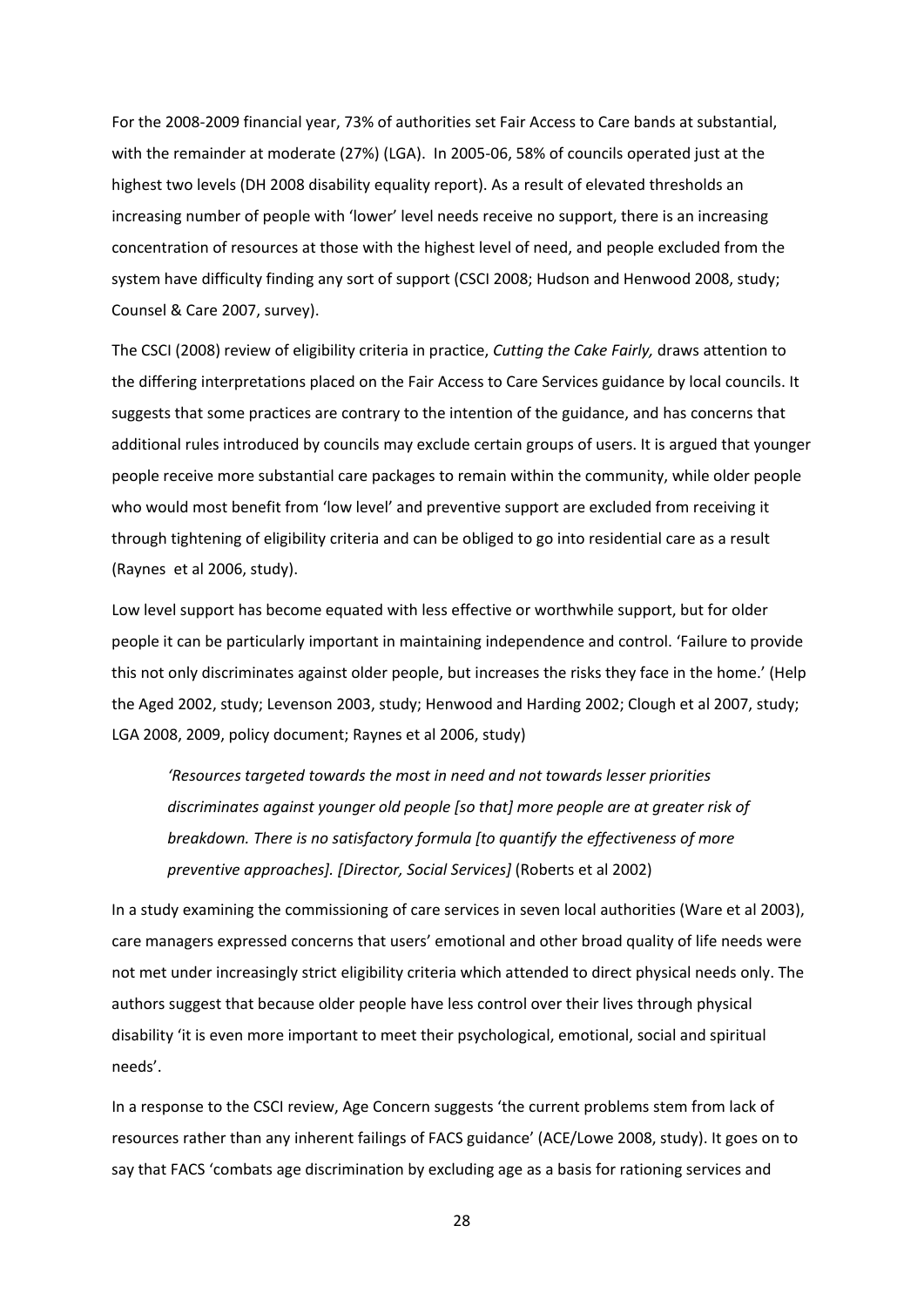bases eligibility on risks to all aspects of independence, not just risks on safety'. The problem is the local authorities diverging from national guidance allowing rationing by age to take place covertly. CSCI suggests LAs are misinterpreting the four bands, equating low level service with less necessary service, but this indirectly discriminates against older people needing 'That Bit of Help' who are disproportionately affected by this decision.

Clough et al (2007, group study) found that many authorities did try to provide low level support services to include befriending schemes, advocacy, low-level domicilary care, respite care, luncheon clubs, benefit advice/debt counselling, black and minority ethnic outreach and support service. Practitioners did record unmet needs in assessments even if it did not necessarily lead to a service to address the need. Lack of funding was the main constraint to providing low level support services.

'Almost invariably, care packages are made up of services procured through block contracts and consist of traditional services that support personal care needs such as home care, meals, day care and residential care. "Spot purchases", that is services that are tailored to meet individual needs, are rarely, if ever, available.' (Clough et al 2007) Practitioners are encouraged to use block purchased services, and time constraints inhibit them from seeking alternative low level preventive schemes.

*'We've got a declining number of people on statutory provision and a growing population of older people – and what are we providing? Two hours of home care a week [for older people] ... Even preventive services are about avoiding high‐dependency cases – they aren't truly preventive at all. [Director, social services]* (Roberts et al 2002)

## *Summary*

The way local authorities are using eligibility criteria to ration services and allocate limited resources indirectly discriminates against older people. Low level support has become equated with less effective or worthwhile support, but for older people it can be particularly important in maintaining independence, dignity and control of their lives within their own home. Care packages are restricted to traditional services and not always tailored to older people's individual needs, including their psychological, emotional, social and spiritual needs.

## **10. Age related benefits and grants**

Attendance Allowance (AA) and Disability Living Allowance (DLA) are universal benefits that provide disabled people with additional income because of the increased cost of living with a disability. Strictly they do not come within the remit of this review as they are not administered locally within social care, however, discussion is included as access to different levels of disability funding streams and grants is determined by age rather than need and is discriminatory towards older disabled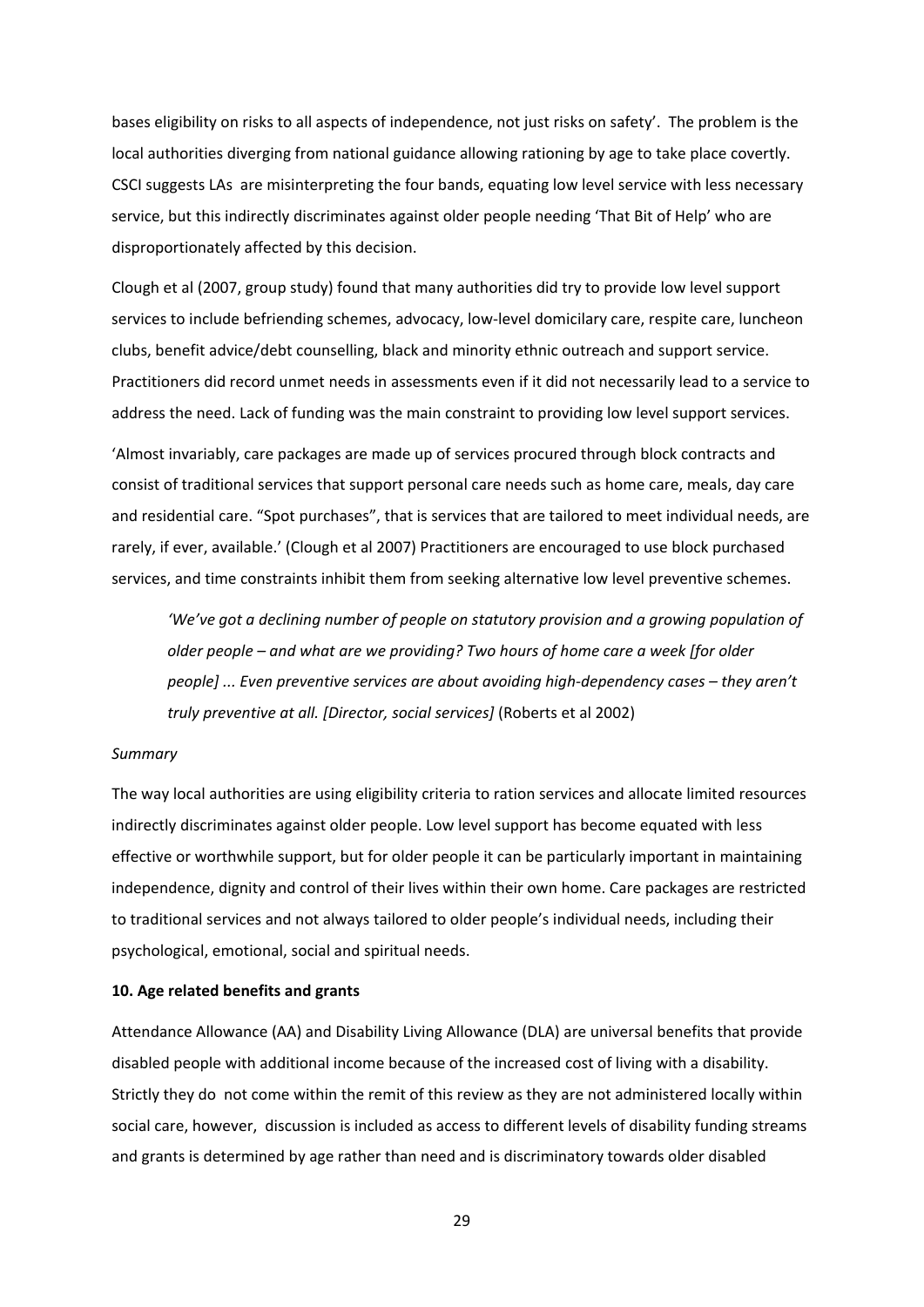people. This has an impact on the quality of life of older people. Attendance Allowance (AA) is payable to people over 65 with highest rate set at £70.35 and the lowest rate set at £47.10. Disability Living Allowance (DLA) for people under 65 is in two parts ‐ the care component and the mobility component. The care rates are set at £70.35, £47.10 and £18.65. The mobility rates are set at £49.10 highest and £18.65 lowest. The maximum total weekly rates for AA are £70.35 compared with DLA at £119.45. Some disabled people may keep their funding package when they reach 65, but Disability Living Allowance is not available to people who become impaired after 65.

The Independent Living Funds were set up as a national resource dedicated to the financial support of disabled people to enable them to choose to live in the community rather than in residential care. People over 65 are not eligible to apply for support from Independent Living Funds but once they are in receipt of funds they may continue to receive them after 65.

An older person using the Independent Living Fund highlighted the inequity of people aged over 65 being unable to qualify for ILF support, and the implications of this for the opportunities in their daily lives:

'One of the things I have about ILF - and it doesn't affect me because I qualified for it before I was 65 (...) is that I could be next door to someone with the same level of impairment. I was diagnosed and got ILF before 65, [but if] they didn't apply - they have an existence; they get up in the morning and get fed, they get showered and they get put to bed again. But I can go to the cinema, I can go shopping. Yet it is just because of an age - that one person can't have a *life.'*(CSCI 2009)

## *Summary*

Disability allowances are age related and directly discriminate against older people who receive lower allowances if taking them up after 65 years of age. Some disabled people may keep their more generous funding package when they reach 65 giving rise to a two tier system. People over 65 are not eligible to apply for support from Independent Living Funds but once they are in receipt of funds they may continue to receive them after 65. The differential access to funds allows for greater flexibility and potential for innovative approaches to meeting support needs for younger disabled people compared to older people with disabilities.

#### **11. Allocation of resources and funding**

## *11.1. Social care budget*

Justin Keen and David Bell note in their paper 'Identifying a fairer system for funding adult social care' (JRF 2009, review) there have been several detailed analyses on the funding of adult social care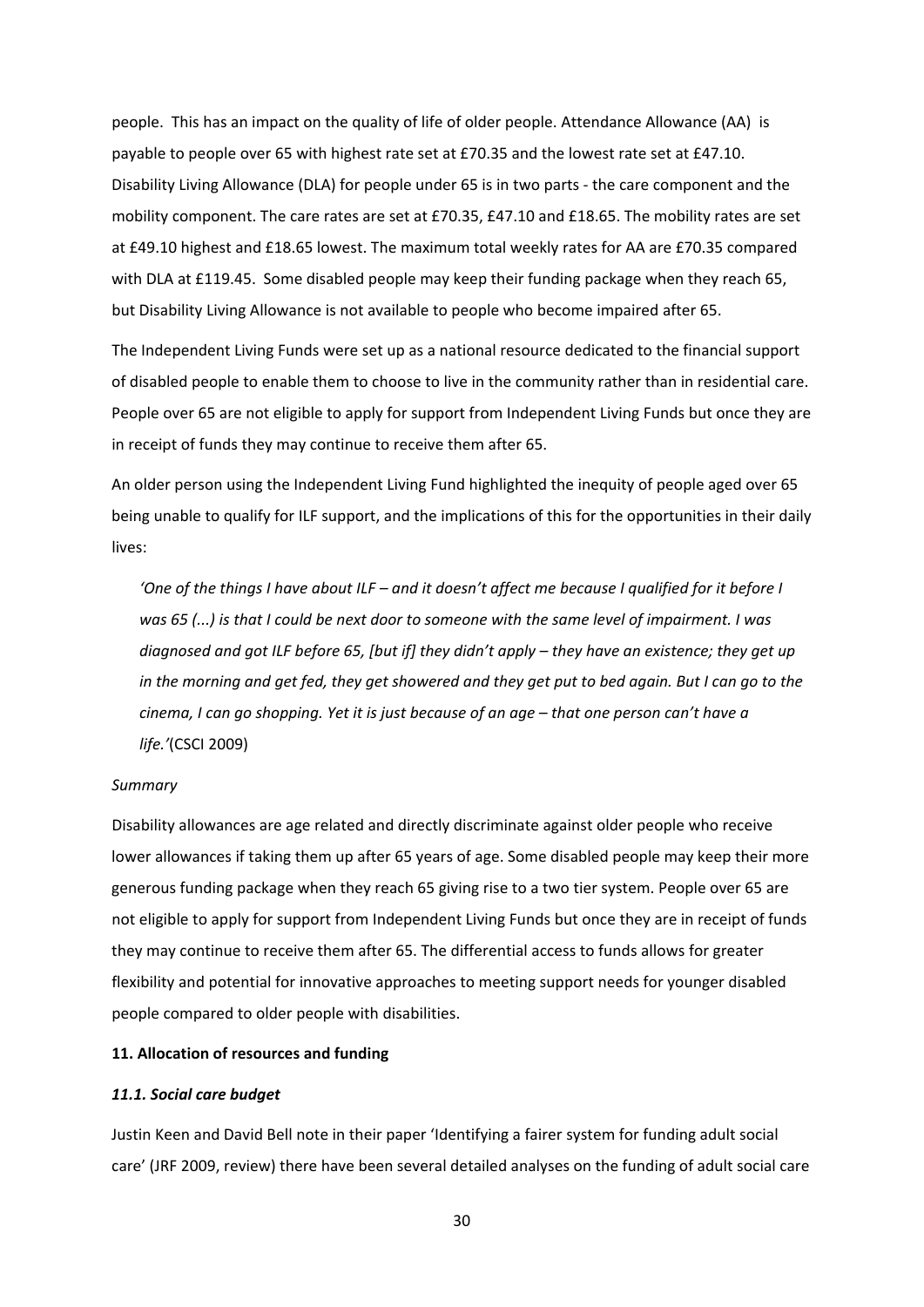and a shared conclusion from the analyses is that 'the current system is underfunded' (Help the Aged 2002, study; Hirsch 2006, study: Wanless 2006; LGA 2008, 2009, policy documents; Lloyd 2008, study).

'There are several areas where current evidence points to unmet need. One concerns quality ‐ for example, where cost containment has resulted in poorly trained staff, low pay and high turnover. A second emerging shortfall concerns supply ‐ with, for example, a recent fall in the number of 'low‐level' domiciliary care packages. Third, affordability of domiciliary packages is an issue, with evidence that some people on modest incomes are having in some cases to pay large amounts to get adequate care in their homes.' (Hirsch 2006, study)

It is generally acknowledged that social care is awarded a low status, with a limited political priority and little public awareness or understanding. A YouGov survey of 1,993 adults across Britain undertaken in April 2009 found confusion about the nature of social care services and misconceptions about who pays for care; only 46 per cent of people were aware that care provision is means tested (IPPR/PriceWaterhouse Coopers 2009, survey). Service users have highlighted on occasion the inadequacy, unreliability and poor quality of much social care provision. Problems of abuse and neglect regularly emerge in social care settings, particularly in residential institutions (Beresford 2008, review). A low value is placed on care workers, judging by their poor levels of pay, conditions of work and levels of training. The Secretary of State for Health Andy Burnham, in an interview with *The Guardian* (Brindle 2009) acknowledged that 'Social care workers who look after older and disabled people have had a raw deal under successive governments and should be paid more and given greater status.' In the same interview he said 'Pressure on social care budgets has kept down pay rates and undermined the quality of care given to some of the most vulnerable citizens.'

It has been estimated that at least an extra £200 million per annum will be required over the years 2011‐2014 to support people with learning disabilities who require social care; the number of people with learning disabilities requiring social care will increase by at least 3‐5% annually on average over the next 5 years (Learning Disability Coalition 2009, campaign). Figures from the Wanless review, which looked at services for older people over 65 suggest that the amount spent on older people's care may need to rise by 50% to achieve necessary services, more care overall and better pay for care workers (Wanless 2006).

## *11.2. Allocation of resources within adult social care*

Local authorities allocate funds for social care but the process is not transparent. Funding by central government for social care is not protected and there is concern that pressure on resources means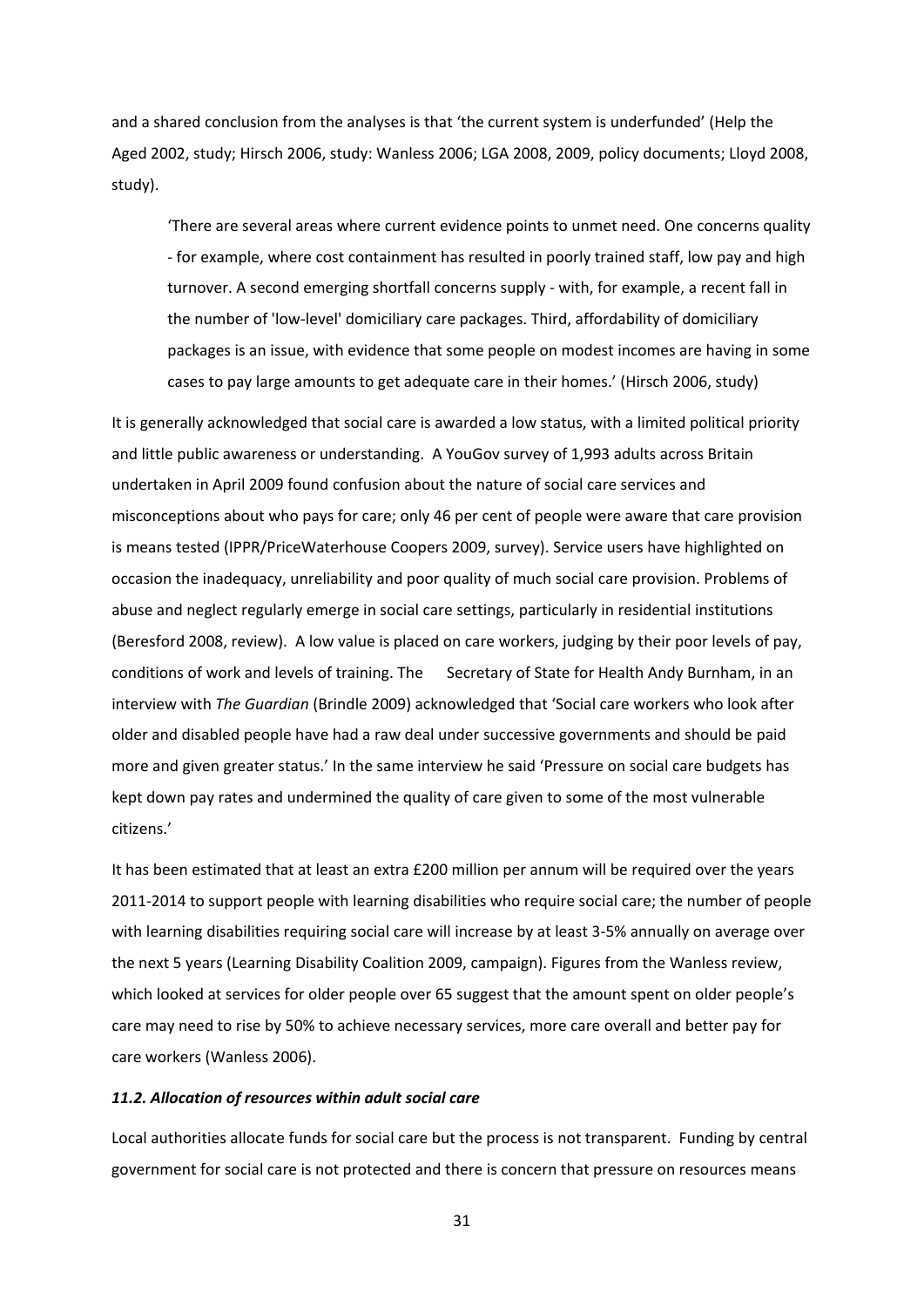older people lose out disproportionately to other priorities (SPAIN 2001, 2005, campaign). There is evidence of a lack of funding of services that older people value (JRF 2007, study). These services range from domestic cleaning, laundry, household and garden maintenance to safety and security, mobility aids not subject to occupational therapist assessment, help to go out and companionship to reduce social isolation.

In 2007-2008, of the £15.3 billion gross current expenditure spent on adult services the majority of monies was spent on services for older people, £8.8 billion (57%) who constitute the largest group requiring support. The greatest rise in gross current expenditure between 2006‐07 and 2007‐08 in real monetary terms was for adults with learning disabilities which saw an increase of £62.5 million (2%). Conversely expenditure has fallen for older people by £148 million (2%) (NHS Information Centre 2009, personal social services). The 'Adults' social services expenditure survey 2008‐2009' carried out by the Local Government Association has identified care home placements for people with learning disabilities as the most significant area in terms of both demand/volume and unit cost/complexity cost pressures (LGA and ADASS 2009, survey).

The CSCI's report of the state of social care in England 2006‐07 (2008) concluded that in all six councils reviewed eligibility criteria was used to set priorities and control social care expenditure amongst groups ‐ 'meeting the high costs of younger adults with complex needs had knock on effects for all groups' and the 'high cost support for small numbers of people with learning disabilities was often cited as reason for budgetary deficits.'

The same report found that levels of non-residential services provided by councils, particularly home care were tightly rationed by the setting of thresholds for eligibility for services. Since 1997 the numbers of households receiving supported home care has fallen from 479,000 to 358,000 in 2006 'It is estimated that around 6,000 older people with high support needs and 250,000 with less intensive needs receive no services and have no informal care' (CSCI 2008).

Forder states in his paper 'The costs of addressing age discrimination in social care' (2008, study) that 'Historically PSS [personal social services] expenditure per head on older people using social care services has been lower than for other adult client groups' and 'this difference is taken as a possible indicator of age discrimination in the distribution of services', although there may be 'legitimate' reasons for a pattern of spending. He set out to determine whether people in different age groups are treated differently after the 'legitimate' differences are removed. He analysed two datasets, The British Household Panel Survey (BHPS) and the national evaluation of individual budgets (IBSEN), controlling for appropriate needs factors, to determine differences in levels of support between age groups. The IBSEN data shows that 'at an individual person level, after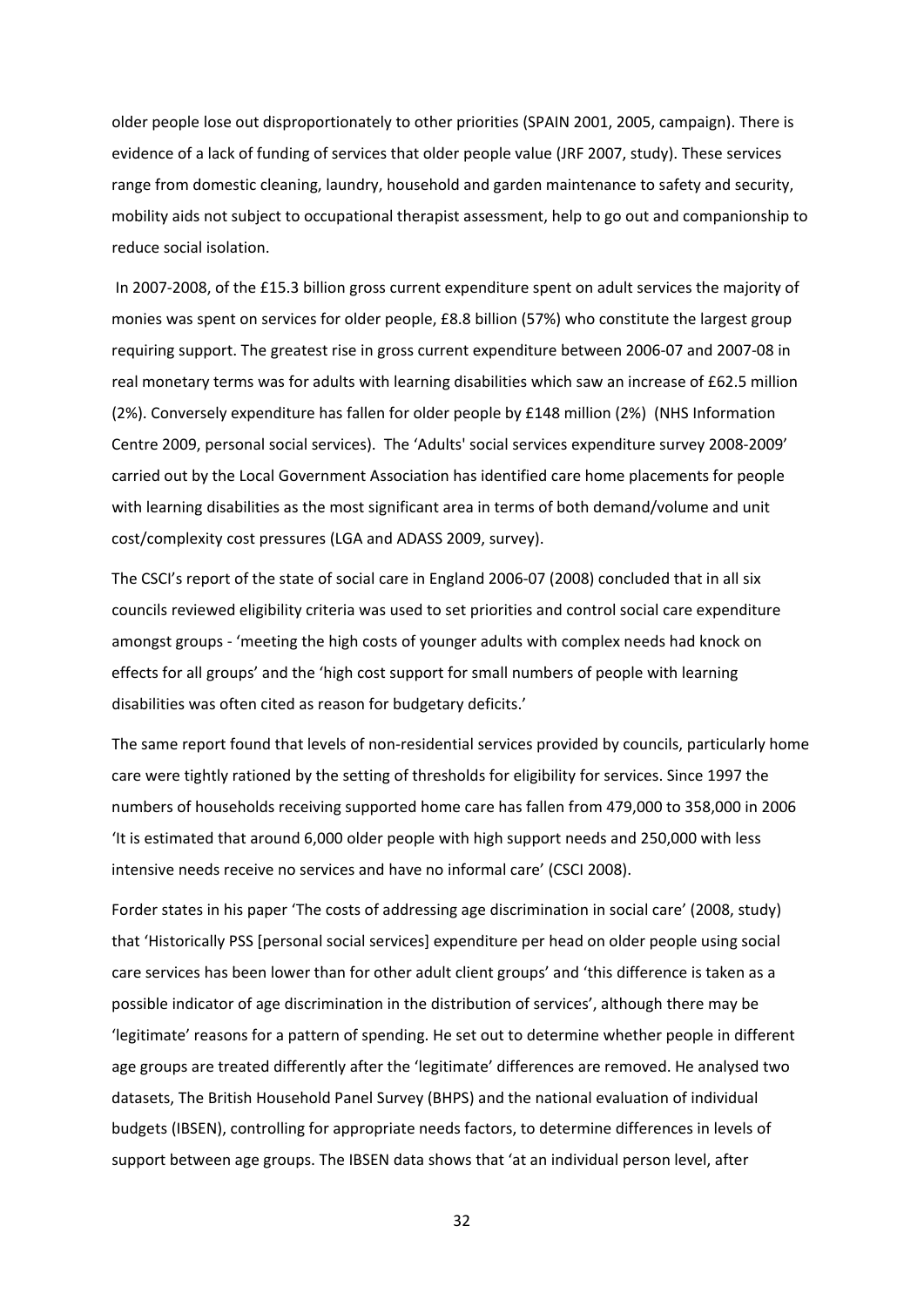controlling for needs and outcomes, the support (ie cost weighted service utilisation) received by older people is significantly less than the support received by younger people'. 'Older service users (65 and over) would require a 25% increase in support for these age differences compared to younger people (aged 18 to 64) to be removed'. The data from the BHPS panel also suggests, although less strongly, that older people's access to services is more limited than younger people. Forder concludes that 'the balance or resourcing should therefore change, whether it comes from a redistribution or extra spending on older client groups'.

The pilots on Individual Budgets (IB) served to highlight discrepancies in packages of care available to older people and younger adults through transparency of the Resource Allocation System (RAS) 'it is clear that there are institutionalised inequalities in the resources allocated between different groups of people who use social care services' (Henwood and Hudson 2008, review). People with learning disabilities had more social care resources allocated to leisure or social participation activities than other user groups. Older people do not have access to some funding streams – a restriction based on age. 'The levels of resources allocated through IBs to working age people with physical or sensory impairments were relatively high, particularly compared to older people. People with physical or sensory impairments were also more likely to be able to access additional funding streams such as the ILF. It is therefore likely that these more extensive allocations of resources offered greater flexibility and more opportunity for innovative approaches to addressing support needs' (Glendinning et al 2008, study).

#### *11.3. Funding for home care and residential care*

The differential funding of care packages for older people and younger adults with disabilities is explicit. Lower rates are paid for home care and residential care packages for older people than for other adult service user groups. While there may be legitimate reasons relating to higher support needs and market forces reducing unit costs, such differences can have a significant impact on the type of support provided for older people. Older people are seen as a single group with similar needs rather than individuals with differing needs. The widespread use of cost-ceilings for domicilary care packages, setting a maximum per week, based on a proportion of the costs of residential placement means that older people can receive less care hours than younger adult groups. Older people 'have been offered far fewer options than other service users. Assembling a care package was often a pragmatic exercise with limited scope for flexibility, innovation and choice' (Henwood and Harding 2002)

*'We've got a declining number of people on statutory provision and a growing population of older people – and what are we providing? Two hours of home care a week [for older*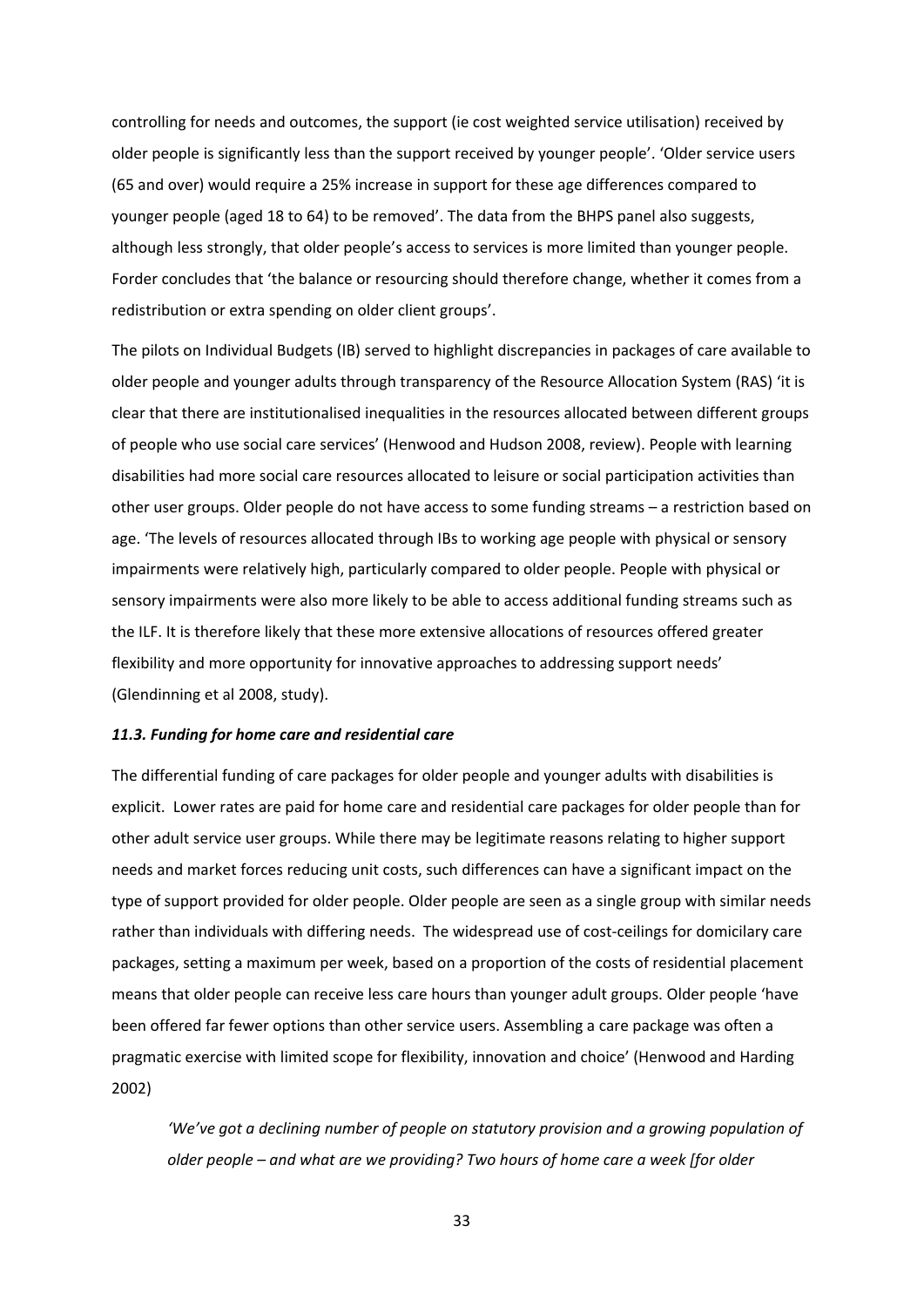*people] ... Even preventive services are about avoiding high‐dependency cases – they aren't truly preventive at all. [Director, social services]* (Roberts et al 2002, survey)

In social care, the routine use of cost-ceilings for care packages for older people can be said to reflect the assumptions that:

- 'Older people do not need, or perhaps deserve, the same levels of investment as younger people.
- Social inclusion is not a meaningful or relevant aim for older people's services.
- Choice and independence have a different and more limited meaning for older people, and there is less need to provide flexible, responsive or innovative services' (Henwood and Harding 2002).

In practice, cost ceilings for packages of care can trigger reviews which might lead older people being pressured to accept residential care that is considered more cost effective for local authorities at an earlier point than younger adults (Help the Aged 2002, study; Levenson 2003, study; Henwood and Harding 2002, Ware et al 2003, study).

*'There have been people who have been forced into care because we've refused to fund them any further [with domiciliary care packages]. They are told "So you take your risk and stay at home or you go into care".'* (Help the Aged 2002, study)

*'The limit for younger disabled is much higher ... The market for older people is more*  'pile em high, sell 'em cheap. But also ... there's a notion of "it's more important to keep a *young person at home"'* (*Head of older people's strategy*, Roberts et al 2002)



**Costs per person per week £: home care, 2007‐08**

Source: *Personal social services expenditure and unit costs England, 2007‐08*, NHS Information Centre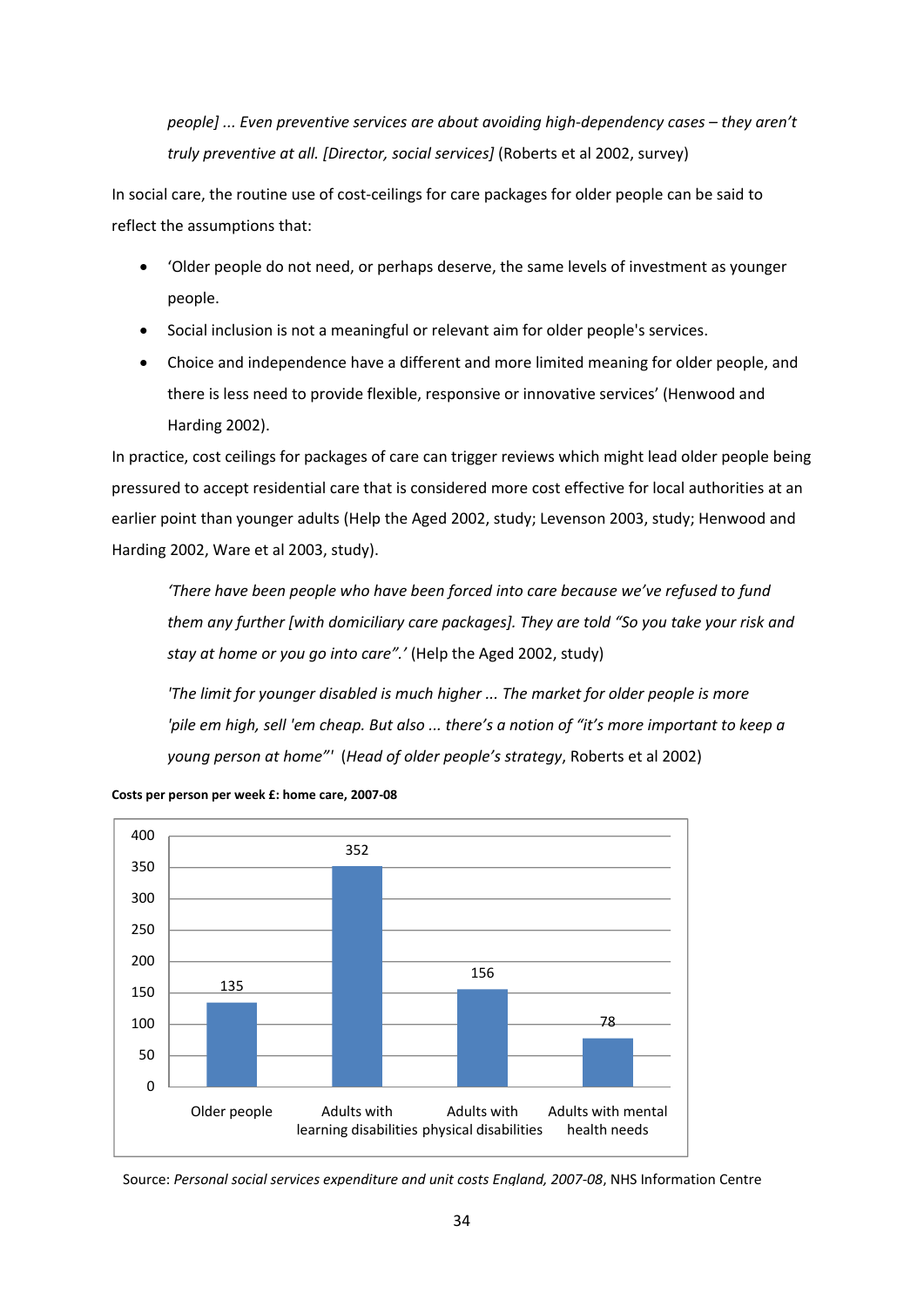*'Generally ... there's less per head for older people. ..[Older people are] placed in residential care homes so we don't overspend. It's discrimination because it's not how we would treat ... children, then it's 'hang the cost.'* (Help the Aged 2002, study)





Source: *Personal social services expenditure and unit costs England, 2007‐08*, NHS Information Centre

'*So you could have an older person in the early stages of dementia or whatever it might be, who really wants to stay in their own home, but their package is going to be absolutely massive and you have got a spend ceiling for older people, so they can't have it. They have to go into residential care unless somebody tops them up, you know, their family. You could have a person with learning disability with dementia in their later stages of life being supported, and massively, to stay at home. Now that's the tension*.' (Manager Learning Disability Services) (CSCI 2009)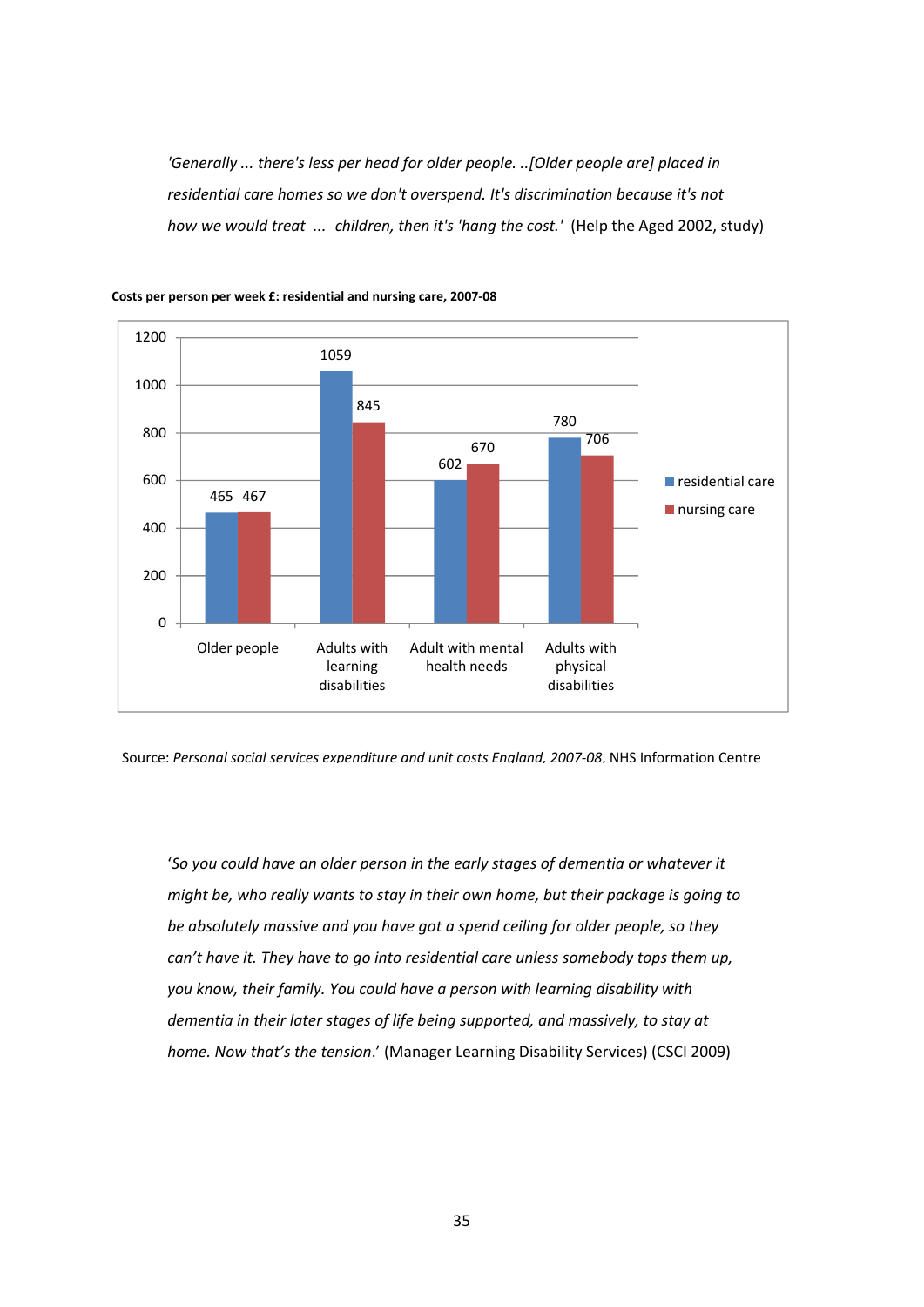#### **Costs per person per week £: direct payments, 2007‐08**



## Source: *Personal social services expenditure and unit costs England, 2007‐08*,NHS Information Centre 2009

Direct payments and individual budgets are a route to individualised services but fewer older people are accessing these resources compared to younger adults. In 2007‐08 it is estimated that 27,000 older people in England received direct payments compared to 40,000 younger adults (NHS 2008, Community Care Statistics). However, this is double the number of older people receiving direct payments in 2005‐06. Bainbridge and Ricketts (2003, study) found that

'many direct payment schemes had been designed for people of working age and did not take the particular needs of older people into account. This limited the accessibility and usefulness of direct payments. Failure to offer direct payments systematically and poor public information were further barriers. Some councils had no arrangements for advocacy or support by voluntary organisations. In others that did fund support by voluntary sector organisations, limited funding restricted access'.

Clark et al's (2004) study of older people's experiences of direct payments concluded that they had increased control and more choice in their daily lives with the reservation that there was evidence of age discrimination in the way there was limited access to social and leisure services compared to younger adults. The evaluation of individual budget pilots raised questions about the benefits of IBs for older people as reported outcomes showed lower levels of wellbeing (Glendinning et al 2008, study).

#### *Summary*

Pressure on resources locally is leading to tighter restrictions on services that benefit older people needing 'that bit of help'. Historically PSS [personal social services] expenditure per head on older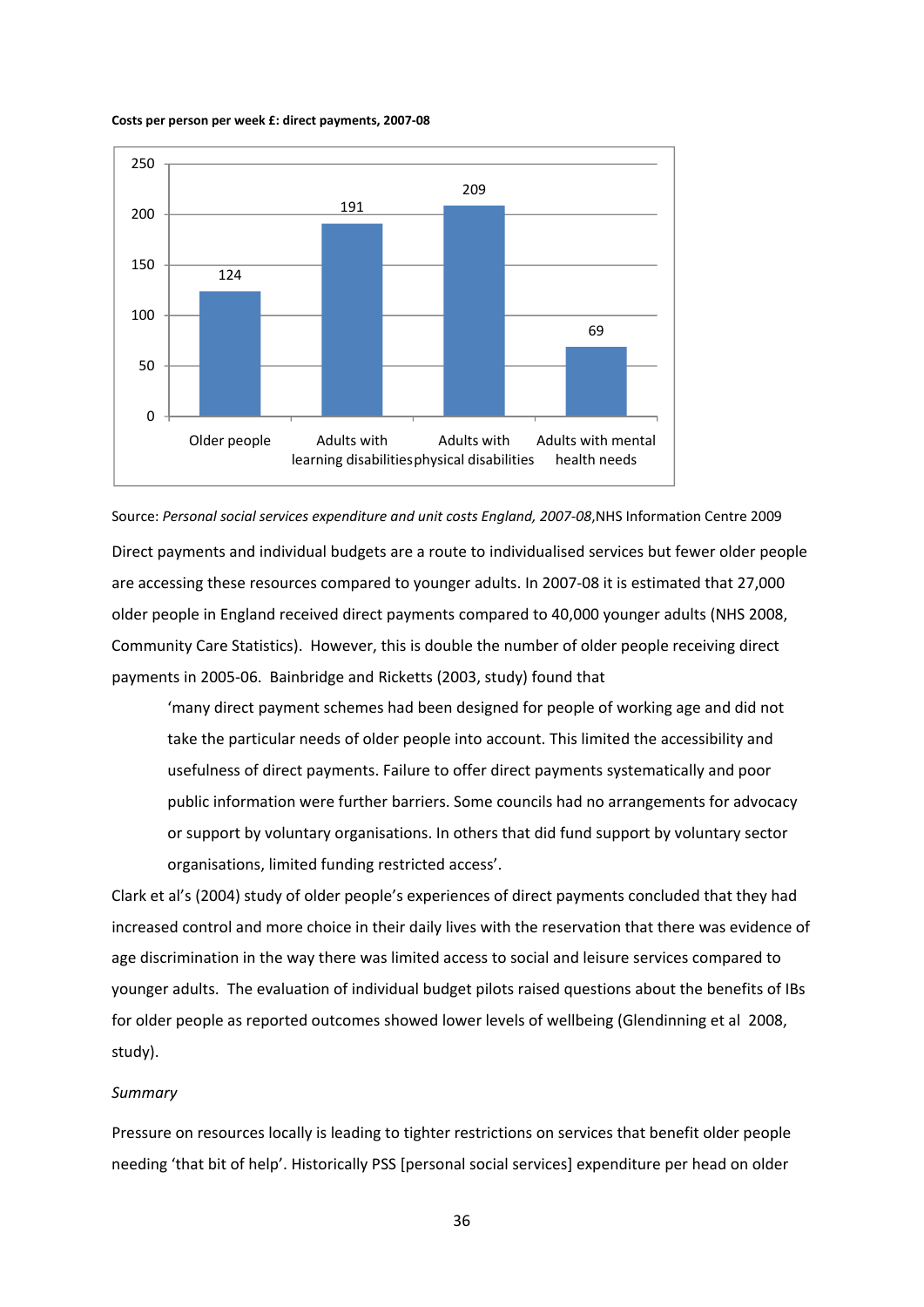people using social care services has been lower than for other adult client groups and there is evidence that at an individual person level, after controlling for needs and outcomes, the support (ie cost weighted service utilisation) received by older people is significantly less than the support received by younger people. Different cost ceilings applied to care packages for older people and younger adults with disabilities impacts on the support options available to each group. Markedly older people have a restricted range of opportunities particularly relating to social aspects of daily living. Older people may be pressured to accept residential care that is considered more cost effective for local authorities at an earlier point than younger adults.

## **12. Charging policies**

#### *12.1. Non‐residential services*

Local authorities are given discretionary powers to charge for non‐residential social services. The local authorities decide on how to set charges for non-residential social services, but the government stipulates that these charges should be fair and no one should be asked to pay more than they can reasonably afford. People in different areas and even in the same area, depending on savings, benefits and grants accessed, can be asked to pay very different sums (Help the Aged 2002, study). Thompson and Mathew's study *Fair Enough?* (2004, study) on the implementation of DH guidance on fairer charging policies for home care and other non‐residential social services noted there are still wide variations among local authorities in setting the level of any maximum charge, what they charge per hour and what they allow in disability related expenses.

The Coalition on Charging (2008, campaign), a group of disabled people, older people and carers' organisations, carried out a survey of members to elicit views on the impact of charging policies for adult social care services. While charging policies affected all groups, older people living on fixed incomes felt strongly that they were being discriminated against as the whole of their occupational pension is taken into account while earnings of younger people are disregarded in local authority charging criteria. Pensioners on lower incomes may be prevented from taking up required support services because of financial pressures. The Counsel and Care National Survey of Local Authority Care Charging and Eligibility Criteria 2007 (2007, survey) produced weekly charging rates for home care services ranging from £60 to £326 per week, and hourly rates from £7.55 to £17.30 per hour.

## *12.2. Residential services*

Charges for Residential Accommodation Guide (CRAG) is the national guidance on charging for residential care. People with less than £23,000 are entitled to apply for financial help from social services. The cost of any nursing care is paid for by the NHS. Care home residents who are supported by local authorities contribute most of their income to fees. It is argued that older people are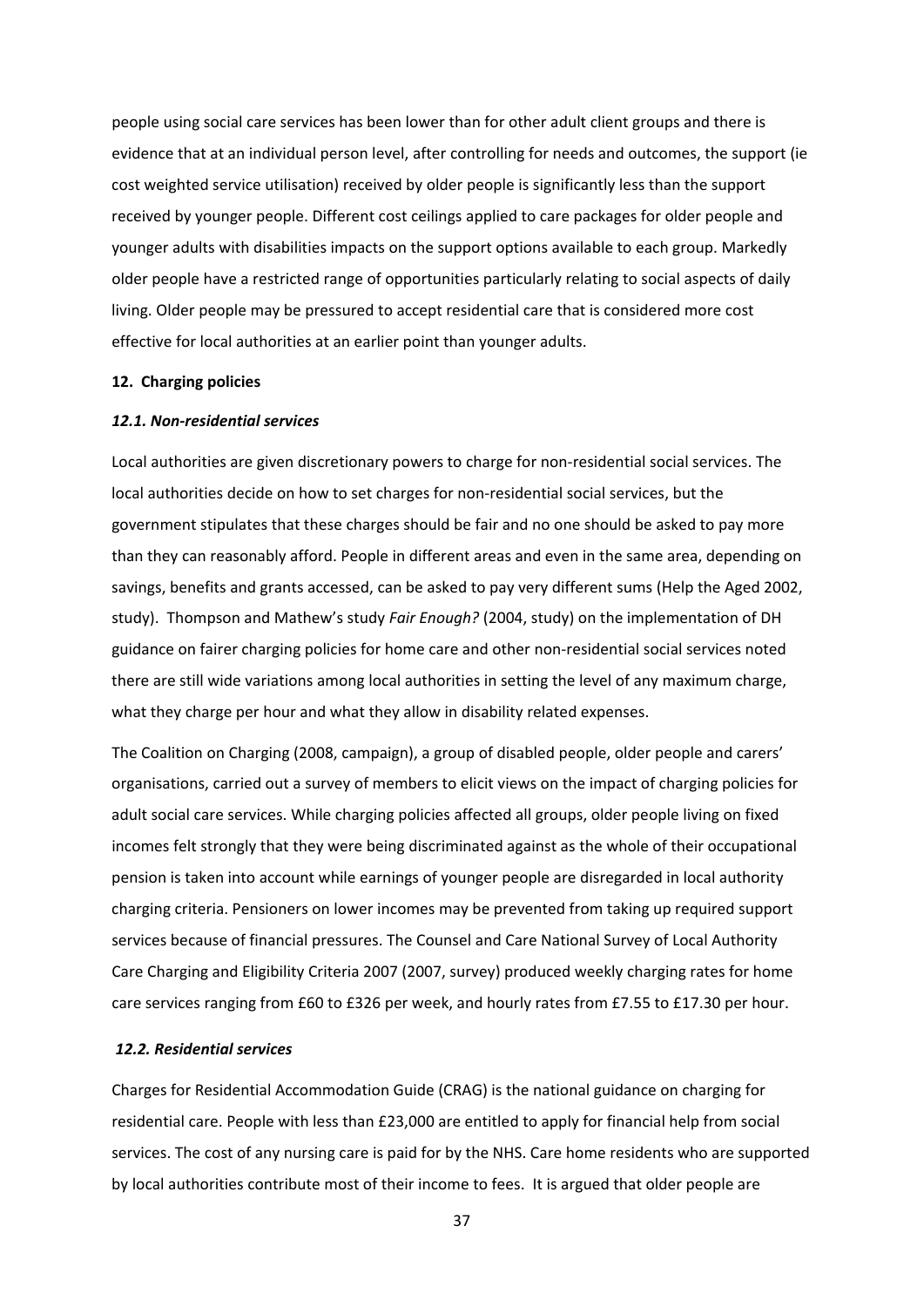unfairly penalised by the separate funding rules for residential and non‐residential care. The boundaries between health and social care, and the division of means tested and non means tested services can lead to disjointed care and allegations of unfairness for older people. This is of particular concern for older people with dementia who need specialist care tailored to their needs. Defining a primary health care need is in many cases complex and the application is seen as unfair because a decline in older people's health has been the reason why the majority of care home residents need long term care (Poultner, Professional Social Work 2009, opinion). See the CPA reviews of primary and community health care and mental health services for further information on care homes (CPA 2009).

Older people who self fund often have to pay higher charges than those who are supported by the state. The average cost of residential and nursing care and intensive home care is £559 per week (PAF indicator AO/B12). The cost of nursing care for older people (£476) is similar to that for residential care (£465) but the cost for own provision residential care (£716) is higher than the cost of residential care provided by others (£420). The average cost of home care on a sample week basis is £14.40 per hour but the cost of own provision home care (£22.30) is higher than that for home care provided by others (£12.30) (NHS Information Centre 2009, personal social services).

#### *Summary*

Variations in local authority charging criteria may discriminate against older people living on fixed incomes as the whole of their occupational pension is taken into account while earnings of younger people are disregarded. The boundaries between health and social care, and the division of means tested and non means tested services can lead to allegations of unfairness for older people when determining eligibility for funding in care homes. Self funders often pay more for care than people supported by the state.

#### **13. Quality of residential care**

There is some indication that older people receive poorer quality of care in residential care homes than younger adults: 76 per cent of homes for younger adults were rated either 'good' (61%) or 'excellent' (15%), with 22% rated adequate and 2% rated poor compared with 67% of care homes for older people ‐ breakdowns for these are 55% rated good; 12% rated excellent; 28% rated adequate; and 4% rated poor. The data shows considerable variability in the quality of services purchased by councils. At September 2007 one place in five (21%) for older people purchased by councils (that is some 7,700 places out of 36,500) was in care homes rated 'poor' or 'adequate'. The percentage was higher for nursing care in homes for older people (24%). The percentage of 'good' and 'excellent' places was highest for nursing care for younger adults (83%) (CSCI 2009).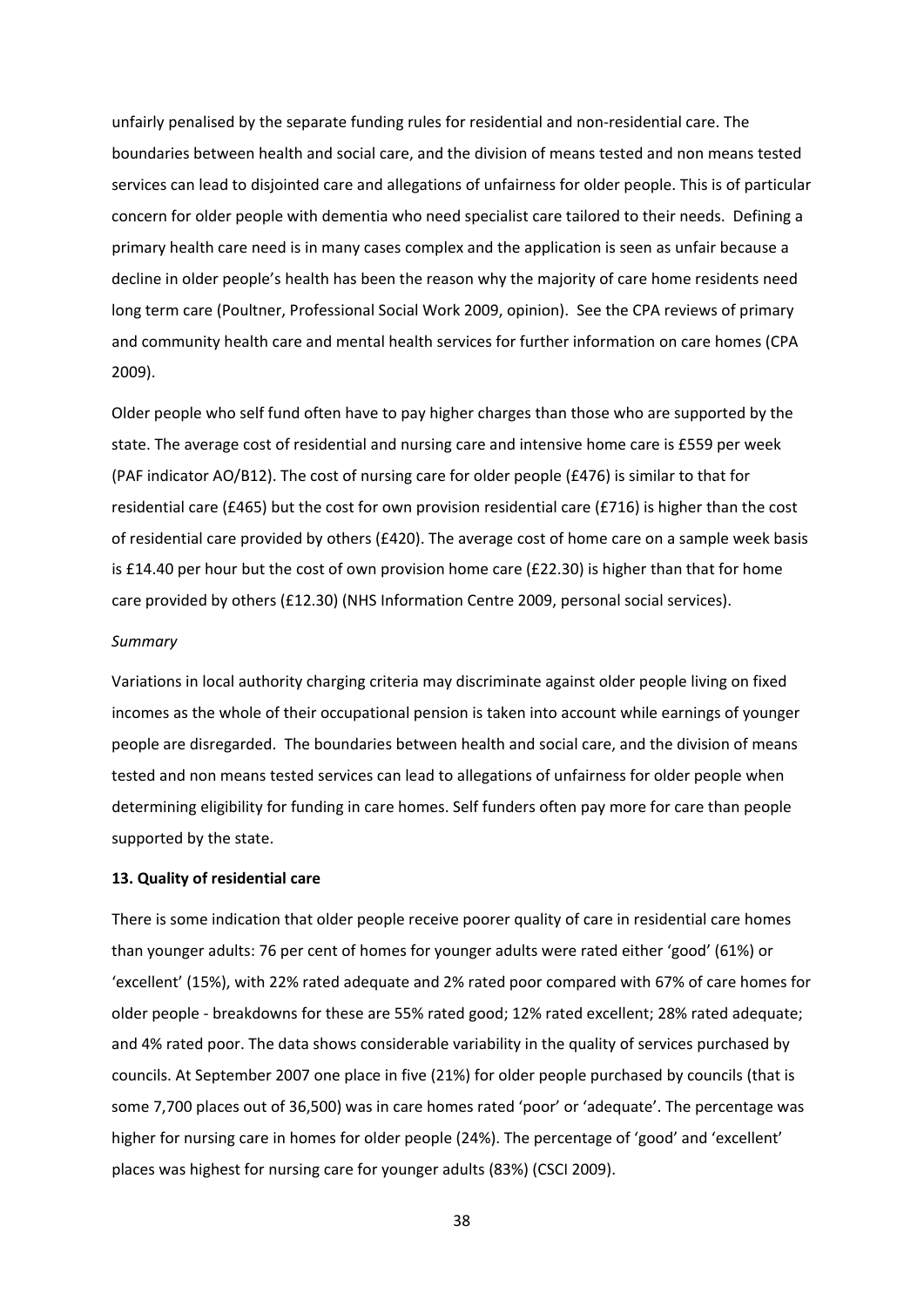A research study using benchmarking data to calculate a 'fair market fee' with 'ceiling' and 'floor' rates for care home places concludes that most public sector commissioning bodies do not at present pay fees at levels which are adequate to support and sustain a care home sector that meets all of the most recent Minimum National Standards (Laing 2008, study). The report estimates fair market fees for operating a typical, modern and efficient care home in 2008/9 and is limited to care home services for frail older people and older people with dementia in England. Outside London, weekly figures amount to £665 for nursing care, £538 for the personal care of frail older people and £556 for the care of older people with dementia with costs higher in the more affluent areas of England. Many older people receiving supported residential care are required to top up their payments to meet the actual costs.

The view of residential care as a 'last refuge' is pervasive despite research showing that for some people a move into a care home is seen as a positive step.

Key concerns are losing control over their lives, losing part of their identity, loss of personal possessions, not being valued, nursing homes being unable to meet the cultural and religious needs of ethnic minorities, lack of privacy, lack of activity, insufficient staff and inadequate training and failure to provide care at the pace required by older people (ESRC 2000, study).

As part of the My Home Life programme, an extensive review of the literature on the quality of life in care homes was undertaken by the National Care Homes Research and Development Forum (Help the Aged 2006, review). The My Home Life review details how quality of life may be compromised based on stereotypical assumptions about older people's lives in care homes.

Following the fragmentation of long‐term care across the statutory, voluntary and private sectors there is evidence of ageism in policy development over the years, where old age is depicted as a problem evidenced in the management of decline in the attitude to long‐term care, rather than one requiring a dynamic, positive approach to ensure that older people lead a fulfilling life (Hurtley 2004).

Quality of life is a key concept, but there is a need to think critically about assumptions made about quality of life being different for older people in care homes than it is for everyone else (Gerritsen et al 2004) 'not only is this not supported by any evidence, but it also opens the door to the use of stereotypes in thinking about older people'. Quality of life comprises several dimensions to include physical, social or psychological aspects. A considerable amount of research literature looks at quality issues from a professional perspective but few do so from the perspective of older people. 'Professional and academic literature have suggested that later life is a time of decline and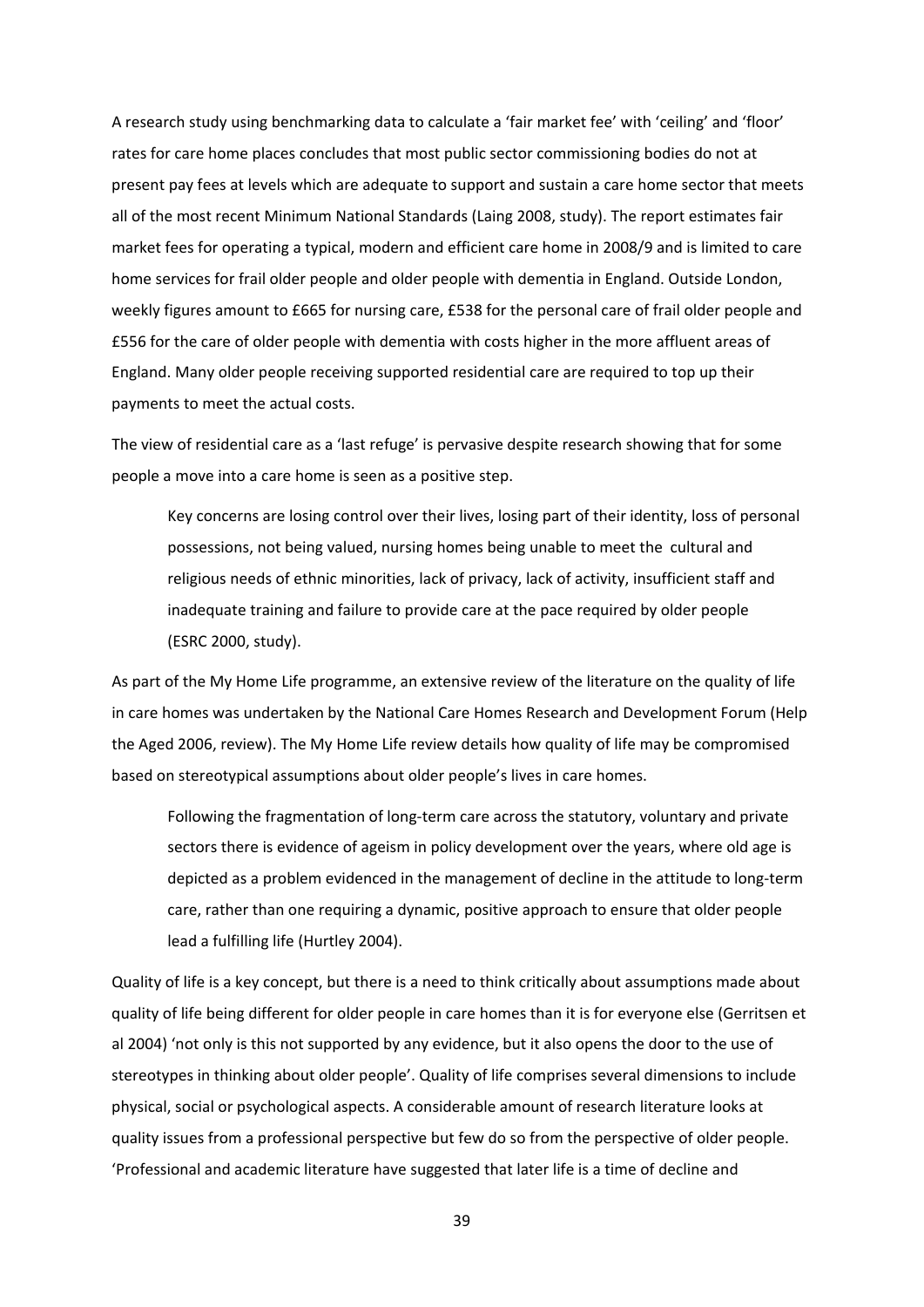dependency, and this thinking has "inevitably under‐estimated the quality of life of older people".' (Help the Aged 2006, review). The effective disenfranchisement of people in institutional settings contributes to their sense of loss of identity, lowering of self‐esteem and a reduced sense of personhood (Scourfield 2007, review).

Increased quality of care includes promoting and enhancing the wellbeing of people. 'Those who are able to remain socially active are likely to achieve a positive self-image, social integration and satisfaction with life' (Barrow 1992, review). 'Activity' is not just an optional added extra but essential to the psychological and physical health and wellbeing of residents in homes (Counsel & Care 2007, study; Glendinning et al 2006, review).

The CPA reviews of primary and community health care and mental health services covering dementia care include discussion of how the health needs of older people are dealt with in care homes including end of life care issues (CPA 2009).

#### *Summary*

Older people may receive poorer quality of care in residential care homes than younger adults. Ageist attitudes and the dominance of a professional perspective can lead to assumptions about how older people should lead their lives in care homes with an emphasis on managing dependency and decline. Quality of care, interconnected with quality of life issues, includes promoting and enhancing the wellbeing of people, attending to their emotional, psychological and social needs as well as their physical needs.

## **14. Extra care housing**

Tinker et al (2007, study) note 'there is a fog of confusion surrounding the concept and little consensus on its definition' but the essential elements are that it focuses on the enabling sort of care which encourages independence, healthy living and lifestyles. Evans and Vallelly (2007) define extra care as 'housing with full legal rights associated with being a tenant or homeowner in combination with 24-hour on-site care that can be delivered flexibly according to a person's changing needs'. There is only a small body of empirical evidence from the UK to illustrate how well different schemes actually work.

Croucher et al (2006, review) found that 'there are clear messages from residents across a range of settings that housing with care offers them independence, privacy and security'. While the evidence suggests that housing with care can have a positive impact on the health and wellbeing of residents, and that it is beneficial to their quality of life, the very frail and people with sensory and cognitive impairments are consistently reported to be on the margins of social groups and networks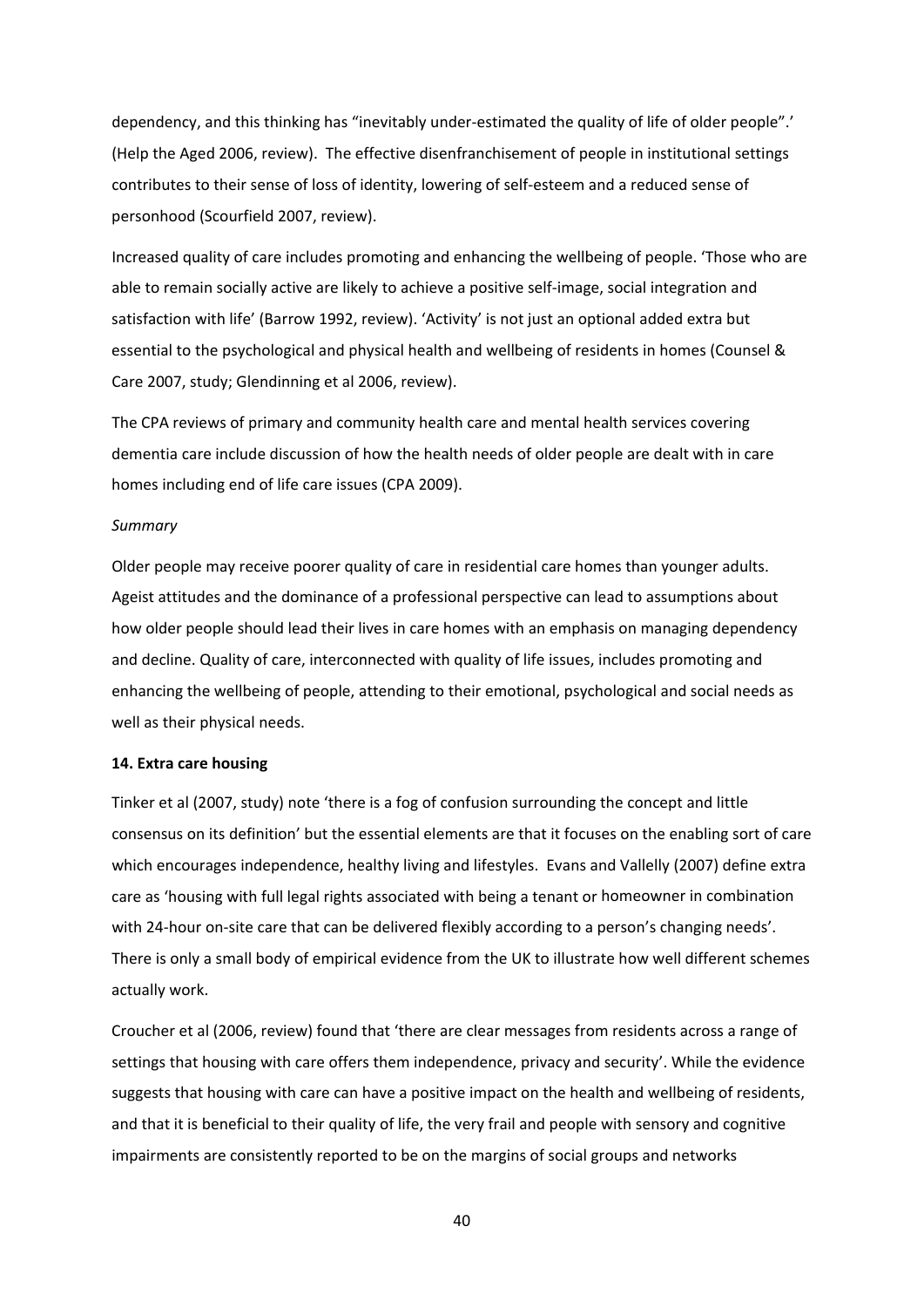experiencing social isolation. The capacity of housing with care to be an alternative to more institutional models of care and provide a home for life, as well as to support people with severe dementia‐type illnesses, is not clear.

Alison Petch in Community Care (2007, review) suggested there was evidence that the wider support needs of some residents beyond immediate personal care could fall into a 'service gap'. The principles of independent living for older people, which may require support to access social networks or community activities, need to be carefully reviewed and resources accessed. Providers need to be clear as to the extent to which they seek to respond to lifelong needs or provide for a particular stage.

Housing is not specifically within the remit of this review but it should be acknowledged that inappropriate housing and community facilities have a considerable impact on the wellbeing and quality of life of older people. (See *Lifetime Homes, Lifetime Neighbourhoods: A national strategy for housing in an ageing society* DCLG, DH and DWP 2008, policy document.)

#### *Summary*

Local authorities are favouring the development of extra care homes which offer older people legal tenancy and support packages but those who are frail and with sensory and cognitive impairments may be disadvantaged in these settings.

#### **15. End of life care**

It is likely that a large number of older people do not receive appropriate end‐of‐life care (Department of Health 2008, policy document). Seymour et al (2005, study) found that many older people approaching the last phase of their lives, and their carers, experience systematic and structural related disadvantage and discrimination 'About half of all deaths do not take place in the setting that the dying person prefers.' The authors suggest that education and practice about endof‐life care should encourage a critical perspective on the idea that choice and control are always the most important factors in good care.

It is still the case that the 'good death' is hard to achieve ... because of a complex range of factors including their physical environment, lack of availability of basic equipment and the lack of support and appropriate training of professional staff. Until the care of the dying is afforded higher priority, many older adults will suffer the experience of either under‐ or over-treatment at the end of life and will fail to be provided with the good standards of comfort and symptom control that we should all be able to expect. (Seymour 2005)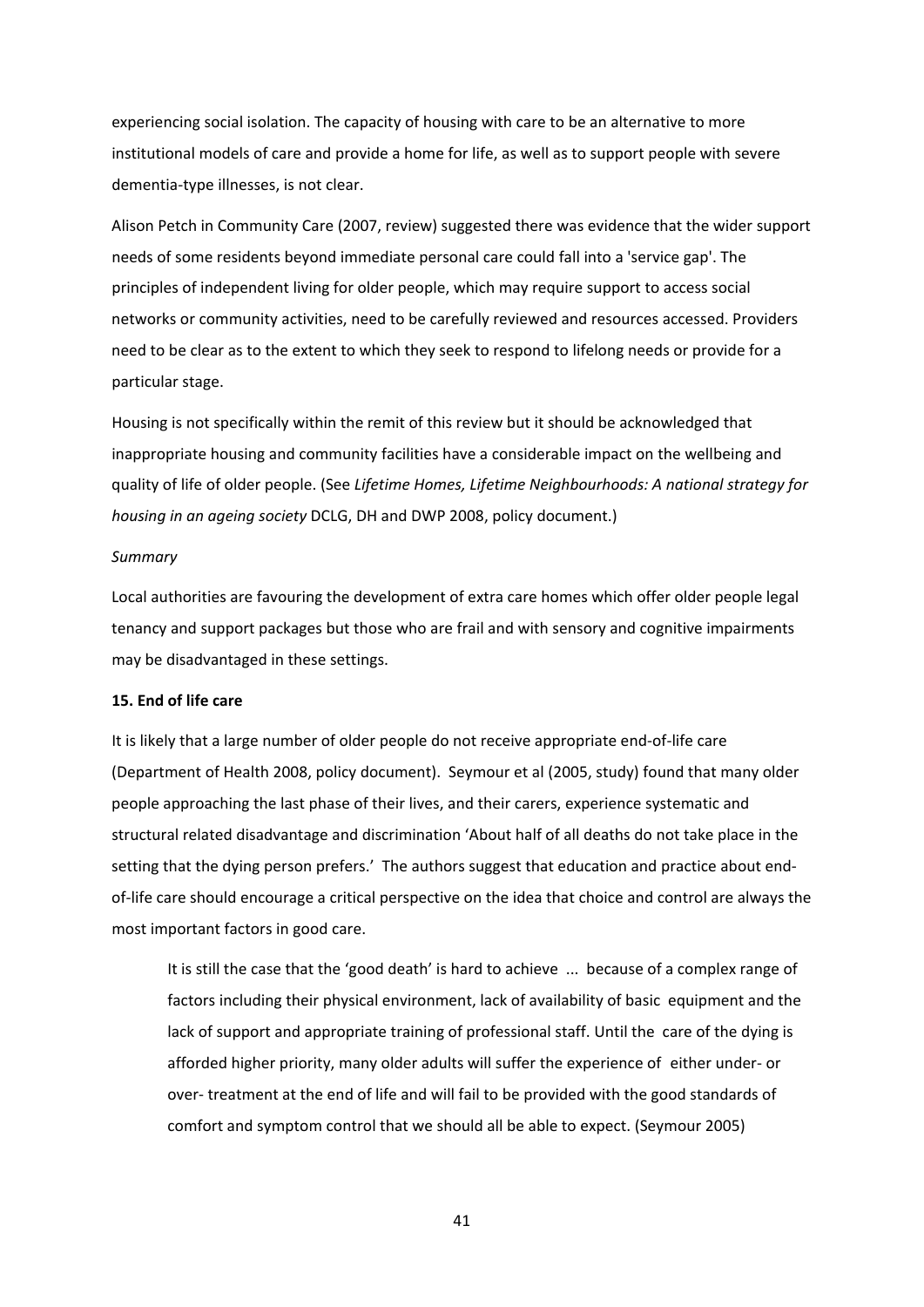Older people's ability to make informed choices can be undermined without sufficient and accurate information as they are unaware of the choices available to them and consequently unable to challenge decisions made on their behalf. In a Help the Aged study many people voiced anxieties about the process of dying, place of care and who would look after them. They generally perceived they had little control over such issues and feared dying in pain, dying in a care home or a 'geriatric' ward, or dying alone. The importance of dignity in care, including at the end of life, was considered crucial to policy planning and provision of care (2006, group study). See CPA reviews of primary and community health care, secondary health care and mental health services (CPA 2009) for further information on end of life care. There is some evidence of direct age discrimination, in that older people and younger people may be treated differently in end-of-life provisions, but the main issue is probably one of indirect discrimination through failure to provide an adequate end‐of‐life / palliative care service to older people.

## *Summary*

CPA reviews of primary and secondary care suggest there is some evidence of direct age discrimination, in that older people and younger people may be treated differently in end‐of‐life provisions. Older people may not experience good care when dying and are not always supported to make choices when facing death. People identified as having end‐of‐life care needs should benefit from a multidisciplinary approach to care incorporating expertise from all health and social care professionals relevant to that person's care. Training for care workers and practitioners at all levels on end‐of‐life care is needed to instil the necessary knowledge, skills and attitudes (see the End of Life Care Strategy DH 2008, policy document).

#### **16. Older people with learning disabilities**

Improvements in health and social care mean that people with learning disabilities can now expect to live longer. While people with complex needs and people with Down's syndrome still have a reduced life expectancy, people with milder learning disabilities now have a life expectancy similar to other adults in the general population. A review of the literature identified large areas of need which have not been met amongst older people with learning disabilities and services are often not aware of them (Hogg et al 2000, review).

*Valuing People Now* (DH 2009, policy document) sets out a three year strategy to improve services for people with learning disabilities. The principles underpinning the strategy – rights, independence, choice and inclusion – are extended to older people with learning disabilities, but they are not singled out as a group requiring any specific support. Service support for older people with learning disabilities is not always based on need but can be determined by their age. Increasing numbers of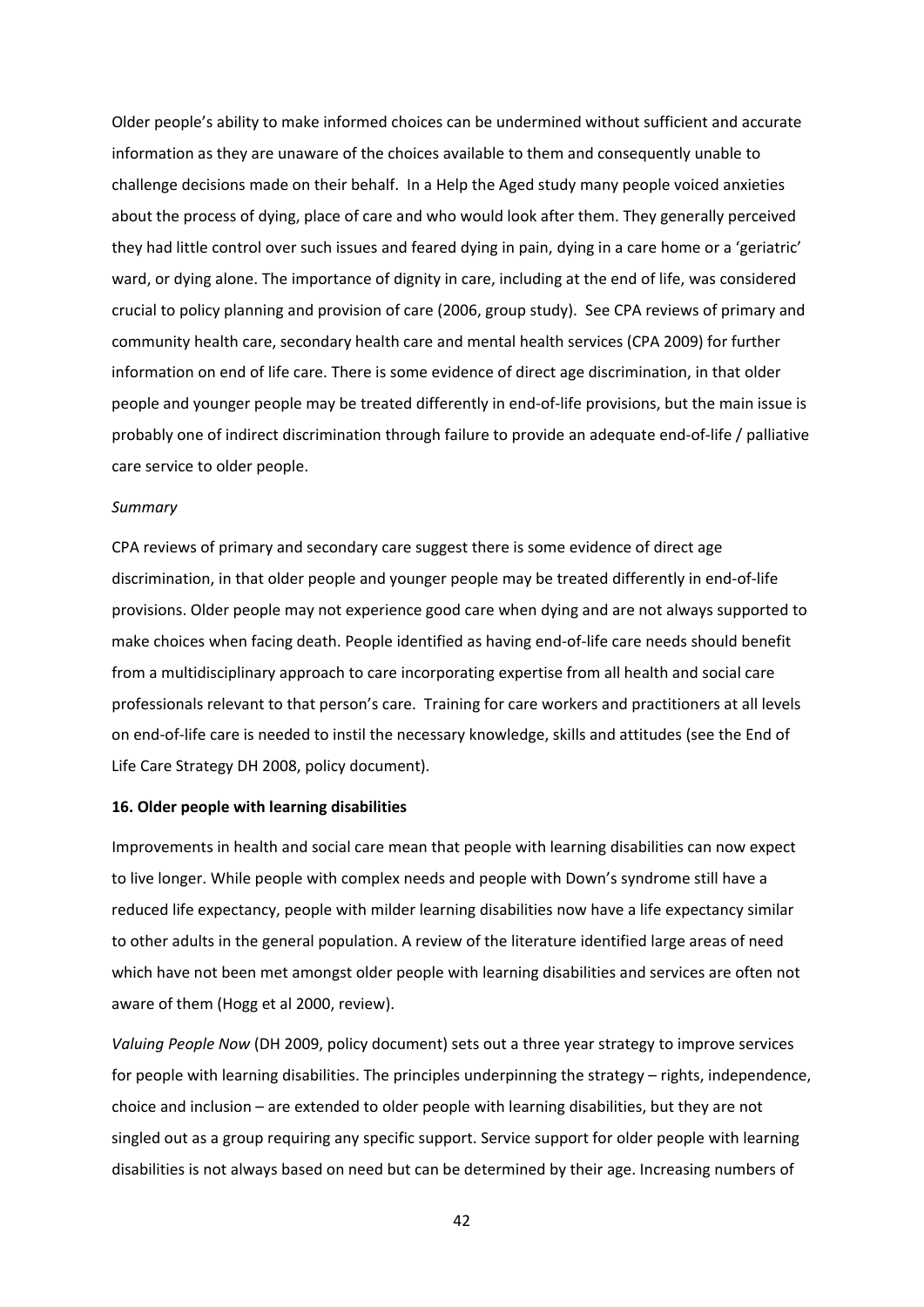people with learning disabilities are surviving into older age. In some parts of the UK those who reach the age of 65 are transferred from learning disability services to older people's services, leading to reduced levels of support. Studies indicate that older people's services can lack the specialist knowledge to support older people with learning disabilities and they have less to spend on care packages compared to learning disability teams (*Community Care* 2007). People with learning disabilities need particular support to maintain relationships with family, friends and other intimate relationships. Older people's services are not always equipped with the appropriate skills and knowledge for meeting these special needs so that older people with learning disabilities can become very isolated (Blackman 2007). Research for the GOLD (2002) project found older people with learning difficulties had fewer supported social and leisure opportunities than younger people:

*'*Limited resources, particularly relative to younger persons' services restrict possibilities for outings and life enhancement generally.'

Age divisions in service provision can result in older people with learning disabilities being excluded from day centres for younger users through tacit policies of retirement while not being catered for in older people's day centres and they find themselves exchanging a well‐supported life for a restricted existence. Day centres can be their focal point of social contact and source of friendships developed over many years from sharing activities (GOLD 2002, study).

Peter lives in a group home with three younger men but when he reached the age of 65 he was 'retired' from the day centre he had been attending for many years. The minibus still collects the other men each morning but Peter finds this very distressing. (Gold 2002)

Some older people with learning disabilities are placed in older people's residential services, not because of their own ageing but because of a change in circumstance, such as a closure of a service or a family carer's death. It is not uncommon for them to be much younger than the other residents and lack of support to engage in social activities affects their quality of life. The average cost of what is considered good quality residential support for younger people with learning disabilities is considerably higher than the average cost of a placement in an older people's care home (Thompson and Wright 2001, review).

Walker and Walker (1998, review) argue that 'the artificial division between older disabled people and younger disabled people made by service providers is age discriminatory'. They examine the different principles behind service provision for these two groups: one has been based on a limited, age discriminatory view of 'normal' ageing, whereby disability is a natural part of ageing; the other has focused on a potentially liberating concept of supporting people towards a realisation of greater choice and independence. This difference in principles underpinning service provision for older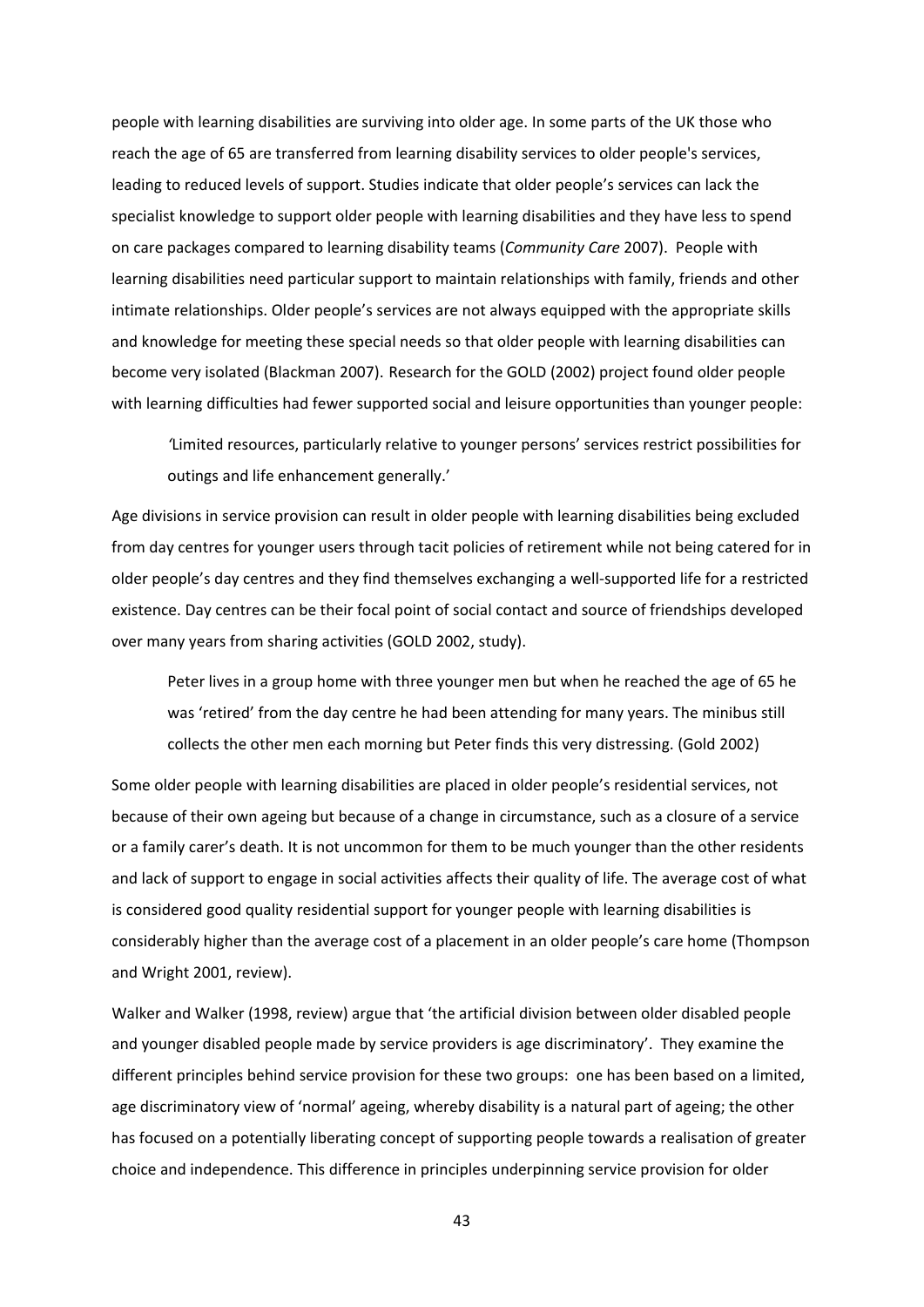people and those with learning disabilities implies different forms and levels of service delivery and user rights (Walker et al 1996, study). Comparing the treatment of older and younger people with learning disabilities, they found that care workers made ageist assumptions towards older people with learning disabilities and as a result restricted the range of opportunities available to them even though they had been proved capable of gaining greater control over their own lives given the support to do so (Walker and Walker 1998).

In a study of all people with learning disabilities aged 65 years and over living in Leicestershire, England (n= 134), and a random sample of adults with learning disabilities aged between 20 and 64 years (n= 73) were assessed for psychiatric disorders and service use. Older people received less day care, less respite care, and were less likely to have a social worker and receive input from most health services than the younger group. Services were better accessed by those living in residential care. Failure to access services may relate to carers attitudes and beliefs: in learning disability settings, morbidity was attributed to 'it's just old age' in the settings for older people, morbidity was attributed to 'it's because s/he has learning disabilities' (Cooper 1997, study).

#### *Summary*

Older people with learning disabilities can receive poorer quality of services than younger people with learning disabilities after being referred to older people's services, and can be denied appropriate support services as a result of ageist practices. Older people's teams may have less to spend on care packages compared to learning disability teams.

## **17. Older prisoners**

People aged 60 and over are now the fastest growing age group in the prison estate. In March 2008, there were 6,661 men and 316 women aged over 50 in prison in England and Wales, a total of 6,977; of these 2,300 prisoners were aged over 60 and this includes 454 people over the age of 70. The number of sentenced prisoners aged 60 and over rose by 149% between 1996 and 2006. The majority of men in prison aged 60 and over (56%) have committed sex offences. The next highest offence is violence against the person (20%) followed by drug offences (11%) (Prison Reform Trust 2008).

A review of older prisoners by HM Inspectorate of Prisons (2004) found little evidence that the individual needs of older prisoners were being assessed or provision made for them. It concluded 'Prisons are primarily designed for, and inhabited by, young and able‐bodied people; and in general the needs of the old and infirm are not met.' There is evidence that social care needs are reportedly largely unmet and there have been difficulties experienced by older people with disabilities in obtaining equipment such as walking sticks or wheelchairs. Although the majority of prisons have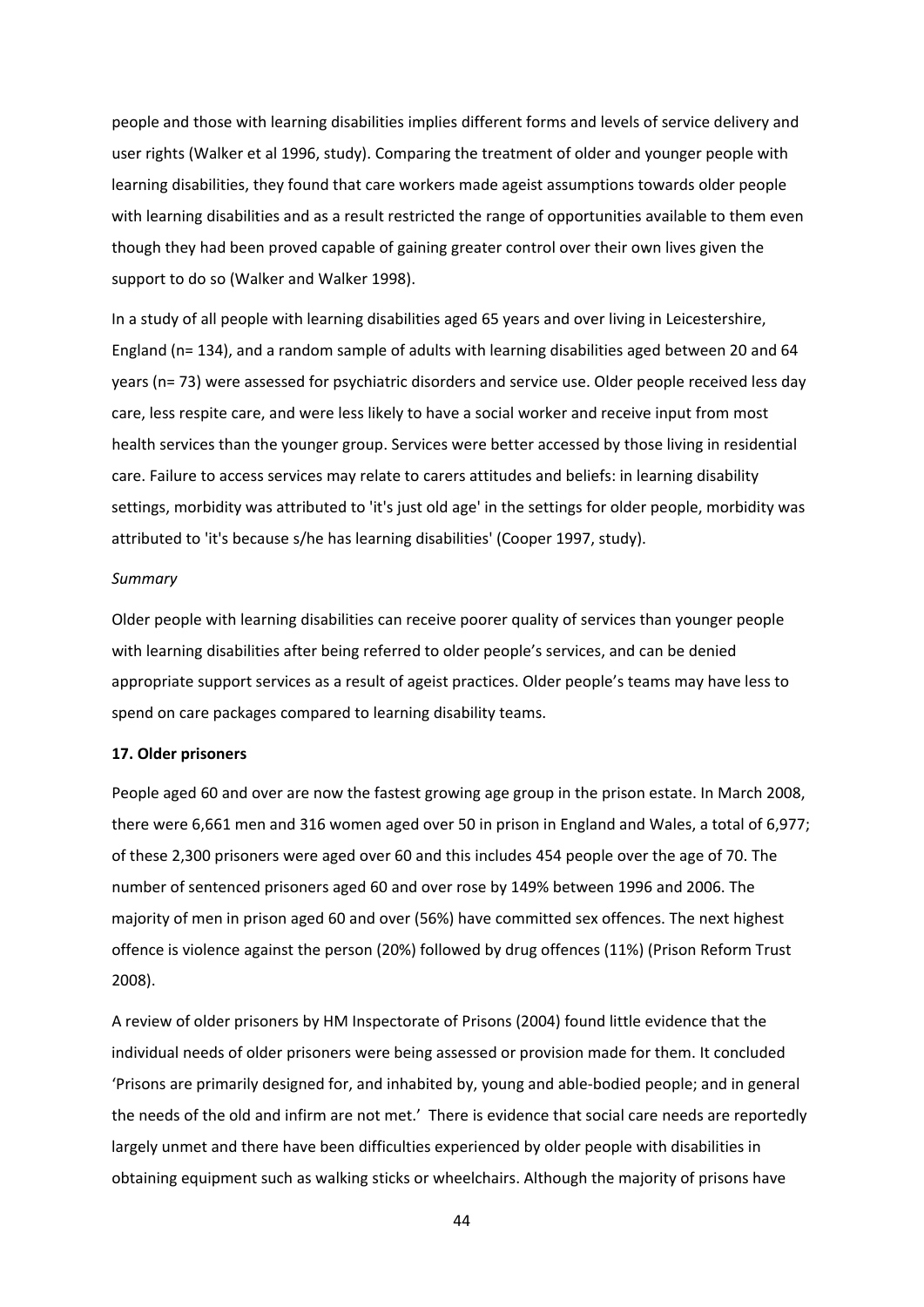Disability Liaison Officers, prison staff report difficulty in establishing who has the duty to provide services (Prison Reform Trust/CPA 2003, study; DH 2008, policy document). The lack of a specific strategy for the care and management of older prisoners could be viewed as discriminatory (Ware 2009, review). The government is currently working on initiatives to provide care for older prisoners including wider use of the Single Assessment Process to enable holistic assessments of need.

#### *Summary*

There is evidence that social care needs of older prisoners are largely unmet as the majority of prisoners are young and able bodied. There have been difficulties experienced by older people with disabilities in obtaining equipment such as walking sticks or wheelchairs.

## **19. Conclusion**

'Government policies designed to tackle age based discrimination have been extensive and are beginning to produce a cultural shift in perceptions of older people' (Phillipson and Scharf 2004, review). The culture of seeing older people as 'vulnerable' and needing protection, as problematic and burdensome, a group denied the ordinary things in life because of the process of ageing, has influenced the development of services for older people. Concepts of independence and social care are often interpreted differently and more restrictively for older people than for other adult client groups. Younger adults with disabilities are supported to achieve greater independence and to exercise more choice than older people. The disability movement has strongly influenced the ethos of support for younger adults with the concept of independent living that has only recently been extended to older disabled people.

## *19.1. Age discrimination in systems and structures*

Social care services are explicitly organised around age and transition between services can be triggered by age rather than need. While there is an argument for providing specialist services to meet the particular needs of older people, the division between 18-64 adult services and 65+ older peoples services actually results in age differentiated services that can be discriminatory in a negative way.

An overarching theme is the low level of expectation by older people of what they will receive from services and providers of services limited views of what is acceptable to older people in terms of quality and choice compared to the population as a whole. Institutional ageism leads to an expectation by service providers that older people, i.e. anyone over 65 referred to older people's services, will accept a different and inferior quality of life compared to the rest of the population. This is partly due to lack of resources and a legacy of historical ageism whereby previous patterns of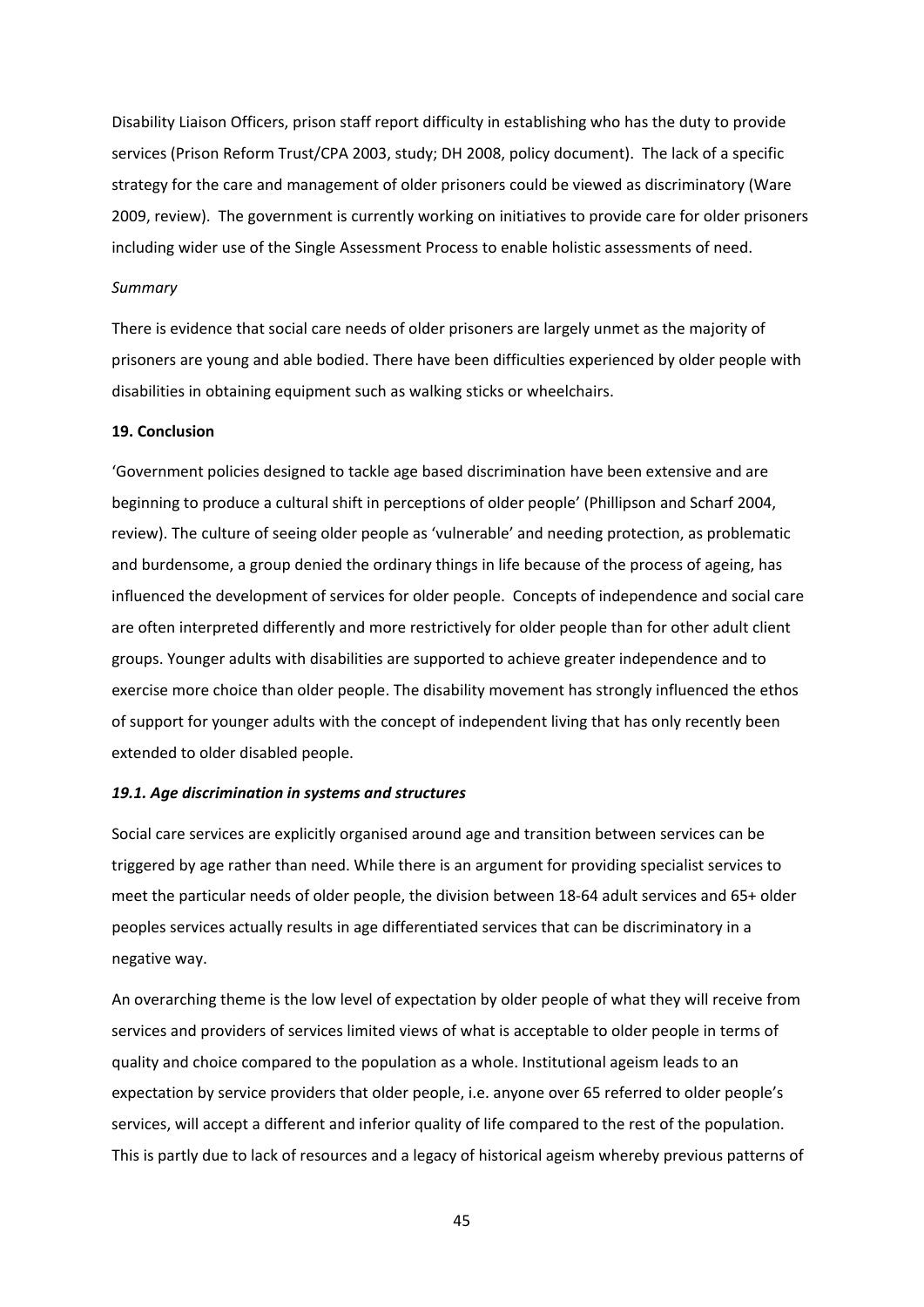service become the 'norm'. There is clear evidence that older people have aspirations to lead a good life based on their own ideas of what constitutes a life worth living. Service responses need to be defined and driven more by older people to remove barriers created by other's expectations of how their lives should be lived.

The application of the Fair Access to Care Services guidance by many local authorities indirectly discriminates against older people. Services are being rationed through tighter eligibility criteria and generally restricted to a smaller proportion of people needing intensive care at home. Low level support has become equated with less effective or worthwhile support, but for older people it can be particularly important in maintaining independence, dignity and control of their lives within their own home. Despite a government policy of maintaining people in their own home, over the last five years, 2001‐06, the shift of expenditure from residential care to community services has been relatively small. Compared to 2003, fewer older people per 1000 older population are receiving council arranged services in the community.

The boundaries between health and social care, and the division of means tested and non means tested services can lead to disjointed care and allegations of unfairness for older people. This is of particular concern for older people with dementia requiring care.

## *19.2. Age discrimination in policy and practice*

Assessment is the gateway to support services. There is evidence that the focus and quality of assessments are different for older people compared with adults under 65 years. Social care services for older people are typically more concerned with physical needs and issues of safety than with enabling participation or inclusion and are as a result are more restricted than for younger disabled people in similar circumstances. The pressure on resources and professional assessment of risk can inhibit the development of person centred assessments for older people focusing on outcomes. There can be a lack of creative thinking about how best to devise a personalised plan for older people, taking into account their strengths as well as their needs. Inadequate assessment may fail to address individual needs like depression and sensory impairments that are put down to 'ageing' but require some social intervention and support. The quality of assessments is a particular issue for older people being discharged from hospital who might not be supported to make decisions about life changing issues such as going to live in a care home.

Younger adults with disabilities receive an additional aspect of help to enhance their quality of life and remain active within society, while older people's emotional and other broad quality of life needs are not being met under assessment which attend primarily to direct physical needs.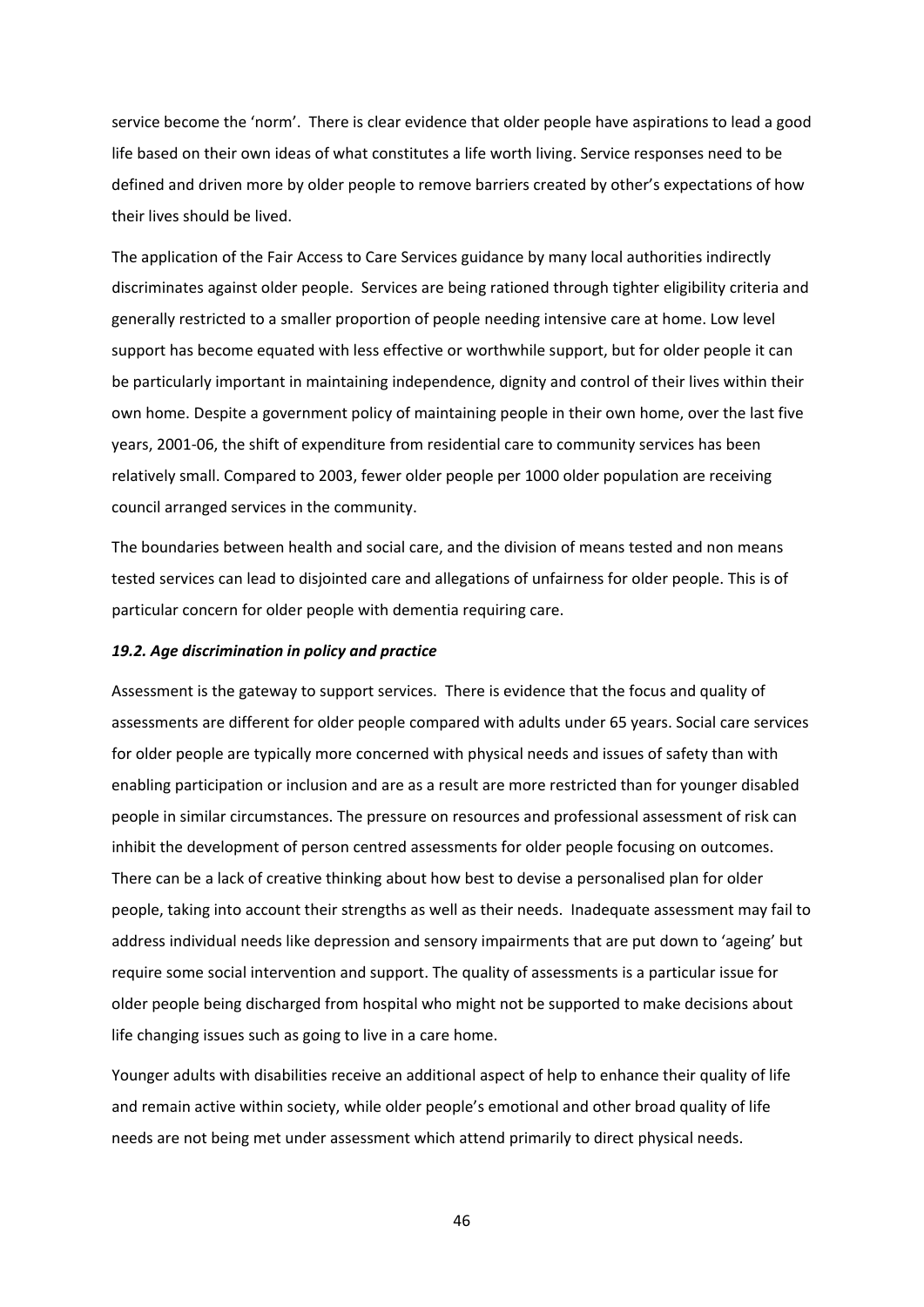## *19.3. Age discrimination in resources and funding*

There are institutionalised inequalities in the resources allocated between different groups of people who use social care services. The differential funding of care packages for older people and younger adults with disabilities is explicit. Pressure on resources locally is leading to tighter restrictions on services that benefit older people needing 'that bit of help'. Historically PSS [personal social services] expenditure per head on older people using social care services has been lower than for other adult client groups and there is evidence that at an individual person level, after controlling for needs and outcomes, the support (ie cost weighted service utilisation) received by older people is significantly less than the support received by younger people. Different cost ceilings applied to care packages for older people and younger adults with disabilities impacts on the support options available to each group. Markedly older people have a restricted range of opportunities particularly relating to social aspects of daily living. The widespread use of cost-ceilings equivalent to the cost of residential placement has limited the development of more innovative models of support and is an explicit example of direct age discrimination. Older people may have to accept going into residential care that is considered more cost effective for local authorities at an earlier point than younger adults.

Disability allowances are universal benefits but the differential access to funds based on age allows for greater flexibility and potential for innovative approaches to meeting support needs for younger disabled people compared to older people with disabilities. Attendance Allowance (AA) and Disability Living Allowance (DLA) are aged based with DLA allowing additional money for a 'mobility' component which is not available to older people with a disability. Disability Living Allowance is not available to people who become impaired after 65. People over 65 are not eligible to apply for support from Independent Living Funds but once they are in receipt of funds they may continue to receive them after 65.

#### *19.4 Recommendation for further research*

There is a need for further qualitative research around the assessment process and care management in social care to provide evidence of how the individual needs of older people can be met through more innovative and flexible use of resources.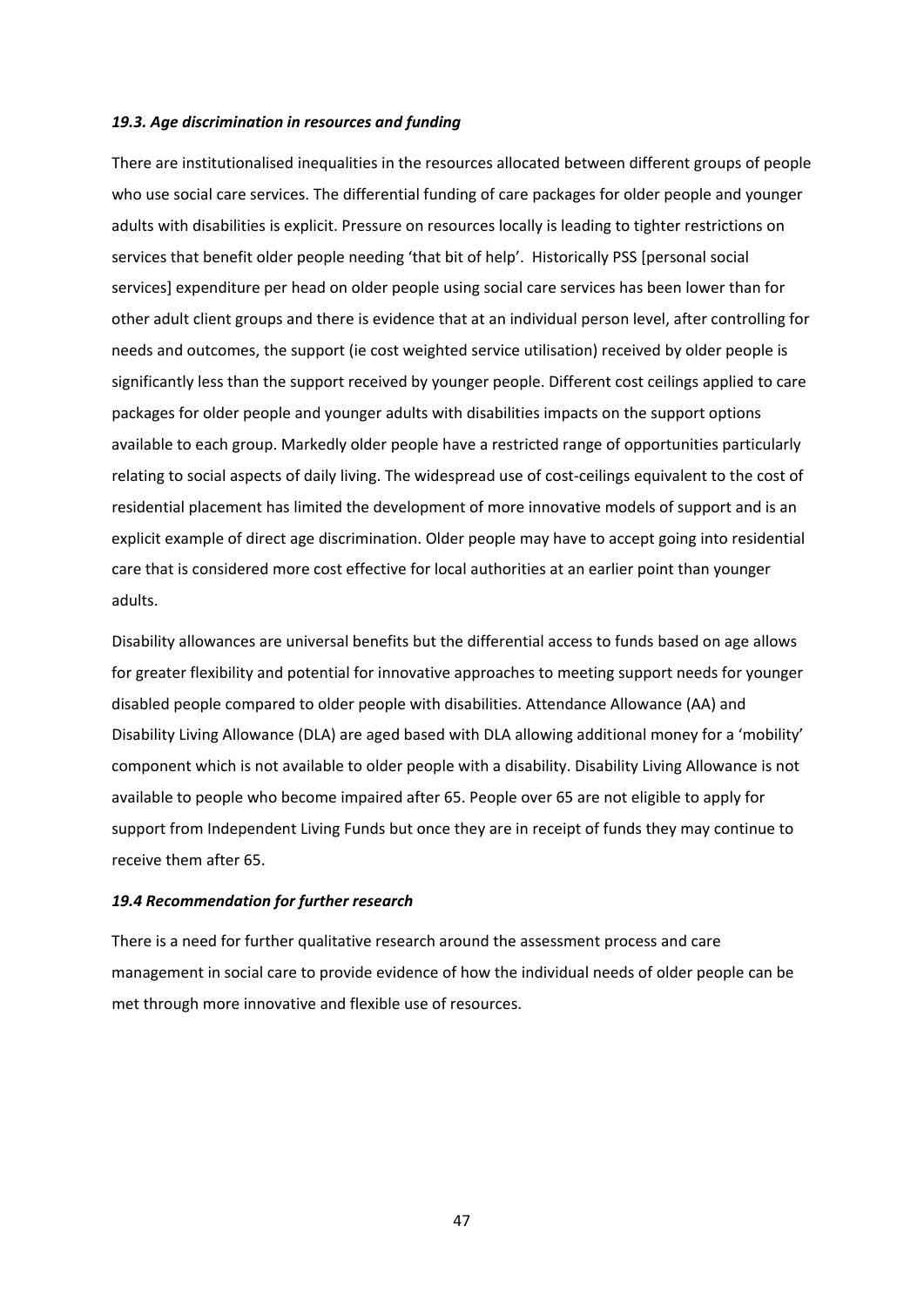## **20. References**

Abrams D, Eilola T and Swift H; University of Kent. Centre for the Study of Group Processes (2009) Attitudes to age in Britain 2004-08: a report of research carried out by the Centre for the Study of *Group Processes,*, London: Department for Work and Pensions

Action on Elder Abuse (2006) *Adult protection data collection and reporting requirements: conclusions and recommendations from a two year study in Adult Protection recording systems in England, funded by the Department of Health*, http://www.elderabuse.org.uk/useful%20downloads/AEA/AP%20Monitoring.pdf

Adams A, Buckingham C D, Arber S, McKinlay J B, Marceau L and Link C (2006) The influence of patient's age on clinical decision‐making about coronary heart disease in the USA and the UK, *Ageing and Society* 26 (2) : 303‐322

Age Concern England (2007) *Age of equality? — outlawing age discrimination beyond the workplace*, London: Age Concern England

Age Concern England (2005) *How ageist is Britain?*, London: Age Concern England

Age Concern England and British Institute of Human Rights (2009) *Older people and human rights: research and mapping report*,

http://www.ageconcern.org.uk/AgeConcern/Documents/Older\_People\_and\_Human\_Rights\_report-\_Printed\_copy.pdf

Age Concern England. Policy Unit (2006) *What older people want from community health and social care services*, London: Age Concern England

Askham J (2005) The role of professional education in promoting the dignity of older people, *Quality in Ageing* 6 (2) : 10‐16

Askham J; Department of Health. Research and Development Directorate (2008) *Health and care services for older people: overview report on research to support the National Service Framework for Older People*, London: Department of Health

Audit Commission (2000) *The way to go home: rehabilitation and remedial services for older people.* (Promoting independence 4), London: Audit Commission

Bainbridge I and Ricketts A (2003) *Improving older people's services: An overview of performance*, London: Department of Health

Bartlett J (2009) *At your service: navigating the future market in health and social care*, London: Demos

Beresford P and Davis R (2008) Users at the core, *Community Care* (1718, 17 April 2008) : 14‐16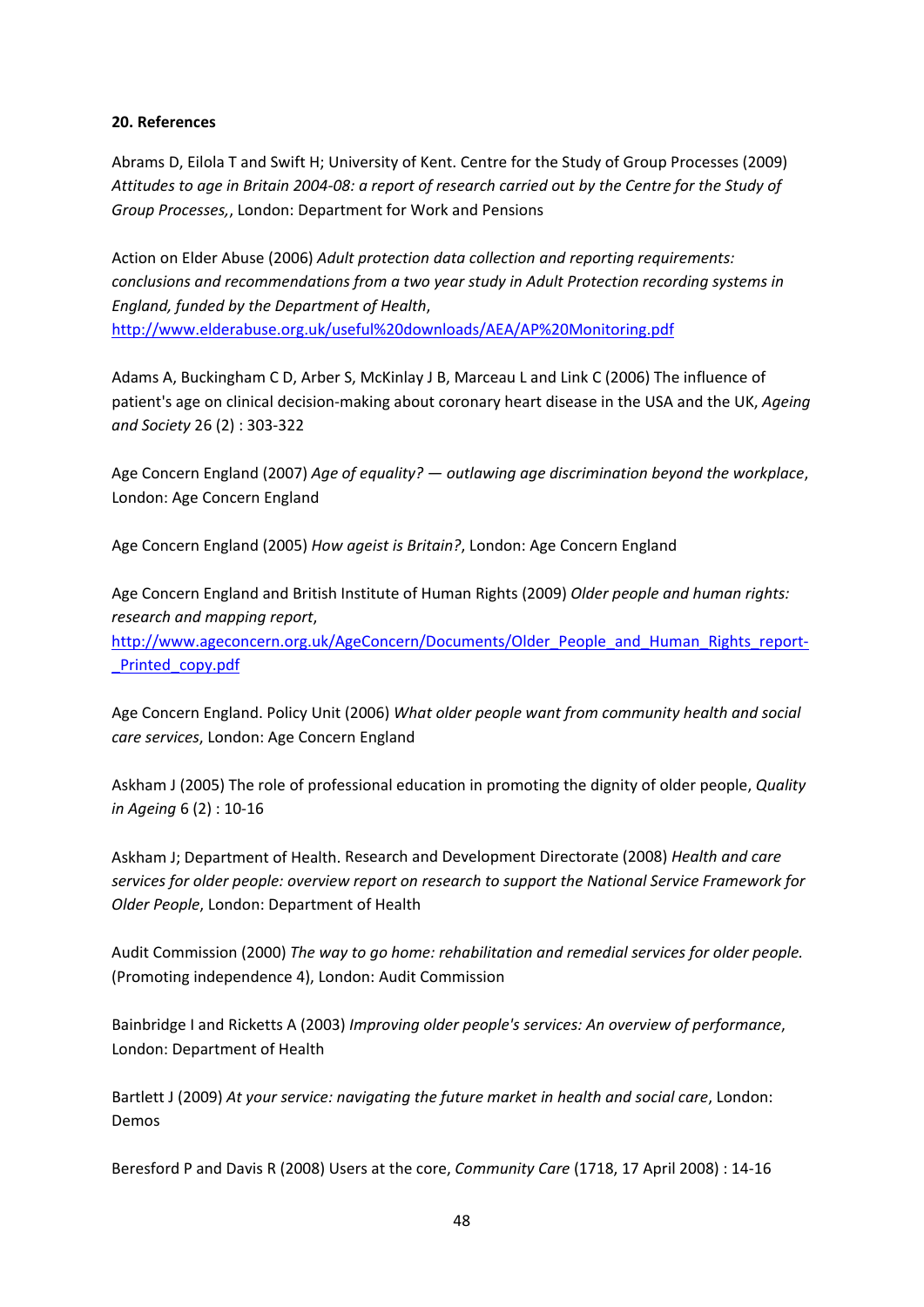Beresford P; Joseph Rowntree Foundation (2008) *What future for care?* (Viewpoint, 2290), http://www.jrf.org.uk/sites/files/jrf/2290.pdf

Billings J (2006) Staff perceptions of ageist practice in the clinical setting: practice development project, *Quality in Ageing* 7 (2) : 33‐45

Blackman N; Respond (2007) *People with learning disabilities ‐ an ageing population*, http://www.respond.org.uk/support/resources/articles/people\_with\_learning\_disabilitiesan ageing population.html

Bowcott O (2009) Elderly prioritised over people with learning disabilities, say charities, http://www.guardian.co.uk/society/2009/jul/24/care‐green‐paper‐learning‐disabilities/print *Society Guardian online* (24 July 2009)

Bowers H, Clark C, Crosby G, Easterbrook L, Macadam A, MacDonald R, Macfarlane A, Maclean M, Patel M, Runnicles D, Oshinaike T and Smith C (2009) *Older people's vision for long‐term care*, York: Joseph Rowntree Foundation

Bowling A and Grundy E (2009) Differentials in mortality up to 20 years after baseline interview among older people in East London and Essex, *Age and Ageing* 38 (1) : 51‐55

Breda J and Schoenmaekers D (2006) Age ‐ a dubious criterion in legislation, *Ageing and Society* 26 (4) : 529‐548

Brindle D (2009) Andy Burnham calls for better pay for care workers, http://www.guardian.co.uk/society/2009/sep/08/andy‐burnham‐care‐workers‐pay *Society Guardian online* (8 September 2009)

Bytheway B, Ward R, Holland C and Peace S; Research on Age Discrimination Project (RoAD), Open University. Faculty of Health and Social Care and Help the Aged (2007) *Too old: older people's accounts of discrimination, exclusion and rejection ‐ a report from the Research on Age Discrimination Project (RoAD) to Help the Aged*, London: Help the Aged

Carr S, with Dittrich R (2008) *Personalisation: a rough guide.* (SCIE Report 20), London: Social Care Institute for Excellence

Carruthers I and Ormondroyd J; Department of Health (2009) *Achieving age equality in health and social care: a report to the Secretary of State for Health ... October 2009*, http://www.dh.gov.uk/en/Publicationsandstatistics/Publications/PublicationsPolicyAndGuidance/D H\_107278

Carruthers I and Ormondroyd J; Department of Health, National Development Team for Inclusion, Social Care Institute for Excellence, University of West of England. Faculty of Health and Social Care, Centre for Policy on Ageing and University of Leeds (2009) *Achieving age equality in health and social*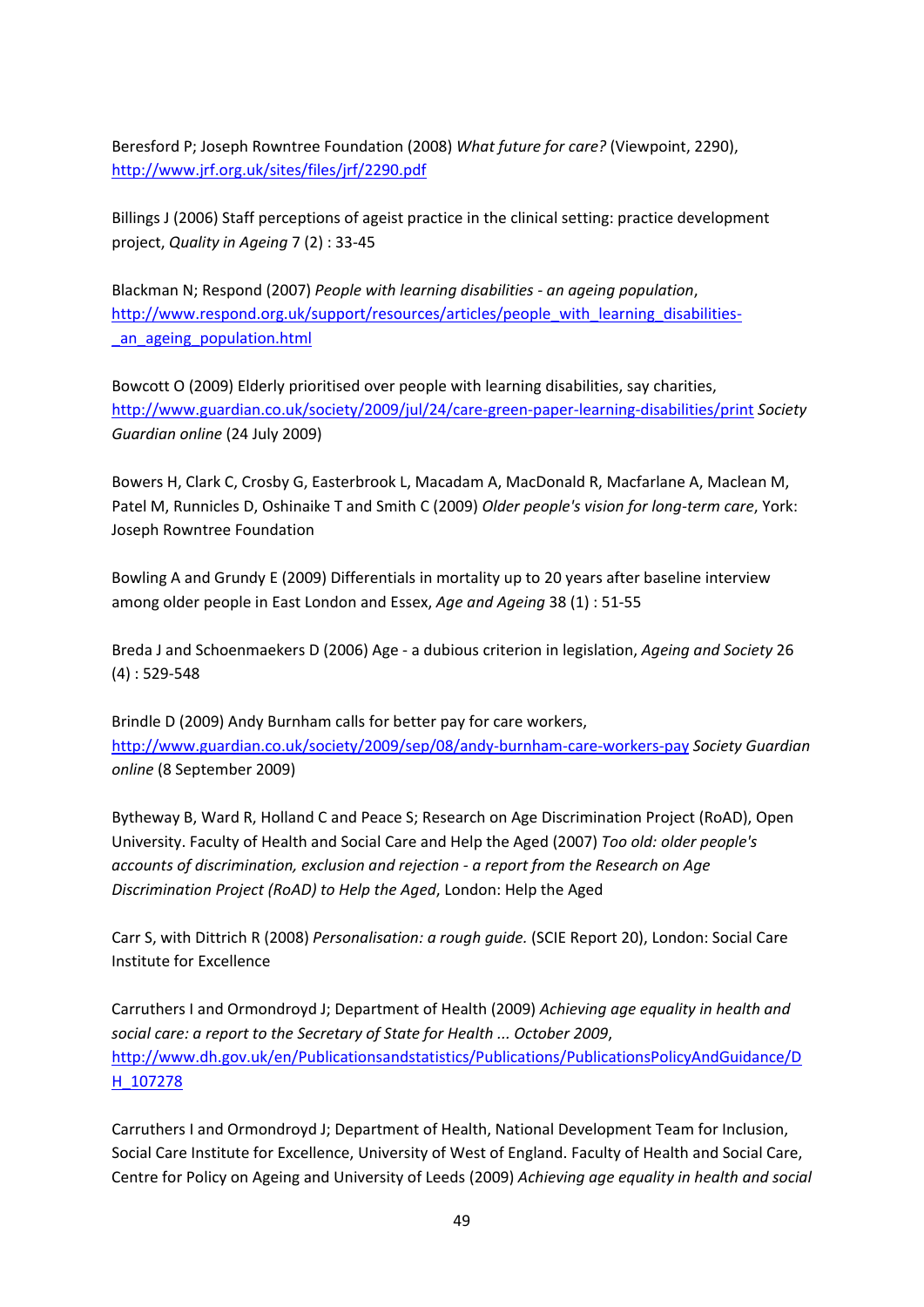*care: annex to a report to the Secretary of State for Health ... October 2009: working papers ..*, http://www.dh.gov.uk/en/Publicationsandstatistics/Publications/PublicationsPolicyAndGuidance/D H\_107278

Centre for Policy on Ageing (2009) *Ageism and age discrimination in mental health care in the United Kingdom: a review from the literature; commissioned by the Department of Health*, London: Centre for Policy on Ageing

Centre for Policy on Ageing (2009) *Ageism and age discrimination in primary health care in the United Kingdom: a review from the literature; commissioned by the Department of Health*, London: Centre for Policy on Ageing

Centre for Policy on Ageing (2009) *Ageism and age discrimination in secondary health care in the United Kingdom: a review from the literature; commissioned by the Department of Health*, London: Centre for Policy on Ageing

Citizens Advice Bureau (2009) *Submission to the Department of Health: National review of age discrimination in health and social care*, London

Clark H, Gough H and McFarlane A (2004) *It pays dividends: direct payments and older people*, Bristol: The Policy Press

Clarke A and Warren L (2007) Hopes, fears and expectations about the future: what do older people's stories tell us about active ageing?, *Ageing and Society* 27 (4) : 465‐488

Clarke A, Seymour J, Welton M, Sanders C and Gott M; Help the Aged. Peer Education Project Group (2006) *Listening to older people: opening the door for older people to explore end‐of‐life issues*, London: Help the Aged

Clough R, Manthorpe J, Raymond V, Sumner K, Bright L, and Hay J; OPRSI (Older People Researching Social Issues), Joseph Rowntree Foundation and Eskrigge Social Research (2007) *The support older people want and the services they need*, York: Joseph Rowntree Foundation

Coalition on Charging (2008) *Charging into poverty? ‐ charges for care services at home and the national debate on adult care reform in England*, London: Coalition on Charging

Commission for Social Care Inspection (2009) *The state of social care in England 2007‐08*, London: Commission for Social Care Inspection

Commission for Social Care Inspection (2008 b) *The state of social care in England 2006‐07*, London: Commission for Social Care Inspection

Commission for Social Care Inspection (2008 a) *Cutting the cake fairly: CSCI review of eligibility criteria for social care*, London: Commission for Social Care Inspection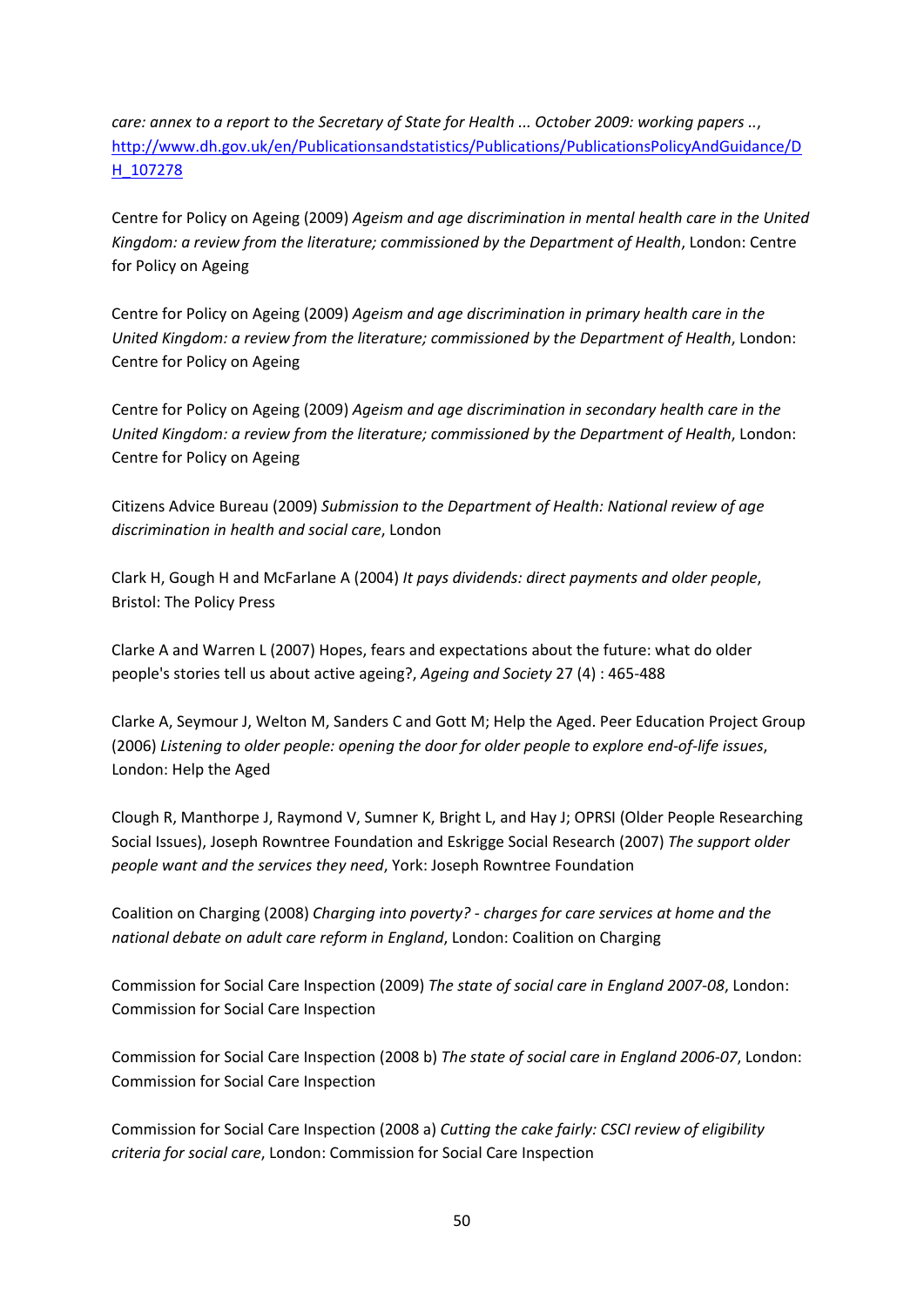Commission for Social Care Inspection (2006) *Time to care? An overview of home care services for older people in England, 2006*, London: Commission for Social Care Inspection

Cooper S‐A (1997) Deficient health and social services for elderly people with learning disabilities, *Journal of Intellectual Disability Research* 41 (4) : 331‐338

Counsel and Care (2007) *Care contradictions: higher charges and fewer services: Counsel & Care's national survey of local authority care charging and eligibility criteria 2007*, London: Counsel and Care

Counsel and Care (2007) *Not only bingo: a study of good practice in providing recreation and leisure activities for older people in care homes; updated by Sally Knocker*, London: Counsel and Care

Croucher K, Hicks L and Jackson K; Joseph Rowntree Foundation and University of York (20006) *Housing with care for later life ‐ a literature review*, York: Joseph Rowntree Foundation

Department for Communities and Local Government, Department of Health and Department for Work and Pensions (2008) *Lifetime homes, lifetime neighbourhoods: a national strategy for housing in an ageing society*, London: http://www.cpa.org.uk/cpa/lifetimehomes.pdf

Department for Work and Pensions, Department of Health and Department for Communities and Local Government (2009) *Building a society for all ages; presented to Parliament by the Secretary of State for Work and Pensions.* (Cm 7655), London: TSO

Department of Health (2009) *Valuing people now: a new three year strategy for learning disabilities*, http://www.dh.gov.uk/prod\_consum\_dh/groups/dh\_digitalassets/documents/digitalasset/dh\_0933 75.pdf

Department of Health (2008) *Secretary of State report on disability equality ‐ health and care services*,

http://www.dh.gov.uk/en/Publicationsandstatistics/Publications/PublicationsPolicyAndGuidance/D H\_091263

Department of Health (2006) *Our health, our care, our say: a new direction for community services; presented to Parliament by the Secretary of State for Health.* (Cm 6737), London: TSO

Department of Health (2005) *Independence, well‐being and choice: our vision for the future of social care for adults in England; presented to Parliament by the Secretary of State for Health.* (Cm 6499), London: TSO

Department of Health (2005) *The national service framework for long‐term conditions*, London: Department of Health

Department of Health (2002) *National service framework for older people: interim report on age discrimination*,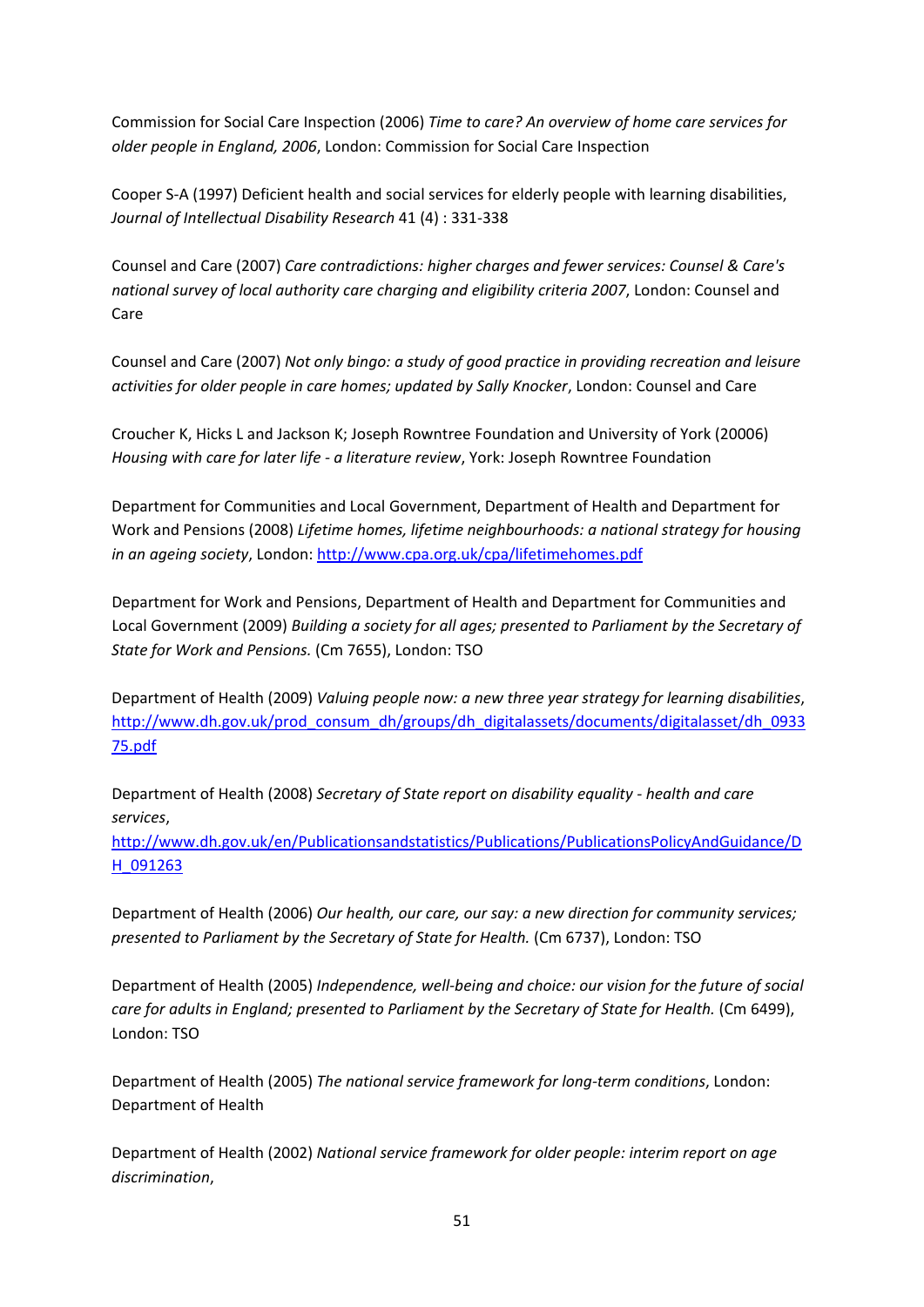http://www.dh.gov.uk/prod\_consum\_dh/groups/dh\_digitalassets/@dh/@en/documents/digitalasse t/dh\_4019556.pdf

Department of Health (2001) *National service framework for older people: [main report]; executive summary; and Medicines for older people: implementing medicines‐related aspects of the NSF for older people*, London: Department of Health

Department of Health. NSF OP Implementation Team (2002) *Age discrimination benchmarking tool ‐ social care ‐ guide through the system*, http://www.dh.gov.uk/prod\_consum\_dh/groups/dh\_digitalassets/@dh/@en/documents/digitalasse t/dh\_4085155.pdf

Dickson N; King's Fund (2009) *Social care: time for a political consensus*, http://www.kingsfund.org.uk/discuss/the\_kings\_fund\_blog/social\_care\_time.html (17 July 2009)

Dowling S, Manthorpe J, Cowley S, King S, Raymond V, Perez W and Weinstein P; King's College London. Social Care Workforce Research Unit and Joseph Rowntree Foundation (2006) *Person‐ centred planning in social care: a scoping review*, York: Joseph Rowntree Foundation

Dunning A; Joseph Rowntree Foundation and Beth Johnson Foundation (2005) *Information, advice and advocacy for older people: defining and developing services*, York: Joseph Rowntree Foundation

Dwyer S (2005) The role of the social worker, *Psychiatry* 4 (2) : 95‐97

Economic and Social Research Council ( 2000) *ESRC Growing Older Programme: Exploring* perceptions of quality of life of frail older people during and after their transition to institutional care; *Grant no L480254023, 2000‐2003*,

http://www.esrcsocietytoday.ac.uk/ESRCInfoCentre/ViewAwardPage.aspx?AwardId=842

Essed P (1991) *Understanding everyday racism: an interdisciplinary theory.* (Sage series on race and ethnic relations, vol 2), Newbury Park, CA; London: Sage

Filinson R (2006) "No secrets" and beyond: recent elder abuse policy in England., *Journal of Elder Abuse & Neglect* 18 (1) : 1‐18

Filinson R, McCreadie C, Askham J and Mathew D (2008) Why should they be abused any more than children? Child abuse protection and the implementation of No Secrets, *Journal of Adult Protection* 10 (2) : 18‐28

Fisher M, Qureshi H, Hardyman W and Homewood J (2006) *Using qualitative research in systematic reviews: older people's views of hospital discharge*, London: SCIE

Forder J and Fernández J‐L; London School of Economics and Political Science. Personal Social Services Research Unit (2009) *Analysing the costs and benefits of social care funding arrangements in England: technical report.* (PSSRU Discussion paper, 2644), Canterbury: Personal Social Services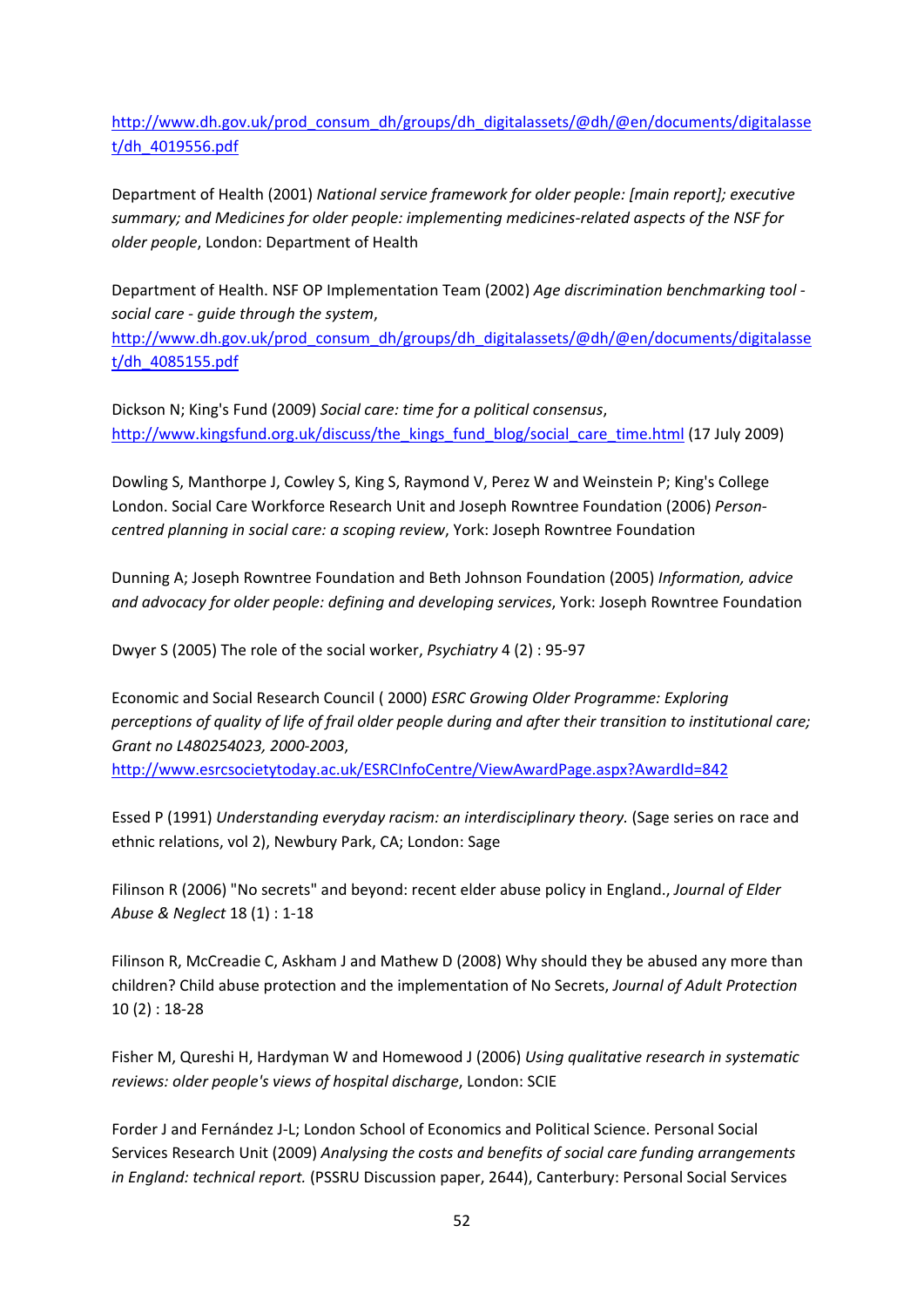Research Unit, University of Kent

Forder J; London School of Economics and Political Science. Personal Social Services Research Unit (2008) *The costs of addressing age discrimination in social care.* (PSSRU Discussion paper 2538), London: Personal Social Services Research Unit, London School of Economics and Political Science

Forder J; Personal Social Services Research Unit (2007) *Self‐funded social care for older people: an analysis of eligibility,*, London: Commission for Social Care Inspection

Foundation for People with Learning Disabilities (2002) *Today and tomorrow: the report of the Growing Older with Learning Disabilities Programme*, http://www.learningdisabilities.org.uk/our‐ work/person‐centred‐support/gold/?locale=en

Gerritsen D L, Steverink N, Ooms M E and Ribbe M W (2004) Finding a useful conceptual basis for enhancing the quality of life of nursing home residents, *Quality of Life Research* 13 (3) : 611‐624

Glendinning C, Challis D, Fernández J-L, Jacobs S, Jones K, Knapp M, Manthorpe J, Moran N, Netten A, Stevens M and Wilberforce M; Individual Budgets Evaluation Network and University of York. Social Policy Research Unit (2008) *Evaluation of the Individual Budgets pilot programme: final report*, York: Social Policy Research Unit, University of York

Glendinning C, Clarke S, Hare P, Kotchetkova I, Maddison J and Newbronner E; Social Care Institute for Excellence, University of York. Social Policy Research Unit and Acton Shapiro (2006) *Outcomes‐ focused services for older people: knowledge review.* (Adult services knowledge review, 13), London: Social Care Institute for Excellence

Godfrey M, Townsend J, Cornes M, Donaghy E, Hubbard G and Manthorpe J; University of Leeds. Leeds Institute of Health Sciences. Centre for Health and Social Care, King's College London and University of Stirling (2008) *Reimbursement in practice: the last piece of the jigsaw? A comparative study of delayed hospital discharge in England and Scotland*, http://www.leeds.ac.uk/lihs/hsc/documents/jigsaw.pdf

Harding T; Help the Aged (1999) Enabling older people to live in their own homes. IN: *With respect to old age: long term care ‐ rights and responsibilities: community care and informal care; Research volume 3: A report by the Royal Commission on Long Term Care; Part 1: Evaluating the impact of caring for people; edited by M Henwood and G Wistow. (Cm 4192‐II/3)*, London: The Stationery Office : 37‐49

Harding T; Help the Aged (1997) *A life worth living: the independence and inclusion of older people*, London: Help the Aged

Harrop A, Jopling K and contributors; Age Concern and Help the Aged (2009) *One voice: shaping our ageing society*, London: Age Concern and Help the Aged

Hay J (2004) *The accessibility of 'low' level preventative services (social care) to older people in Essex*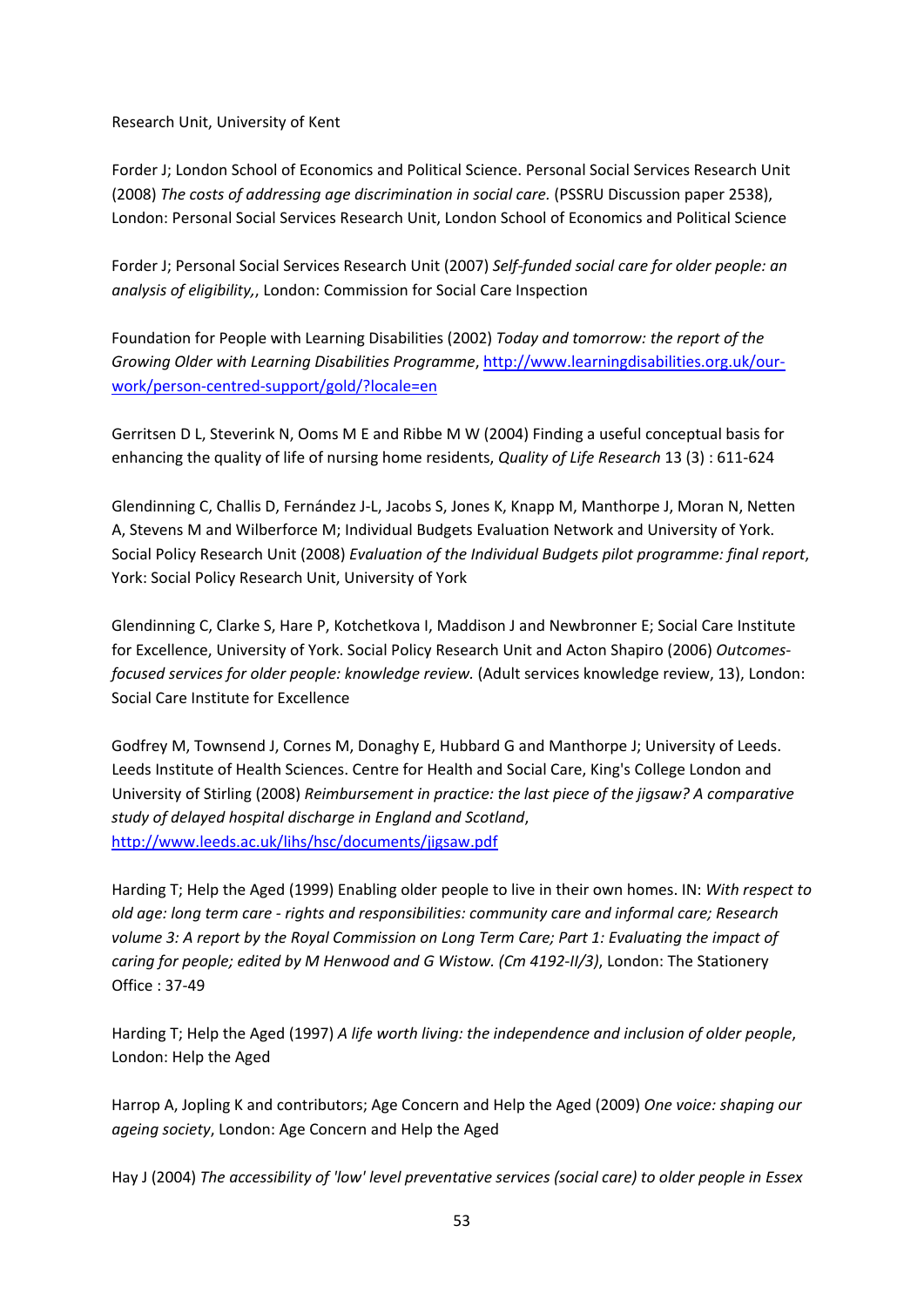*to promote independent living; MA dissertation, Anglia Polytechnic University, Chelmsford*, unpublished

Healthcare Commission, Audit Commission and Commission for Social Care Inspection (2006) *Living well in later life: a review of progress against the National Service Framework for Older People*, London: Healthcare Commission

Help the Aged and University of Leicester. Nuffield Community Care Studies Unit (2002) *Nothing personal : rationing social care for older people*, London: Help the Aged

Henwood M and Harding T (2002) Age‐old problem, *Community Care* (1412, 7 March 2002) : 36‐37

Henwood M and Hudson B (2008) Individual budgets and personalisation: a new model for integration?, *Journal of Integrated Care* 16 (3) : 8‐16

Henwood M and Hudson B; Melanie Henwood Associates (2007) *Here to stay? Self‐directed support: aspiration and implementation: a review for the Department of Health*, www.tinyurl.com/2rue2e

Henwood M and Waddington E; Help the Aged and Nuffield Institute for Health. Community Care Division (1998) *Expecting the worst? Views of the future of long term care.* (Research report), London: Help the Aged

Her Majesty's Inspectorate of Prisons (2004) *No problems – old and quiet: older prisoners in England and Wales: a thematic review*, London: Her Majesty's Inspectorate of Prisons

Hirsch D (2006) *Paying for long term care: moving forward*, York: Joseph Rowntree Foundation

HM Government and Department of Health (2009) *Shaping the future of care together; presented to Parliament by the Secretary of State for Health.*(Cm 7673; Care, support, independence; Building Britain's future), London: TSO

HM Government, Department of Health, Local Government Association, Association of Directors of Adult Social Services, Skills for Care, English Community Care Association, National Care Association, UK Home Care Association and National Care Forum (2007) *Putting people first: a shared vision and commitment to the transformation of adult social care*,

http://www.dh.gov.uk/en/Publicationsandstatistics/Publications/PublicationsPolicyAndGuidance/D H\_081118 (10 December 2007)

Hogg, J, Lucchino, R, Wang, K, Janicki, M (2000) *Healthy ageing‐adults with intellectual disabilities ageing and social policy. A report of the ageing special interest group of the International Association of the Scientific Study of Intellectual Disabilities, WHO*, World Health Organization

Housing 21 and Counsel and Care (2009) *Fair ageing: the challenge of our lifetime*, http://www.housing21.co.uk/corporate-information/media-centre/news/fair-ageing-the-challengeof‐our‐lifetime/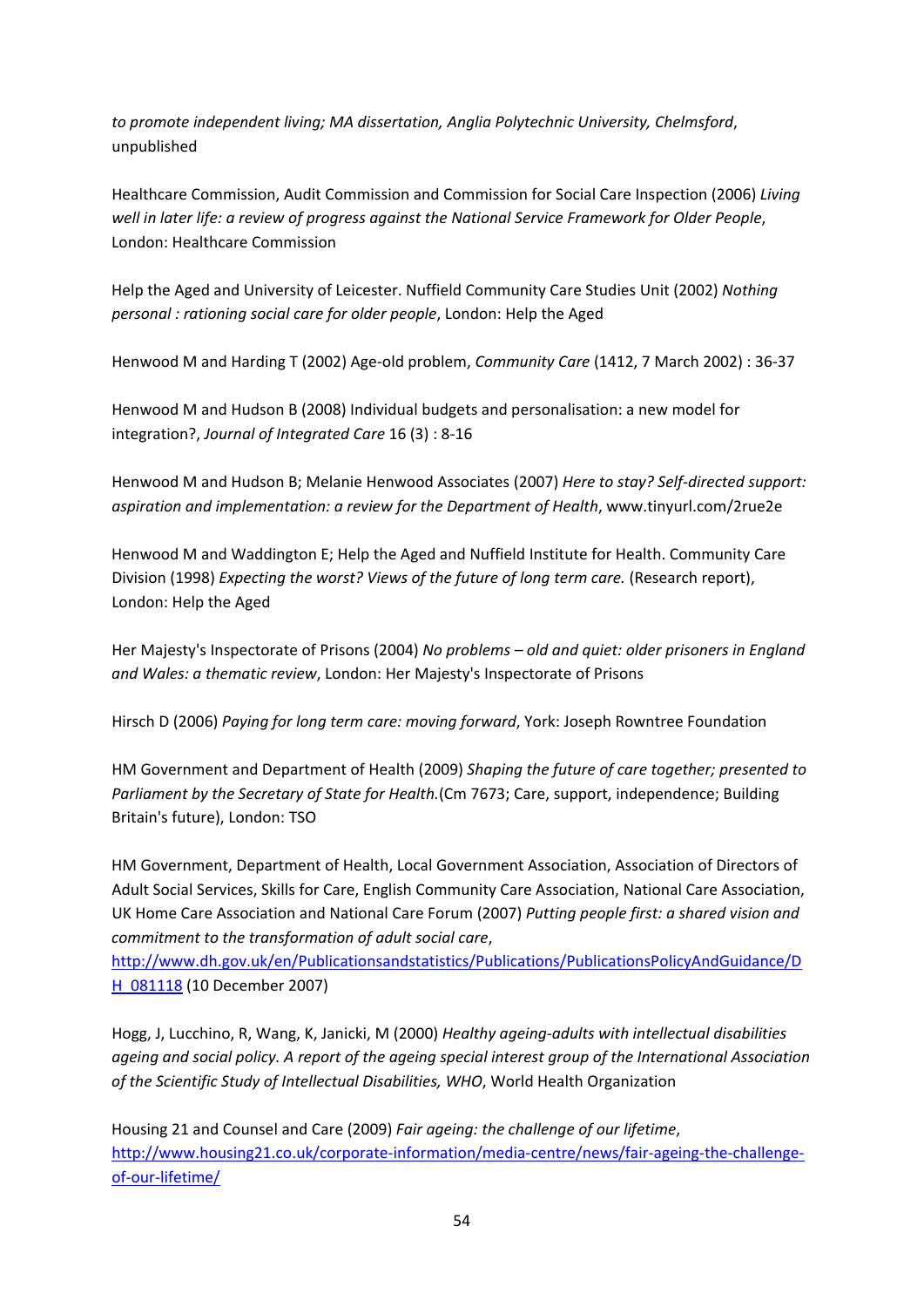Howse K; Centre for Policy on Ageing and Prison Reform Trust (2003) *Growing old in prison: a scoping study on older prisoners*, London: Prison Reform Trust

Hudson B and Henwood M (2008) *Analysis of evidence submitted to the CSCI review of eligibility criteria: a report commissioned by CSCI for the review of eligibility criteria*, London: Commission for Social Care Inspection

Hudson B and Henwood M; Commission for Social Care Inspection (2008) *Prevention, personalisation and prioritisation in social care: squaring the circle? A report commissioned by CSCI for the review of eligibility criteria*,

http://www.cqc.org.uk/\_db/\_documents/20080808%20Tracked%20FACS%20Literature%20review\_t ypeset%20v3%20Dom.pdf

Hurtley R (2004) *'The developing culture in its political context' in Perrin T (ed.) The New Culture of Therapeutic Activity with Older People*, Oxon: Speechmark

Institute for Public Policy Research and PriceWaterhouse Coopers (2009) *Expectations and aspirations: public attitudes towards social care.* (ippr and PwC social care programme), http://www.ippr.org/publicationsandreports/publication.asp?id=669

Jagger C, Mathews R, King D, Comas‐Herrera A, Grundy E, Stuchbury R, Morciano M, Hancock R and the MAP 2030 team; Modelling Ageing Programmes to 2030 and New Dynamics of Ageing Programme (2009) *Calibrating disability measures across British national surveys*, https://www.lse.ac.uk/collections/MAP2030/docs/MAP2030DWPproj\_report\_final\_revision%20160 709.pdf

Joseph Rowntree Foundation. Older People's Steering Group (2004) *Older people shaping policy and practice*, http://www.jrf.org.uk/sites/files/jrf/1859352456.pdf

Keen J and Bell D; Joseph Rowntree Foundation (2009) *Identifying a fairer system of funding adult social care.* (Viewpoint, 2441), York: Joseph Rowntree Foundation

Kielthy P (2009) Elderly abuse by carers rises: cases increase 'due to more reporting', http://www.thecnj.co.uk/camden/2009/090309/news090309\_11.html *Camden New Journal* (3 September 2009)

Kröger T (2009) Care research and disability studies: nothing in common?, *Critical Social Policy* 29 (3, issue 100) : 398‐420

Laing W (2008) *Calculating a fair market price for care: a toolkit for residential and nursing homes*, York: Joseph Rowntree Foundation

Levenson R (2003) *Auditing age discrimination: a practical approach to promoting age equality in health and social care*, London: King's Fund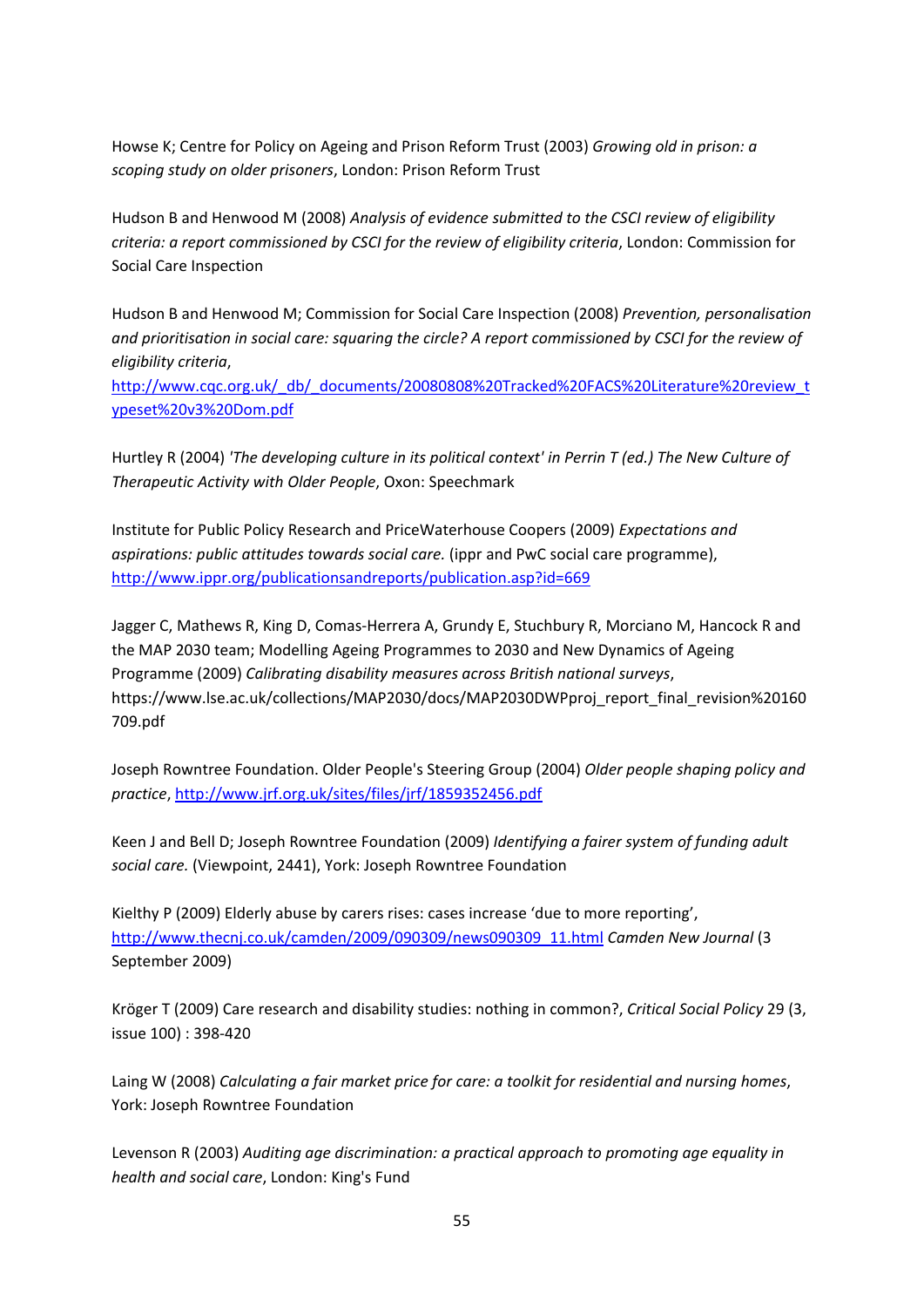Levenson R, Jeyasingham M and Joule N (2005) *Looking forward to care in old age: expectations of the next generation*, London: King's Fund

Levy B R (2001) Eradication of ageism requires addressing the enemy within, *The Gerontologist* 41 (3) : 578‐579

Little M (2002) *Improving Older People's Services ‐ Policy into Practice: The second phase of inspections into older people's services,*, London: Social Services Inspectorate/Department of Health

Lloyd J; International Longevity Centre UK (2008) *Funding long term care: the building blocks of reform*, London: International Longevity Centre

Local Government Association (2009) *A fairer future: fit for the future: a new vision for adult social care and support.* (Fair care campaign), London: Local Government Association

Local Government Association (2009) *Facing facts and tomorrow's reality today: the cost of care: fit for the future : a new vision for adult social care and support.* (Fair care campaign), London: Local Government Association

Local Government Association (2008) *Our lives, our choices: fit for the future: a new vision for adult social care and support.* (Fair care campaign), London: Local Government Association

Local Government Association (2006) *Fair care: the LGA's campaign for older people*, http://www.lga.gov.uk/lga/publications/publication‐display.do?id=22344

Local Government Association and ADASS (2009) *Adults' social services expenditure survey 2008‐ 2009*, http://www.lga.gov.uk/lga/core/page.do?pageId=1569603

Macnicol J (2006) *Age discrimination: an historical and contemporary analysis*, Cambridge: Cambridge University Press

McCrae N, Murray J, Banerjee S, Huxley P, Bhugra D, Tylee A and Macdonald A (2005) They're all depressed, aren't they?' A qualitative study of social care workers and depression in older adults, *Aging and Mental Health* 9 (6) : 508‐516

McGlone E and Fitzgerald F; National Council on Ageing and Older People (Ireland) (2005) *Perceptions of ageism in health and social services in Ireland ‐ report based on research undertaken by Eileen McGlone and Fiona Fitzgerald, QES*, Dublin: National Council on Ageing and Older People

National Care Homes Research and Development Forum, Help the Aged and National Care Forum (2007) My home life: quality of life in care homes: a review of the literature; prepared for Help the *Aged by the National Care Homes Research and Development Forum*, London: Help the Aged

National Collaborating Centre for Mental Health, National Institute for Health and Clinical Excellence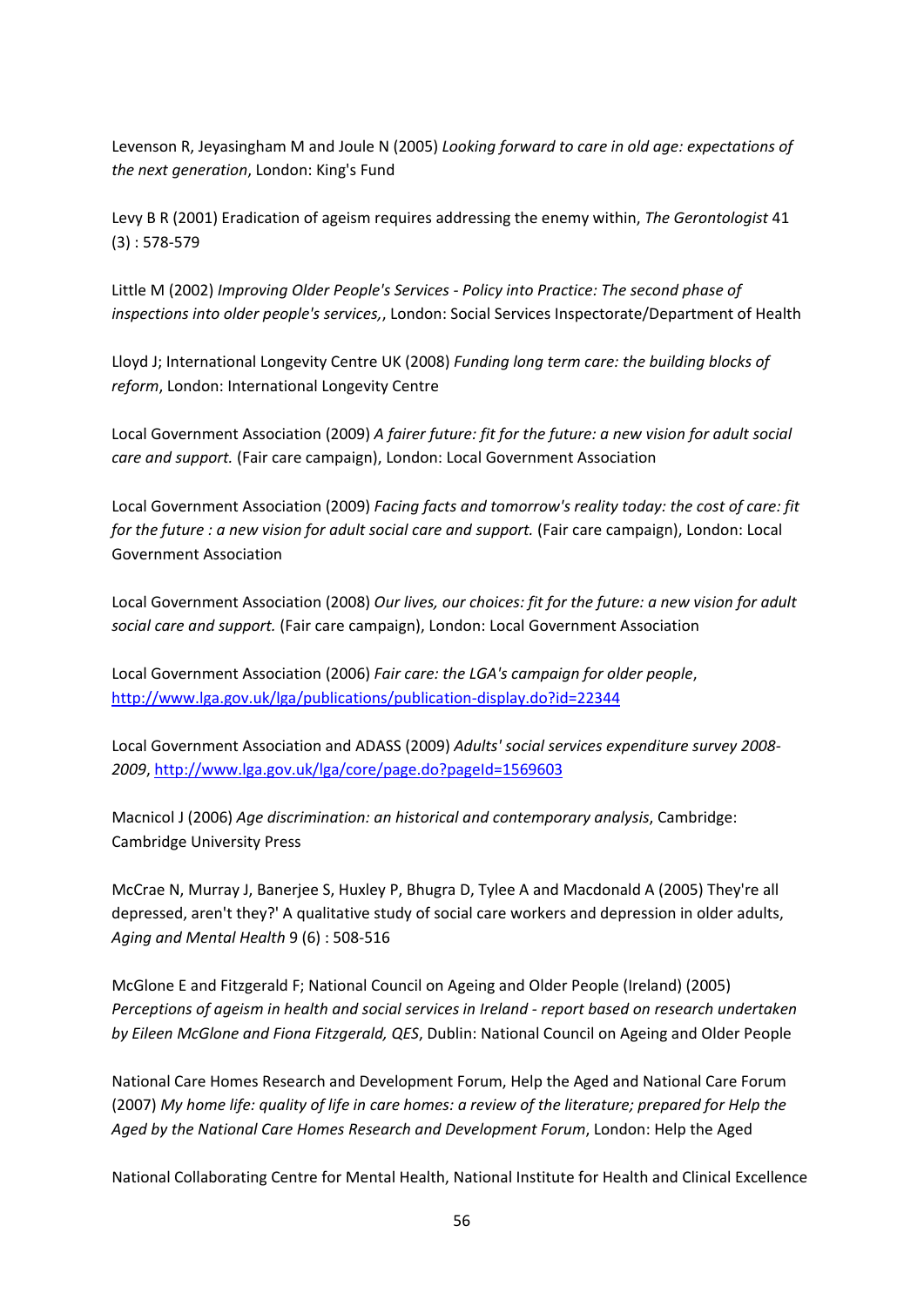and Social Care Institute for Excellence (2007) *Dementia: a NICE‐SCIE guideline on supporting people with dementia and their carers in health and social care.* (National clinical practice guideline no 42), Leicester: The British Psychological Society and Gaskell

Nelson T D (ed) (2002) *Ageism: stereotyping and prejudice against older persons*, Cambridge, MA: MIT Press

NHS Information Centre for Health and Social Care (2009) *Community care statistics 2008: Home care services for adults, England*,

http://www.ic.nhs.uk/webfiles/publications/Home%20Care%20%28HH1%29%202007/HH1%202007 .pdf

NHS Information Centre for Health and Social Care (2009) *Community care statistics 2007‐2008: Referrals, assessments and packages of care for adults, England*, http://www.ic.nhs.uk/webfiles/publications/Social%20Care/RAP%20Full%20Report/2007‐ 08/RAP%20Report.pdf

NHS Information Centre for Health and Social Care (2009) *Personal social services expenditure and unit costs England, 2007‐08*,

http://www.ic.nhs.uk/webfiles/publications/PSSEX10708/Personal%20Social%20Services%20Expend iture%20and%20Units%20Cost,%20England%202007‐08.pdf

NHS Information Centre for Health and Social Care (2008) *Community care statistics 2006‐2007: Referrals, assessments and packages of care for adults, England*, http://www.ic.nhs.uk/webfiles/publications/RAP06‐07/National%20Full%20Report.pdf

NHS Information Centre for Health and Social Care (2008) *Community care statistics 2008: Supported residents (adults), England*,

http://www.ic.nhs.uk/webfiles/publications/commcareSR12007/2008%20SR1%20PSA%20Revised% 202009.pdf

Office for Disability Issues, Department for Work and Pensions, Department for Transport, Department of Health, Department for Communities and Local Government and Department for Innovation, Universities and Skills (2008) *Independent living: a cross‐government strategy about independent living for disabled people*, http://www.officefordisability.gov.uk/docs/wor/ind/ilr‐ executive‐report.pdf

Older People's Programme and Centre for Policy on Ageing (2008) *Older people's vision of long term care: [outline of a project commissioned by the Independent Living Committee of the Joseph Rowntree Foundation]* (CPA briefings),

http://www.cpa.org.uk/policy/briefings/older\_peoples\_vision\_long\_term\_care.pdf

Oldman C (2002) Later life and the social model of disability ‐ a comfortable partnership?, *Ageing and Society* 22 (6) : 791‐806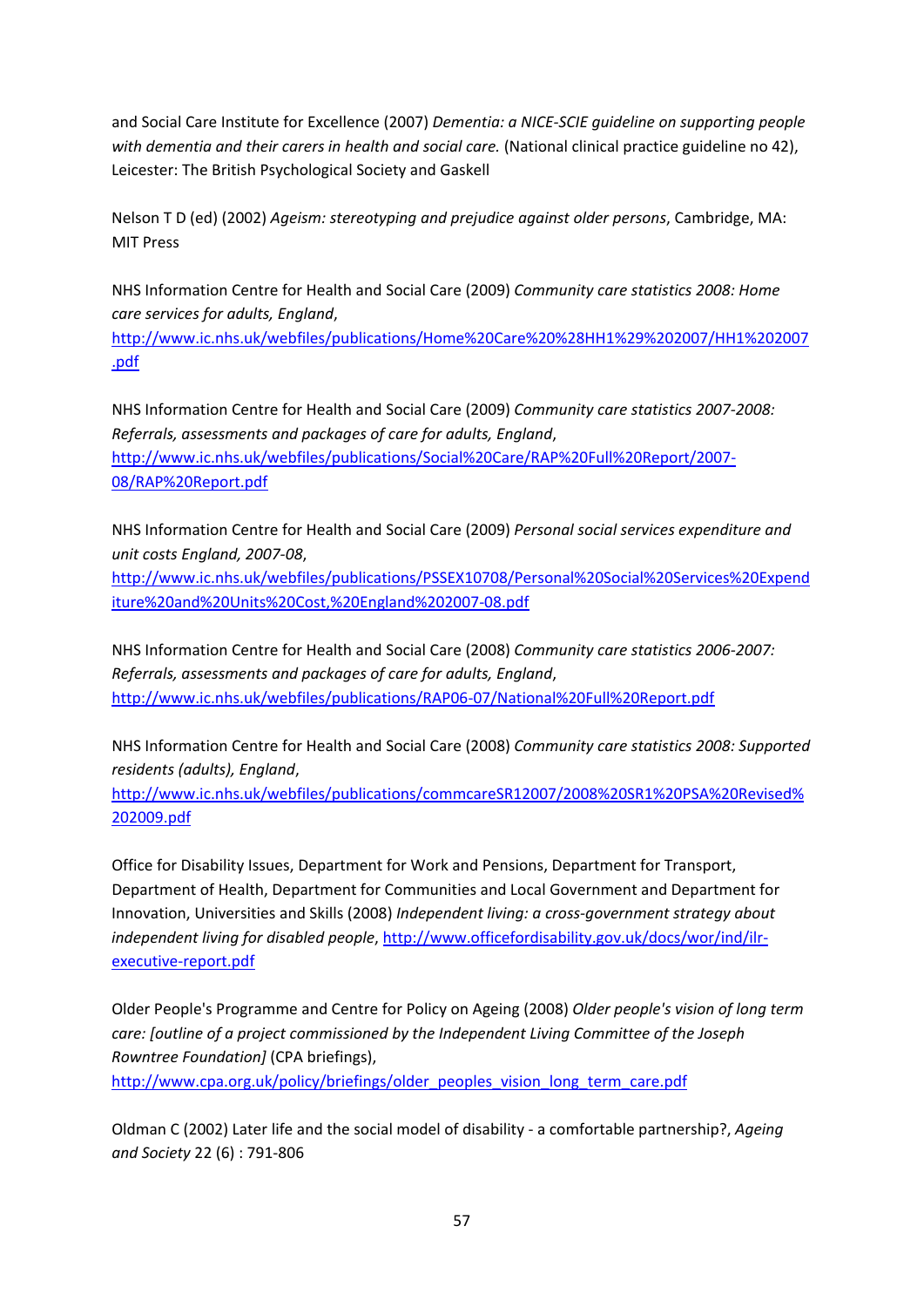Oldman C and Quilgars D (1999) The last resort? Revisiting ideas about older people's living arrangements, *Ageing and Society* 19 (3) : 363‐384

Olson C J (2002) A curriculum module enhances students' gerontological practice related knowledge and attitudes, *Journal of Gerontological Social Work* 38 (4) : 85‐102

Parker G (2002) Ten years of the 'new' community care: good in parts?, *Health and Social Care in the Community* 10 (1) : 1‐5

Parry J, Vegeris S, Hudson M, Barnes H and Taylor R; Policy Studies Institute (2004) *Independent* living in later life: a report of research carried out by the Policy Studies Institute on behalf of the *Department for Work and Pensions.* (Department for Work and Pensions Research report, no 216), Leeds: Corporate Document Services

Percival J (2003) *Meeting the needs of older people with visual impairment: social care or social exclusion?* (Occasional paper, number 2), London: Thomas Pocklington Trust

Petch A (2007) Models of housing in later life care, *Community Care* (1700, 22 November 2007) : 36‐ 37

Philliipson C and Scharf T; Keele University. Centre for Social Gerontology and Office of the Deputy Prime Minister. Social Exclusion Unit (2004) *The impact of government policy on social exclusion* among older people: a review of the literature for the Social Exclusion Unit in the Breaking the Cycle *series*,

http://www.keele.ac.uk/research/lcs/csg/downloads/impact%20of%20govt%20policy%20on%20soci al%20exclusion.pdf

Platt D; Commission for Social Care Inspection (2007) *Seizing the day on person‐centred thinking and planning with older people: speech [delivered to] 'Practicalities and Possibilities' Conference, Birmingham, 9 July 2007*, London: Commission for Social Care Inspection

Priestley M and Rabiee P; University of Leeds. Centre for Disability Studies (2001) *Building bridges: disability and old age.* (ESRC small grant number: R000223581: end of award report), http://www.ageing‐in‐europe.de/papers/Priestley2001.pdf

Prison Reform Trust (2008) *Bromley briefings: prison factfile* , http://www.prisonreformtrust.org.uk/temp/FactfilespPROOFspJUNE08small.pdf

Rabiner D J, O'Keeffe J and Brown D (2004) A conceptual framework of financial exploitation of older persons, *Journal of Elder Abuse & Neglect* 16 (2) : 53‐74

Ray S, Sharp E and Abrams D; Age Concern England. Policy Unit and University of Kent. Centre for the Study of Group Processes (2006) *Ageism: a benchmark of public attitudes in Britain*, http://www.eurolinkage.org/AgeConcern/Documents/Ageism\_Report.pdf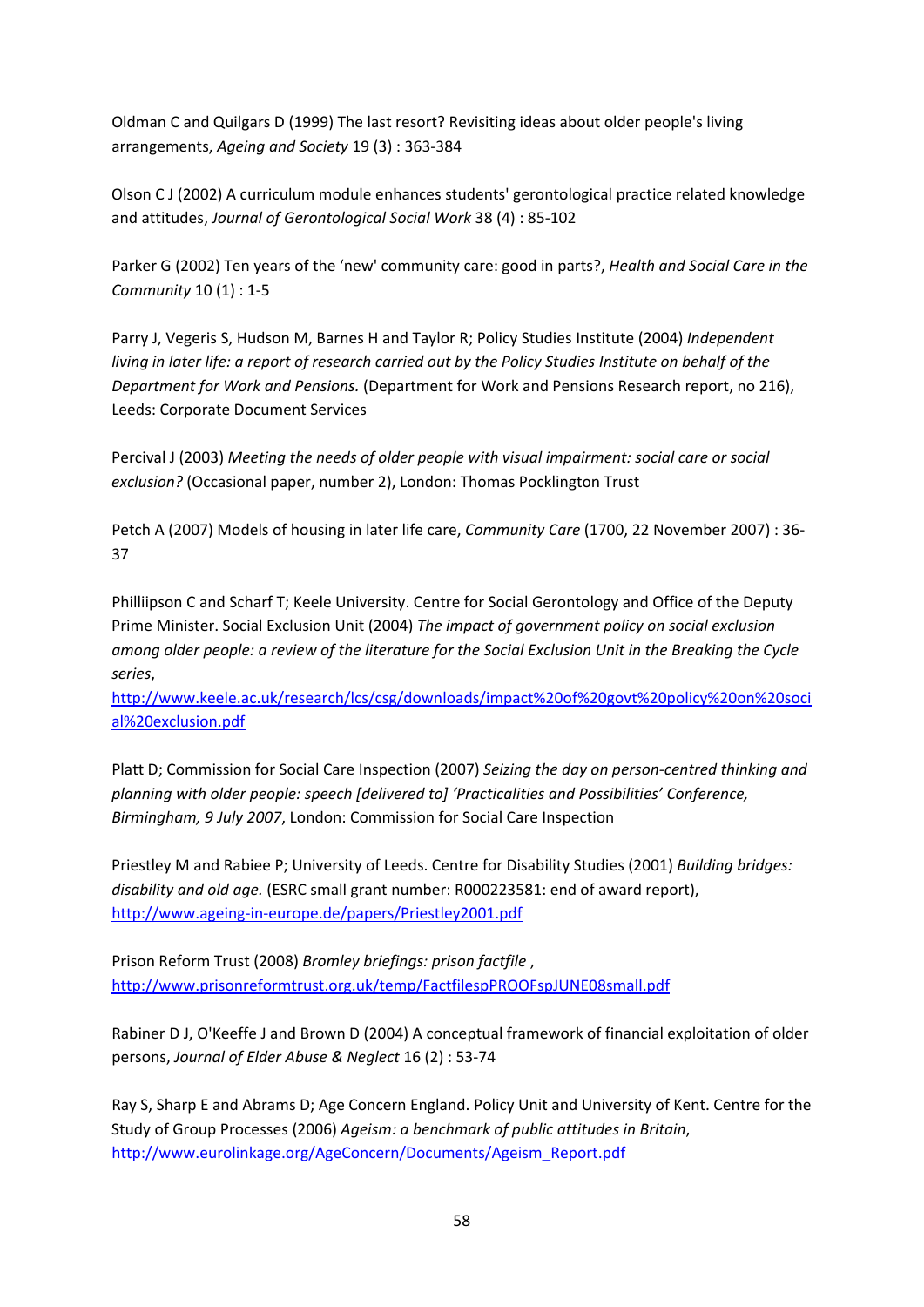Raynes N, Clark H and Beecham J; Joseph Rowntree Foundation (2006) *Evidence submitted to the Older People's Inquiry into 'That Bit of Help'*, http://www.jrf.org.uk/sites/files/jrf/9781859355022.pdf

Raynes N, Clark H and Beecham J; Joseph Rowntree Foundation (2006) *The report of the Older People's Inquiry into 'That Bit of Help'*, http://www.jrf.org.uk/sites/files/jrf/9781859354612.pdf

Reed J, Cook M, Cook G, Inglis P and Clarke C (2006) Specialist services for older people: issues of negative and positive ageism, *Ageing & Society* 26 (6) : 849‐865

Reed J, Stanley D and Clarke C (2004) *Health, well‐being and older people*, Bristol: Policy Press

Roberts E and Robinson J; King's Fund (2000) *Age discrimination in health and social care.* (Briefing note), London: King's Fund

Roberts E, Robinson J and Seymour L; King's Fund (2002) *Old habits die hard ‐ tackling age discrimination in health and social care*, London: King's Fund

Rosowsky E (2005) Ageism and professional training in aging: who will be there to help?, *Generations (American Society on Aging)* 29 (3) : 55‐58

Rummery K and Glendinning C (1999) Negotiating needs, access and gatekeeping: developments in health and community care policies in the UK and the rights of disabled and older citizens, *Critical Social Policy* 19 (3) : 335‐352

Scourfield P (2007) Helping older people in residential care remain full citizens, *British Journal of Social Work* 37 (7) : 1135‐1152

Scourfield, Peter (2007) Helping older people in residential care remain full citizens, *British Journal of Social Work* 37 (7) : 1135‐52

Seymour J, Witherspoon R, Gott M, Ross H and Payne S, with Owen T; Help the Aged (2005) *End‐of‐ life care: promoting comfort, choice and well‐being for older people*, Bristol: Policy Press, in association with Help the Aged

Smith C (2006) Making the link: ageing and sight loss, *Journal of Integrated Care* 14 (3) : 32‐38

Snell J (2007) Learning disabilities: elderly people face loss of independence, http://www.communitycare.co.uk/Articles/2007/10/04/106004/learning‐disabilities‐elderly‐people‐ face‐loss‐of‐independence.html *Community Care* (4 October 2007)

Social Policy Ageing Information Network (SPAIN) (2005) *What price care in old age? ‐ three years on from SPAIN's "Underfunding of social care" paper, what has changed?*, London: Social Policy Ageing Information Network (SPAIN)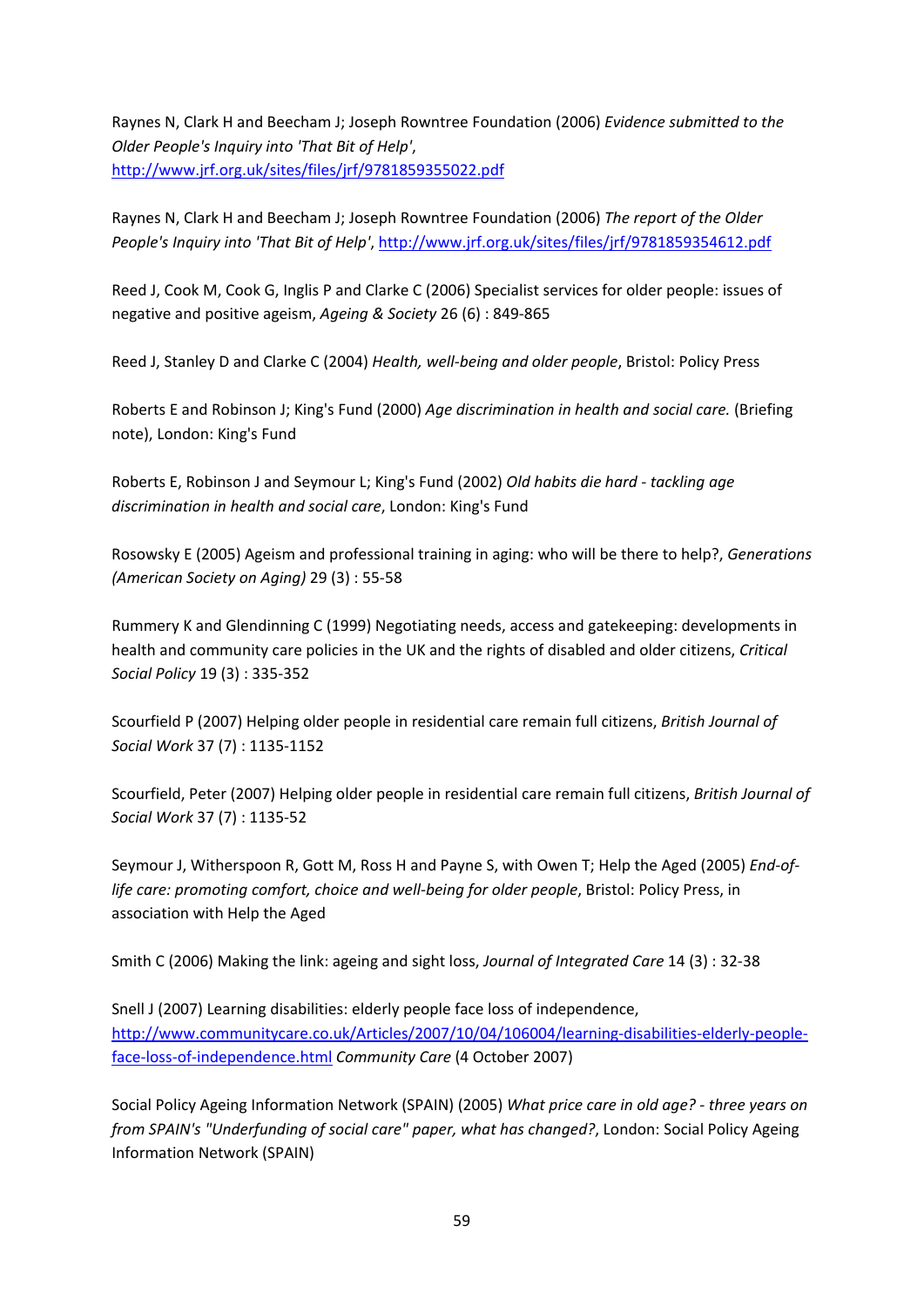Social Policy Ageing Information Network (SPAIN) (2001) *The underfunding of social care and its consequences for older people*, London: Help the Aged

Swain J, French S, Barnes C and Thomas C (eds) (2004) *Disabling barriers, enabling environments*, London: Sage

Swinkel A and Mitchell T (2008) Delayed transfer from hospital to community settings: the older person's perspective, *Health and Social Care in the Community* 17 (1) : 45‐53

Tadd W and Dieppe P (2005) Educating for dignity, *Quality in Ageing* 6 (2) : 4‐9

Tanner D (2003) Older people and access to care, *British Journal of Social Work* 33 (4) : 499‐515

Thompson D and Wright S; Foundation for People with Learning Disabilities (2001) Misplaced and forgotten: people with learning disabilities in residential homes for older people, *Foundation Stones* (2, September 2001) : 4‐5

Thompson P and Mathew D; Age Concern England and King's College London. Age Concern Institute of Gerontology (2004) *Fair enough? ‐ research on the implementation of the Department of Health Guidance "Fairer charging policies for home care and other non‐residential social services"*, London: Age Concern England

Tinker A, Zeilig H, Wright F, Hanson J, Mayagoitia R and Wojgani H (2007) Extra care housing: a concept without a consensus, *Quality in Ageing* 8 (4) : 33‐44

Townsend P (2006) Policies for the aged in the 21st century: more 'structured dependency' or the realisation of human rights?, *Ageing and Society* 26 (2) : 161‐179

Vale D; Royal National Institute of the Blind and British Gas (2004) *Unseen: neglect, isolation and household poverty amongst older people with sight loss*, London: Royal National Institute of the Blind

Walby S, Armstrong J and Humphreys L; Lancaster University and Equality and Human Rights Commission (2008) *Review of equality statistics.* (EHRC research report, 1), Manchester: Equality and Human Rights Commission

Walker A and Walker C (1998) Age or disability? Age‐based disparities in service provision for older people with intellectual disabilities in Great Britain, *Journal of Intellectual and Developmental Disability* 23 (1) : 25‐39

Walker A and Walker C (1998) Normalisation and "normal" ageing ‐ the social construction of dependency among older people with learning difficulties, *Disability & Society* 13 (1) : 125‐142

Walker A, Walker C and Ryan T (1996) Older people with learning difficulties leaving institutional care ‐ a case of double jeopardy, *Ageing and Society* 16 (2) : 125‐150